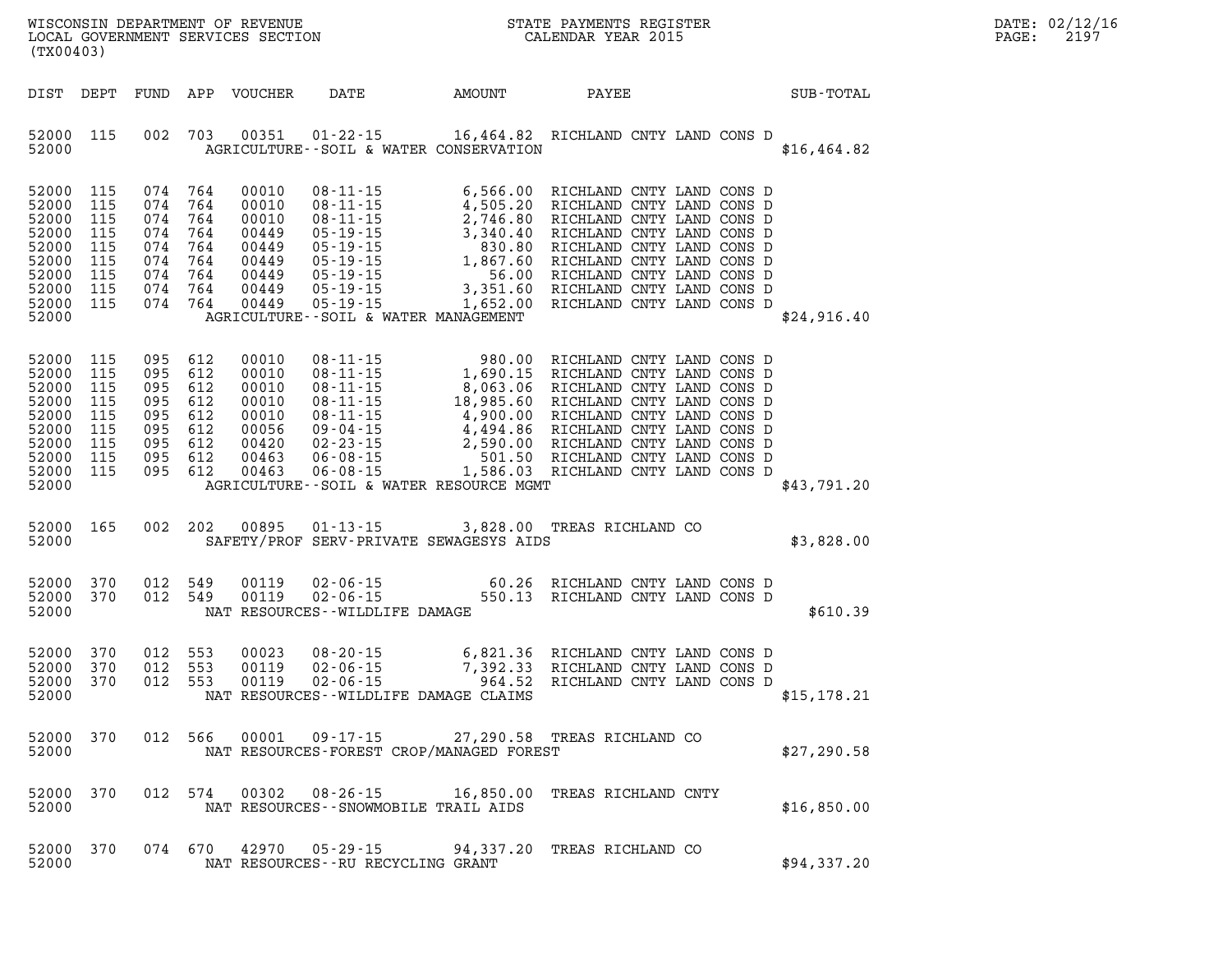| WISCONSIN DEPARTMENT OF REVENUE      | PAYMENTS REGISTER<br>3TATE | DATE: | 02/12/16 |
|--------------------------------------|----------------------------|-------|----------|
| GOVERNMENT SERVICES SECTION<br>LOCAL | CALENDAR YEAR 2015         | PAGE  | 2198     |

| (TX00403)                                                                                                         |                                                                                  |                                                                                          |                                                                    | LOCAL GOVERNMENT SERVICES SECTION                                                                        |                                                                                                                                                                                                                                                         |                                                                                                                                                                                                                                | CALENDAR YEAR 2015                                                                                                                                 |                | PAGE: | 2198 |
|-------------------------------------------------------------------------------------------------------------------|----------------------------------------------------------------------------------|------------------------------------------------------------------------------------------|--------------------------------------------------------------------|----------------------------------------------------------------------------------------------------------|---------------------------------------------------------------------------------------------------------------------------------------------------------------------------------------------------------------------------------------------------------|--------------------------------------------------------------------------------------------------------------------------------------------------------------------------------------------------------------------------------|----------------------------------------------------------------------------------------------------------------------------------------------------|----------------|-------|------|
|                                                                                                                   |                                                                                  |                                                                                          |                                                                    | DIST DEPT FUND APP VOUCHER                                                                               |                                                                                                                                                                                                                                                         | DATE AMOUNT                                                                                                                                                                                                                    | PAYEE                                                                                                                                              | SUB-TOTAL      |       |      |
| 52000 370<br>52000                                                                                                |                                                                                  | 074 673                                                                                  |                                                                    | 42970                                                                                                    |                                                                                                                                                                                                                                                         | $05 - 29 - 15$ 4,489.89<br>NAT RESOURCES - - RU CONSOLIDATED GRANT                                                                                                                                                             | TREAS RICHLAND CO                                                                                                                                  | \$4,489.89     |       |      |
| 52000<br>52000<br>52000<br>52000                                                                                  | 395<br>395<br>395                                                                | 011 167<br>011 167<br>011 167                                                            |                                                                    | 52233<br>60379<br>68310                                                                                  | 09-21-15<br>12-10-15                                                                                                                                                                                                                                    | TRANSPORTATION - - ELDERLY/DISABLED CAPITAL                                                                                                                                                                                    |                                                                                                                                                    | \$20,577.45    |       |      |
| 52000 395<br>52000                                                                                                |                                                                                  |                                                                                          | 011 168                                                            | 50052                                                                                                    | TRANSPORTATION--ELDERLY & DISABLED                                                                                                                                                                                                                      |                                                                                                                                                                                                                                | 06-09-15 68,117.00 COUNTY OF RICHLAND                                                                                                              | \$68,117.00    |       |      |
| 52000<br>52000<br>52000<br>52000                                                                                  | 395<br>395<br>395                                                                | 011 190<br>011 190<br>011 190                                                            |                                                                    | 36052<br>52052<br>64052                                                                                  | 01-05-15<br>$07 - 06 - 15$<br>$10 - 05 - 15$                                                                                                                                                                                                            | TRANSPORTATION - - GENERAL TRANSP AIDS - GTA                                                                                                                                                                                   | 143,993.11 COUNTY OF RICHLAND<br>287,986.22 COUNTY OF RICHLAND<br>143,993.12 COUNTY OF RICHLAND                                                    | \$575,972.45   |       |      |
| 52000<br>52000<br>52000<br>52000                                                                                  | 395<br>395<br>395                                                                | 011 278<br>011 278<br>011 278                                                            |                                                                    | 65543<br>65543<br>68914                                                                                  | 11-06-15<br>12-14-15                                                                                                                                                                                                                                    | 11-06-15 9,949.99<br>11-06-15 243,792.00<br>2,899.22<br>TRANSPORTATION - - LRIP/TRIP/MSIP GRANTS                                                                                                                               | TREAS RICHLAND CO<br>TREAS RICHLAND CO<br>TREAS RICHLAND CO                                                                                        | \$256,641.21   |       |      |
| 52000 395<br>52000                                                                                                |                                                                                  |                                                                                          | 011 562                                                            | 47898<br>TRANSPORTATION--                                                                                | 05-18-15                                                                                                                                                                                                                                                |                                                                                                                                                                                                                                | 1,467.54 TREAS RICHLAND CO                                                                                                                         | \$1,467.54     |       |      |
| 52000<br>52000<br>52000<br>52000<br>52000<br>52000<br>52000<br>52000<br>52000<br>52000<br>52000<br>52000<br>52000 | 435<br>435<br>435<br>435<br>435<br>435<br>435<br>435<br>435<br>435<br>435<br>435 | 005 000<br>005 000<br>005<br>005<br>005<br>005<br>005<br>005<br>005<br>005<br>005<br>005 | 000<br>000<br>000<br>000<br>000<br>000<br>000<br>000<br>000<br>000 | 90511<br>90514<br>90515<br>90517<br>90518<br>90519<br>90600<br>90601<br>90604<br>90607<br>90609<br>90611 | $01 - 01 - 15$<br>$02 - 01 - 15$<br>$03 - 01 - 15$<br>$04 - 01 - 15$<br>$05 - 01 - 15$<br>$06 - 01 - 15$<br>$07 - 01 - 15$<br>$08 - 01 - 15$<br>$09 - 01 - 15$<br>$10 - 01 - 15$<br>$11 - 02 - 15$<br>$12 - 01 - 15$<br>HEALTH SERVICES--STATE/FED AIDS | 116,174.00 RICHLAND CO<br>258,603.00 RICHLAND CO<br>$258,603.00$<br>$245,980.00$<br>$239,149.00$<br>$294,634.00$<br>$169,467.00$<br>$154,461.00$<br>$574,252.00$<br>$165,473.00$<br>$146,159.00$<br>$152,617.00$<br>152,617.00 | RICHLAND CO<br>RICHLAND CO<br>RICHLAND CO<br>RICHLAND CO<br>RICHLAND CO<br>RICHLAND CO<br>RICHLAND CO<br>RICHLAND CO<br>RICHLAND CO<br>RICHLAND CO | \$2,622,041.00 |       |      |
| 52000 435<br>52000                                                                                                |                                                                                  |                                                                                          | 005 162                                                            | 01DHS                                                                                                    | $09 - 11 - 15$                                                                                                                                                                                                                                          | HS--AMBULANCE FUNDING ASSISTANCE GRANTS                                                                                                                                                                                        | 5,528.38 RICHLAND COU AMBULANCE SERV                                                                                                               | \$5,528.38     |       |      |
| 52000 435<br>52000                                                                                                |                                                                                  |                                                                                          | 005 163                                                            |                                                                                                          | $01LGS$ $11-16-15$                                                                                                                                                                                                                                      | HS--PREPAID MEDICAL TRANSPORT REIMBURSE                                                                                                                                                                                        | 27,182.46 DHS PREPAID MEDICAL TRANSPORT                                                                                                            | \$27,182.46    |       |      |

**52000 437 005 000 00000 01-05-15 6.00 RICHLAND \***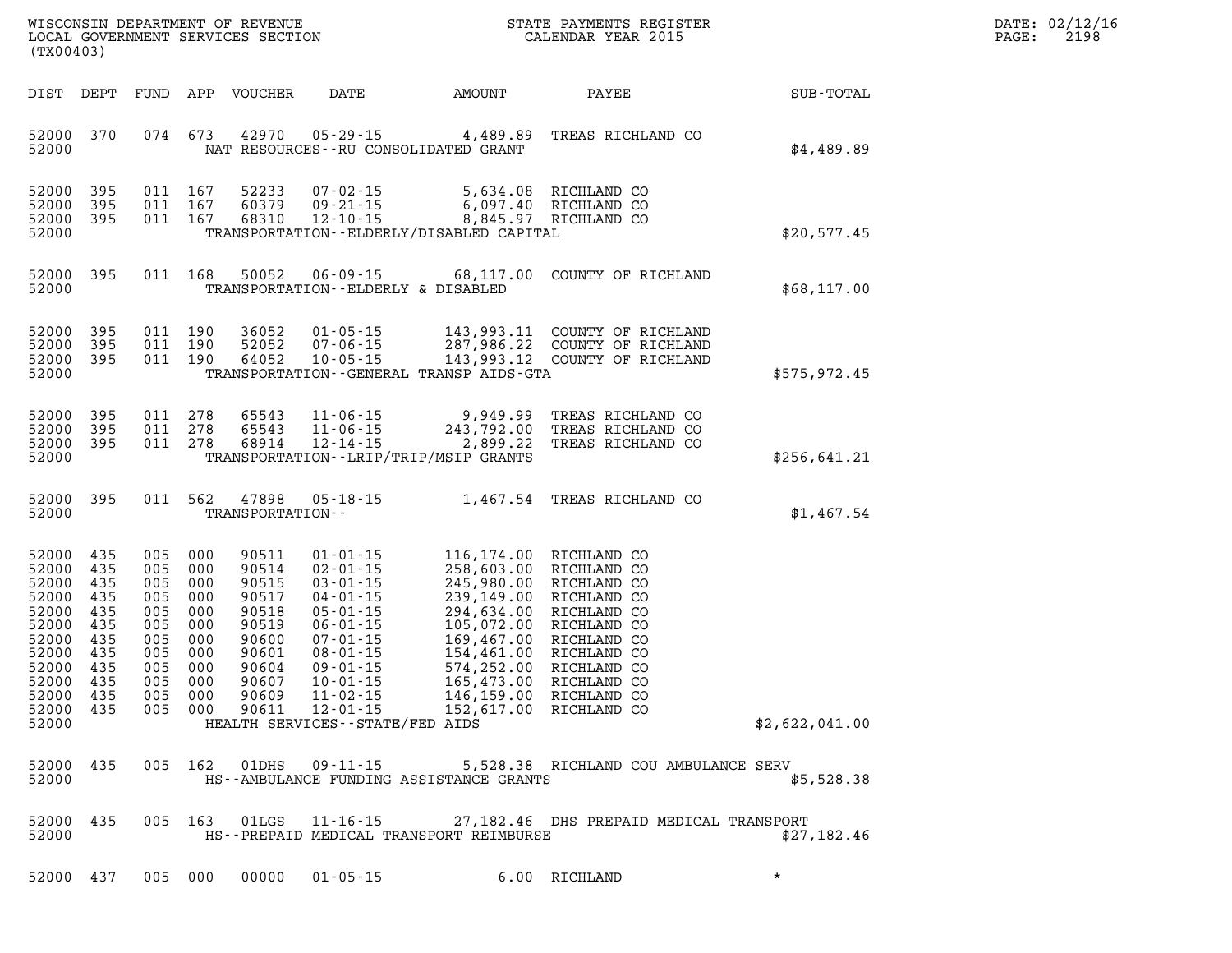| DIST<br>DEPT                                                                                                                                                                                                                                                                                          | FUND                                                                                                                       | APP<br><b>VOUCHER</b>                                                                                                                                                                                                                                                                        | DATE                                                                                                                                                                                                                                                                                                                             | <b>AMOUNT</b>                                                                                                                                                                                                                                                              | PAYEE                                                                                                                                                                                                                                                                                      | SUB-TOTAL                                                                                                                                                                                                          |
|-------------------------------------------------------------------------------------------------------------------------------------------------------------------------------------------------------------------------------------------------------------------------------------------------------|----------------------------------------------------------------------------------------------------------------------------|----------------------------------------------------------------------------------------------------------------------------------------------------------------------------------------------------------------------------------------------------------------------------------------------|----------------------------------------------------------------------------------------------------------------------------------------------------------------------------------------------------------------------------------------------------------------------------------------------------------------------------------|----------------------------------------------------------------------------------------------------------------------------------------------------------------------------------------------------------------------------------------------------------------------------|--------------------------------------------------------------------------------------------------------------------------------------------------------------------------------------------------------------------------------------------------------------------------------------------|--------------------------------------------------------------------------------------------------------------------------------------------------------------------------------------------------------------------|
| 52000<br>437<br>52000<br>437<br>52000<br>437<br>52000<br>437<br>52000<br>437<br>52000<br>437<br>52000<br>437<br>52000<br>437<br>52000<br>437<br>52000<br>437<br>52000<br>437<br>52000<br>437<br>52000<br>437<br>52000<br>437<br>52000<br>437<br>437<br>52000<br>52000<br>437<br>52000<br>437<br>52000 | 005<br>005<br>005<br>005<br>005<br>005<br>005<br>005<br>005<br>005<br>005<br>005<br>005<br>005<br>005<br>005<br>005<br>005 | 000<br>00000<br>00000<br>000<br>000<br>00000<br>000<br>00000<br>000<br>00000<br>000<br>00000<br>000<br>00000<br>000<br>00000<br>000<br>00000<br>000<br>00000<br>000<br>00000<br>000<br>00000<br>000<br>00000<br>000<br>00000<br>000<br>00000<br>000<br>00000<br>000<br>00000<br>000<br>00000 | $01 - 13 - 15$<br>$01 - 30 - 15$<br>$02 - 05 - 15$<br>$03 - 05 - 15$<br>$04 - 06 - 15$<br>$04 - 17 - 15$<br>$04 - 30 - 15$<br>$05 - 05 - 15$<br>$05 - 06 - 15$<br>$06 - 03 - 15$<br>$06 - 05 - 15$<br>$06 - 26 - 15$<br>$07 - 06 - 15$<br>$07 - 30 - 15$<br>$08 - 05 - 15$<br>$08 - 21 - 15$<br>$09 - 08 - 15$<br>$09 - 14 - 15$ | 2,018.60<br>36, 331.54<br>56,983.80<br>39,266.45<br>59,677.60<br>27,627.00<br>32,063.15<br>37.22<br>8,446.28<br>9,504.49<br>8,583.42<br>1,955.00<br>8,488.20<br>31,152.06<br>7,305.66<br>1,502.00<br>11,167.41<br>269,248.00<br>CHILDREN & FAMILIES - - STATE/FEDERAL AIDS | RICHLAND<br>RICHLAND CHILD SUPPORT<br>RICHLAND<br>RICHLAND<br>RICHLAND<br>RICHLAND<br>RICHLAND CHILD SUPPORT<br>RICHLAND<br>RICHLAND<br>RICHLAND CHILD SUPPORT<br>RICHLAND<br>RICHLAND<br>RICHLAND<br>RICHLAND CHILD SUPPORT<br>RICHLAND<br>RICHLAND CHILD SUPPORT<br>RICHLAND<br>RICHLAND | $\star$<br>$\star$<br>$\star$<br>$\star$<br>$\star$<br>$\star$<br>$\star$<br>$\star$<br>$\star$<br>$\star$<br>$\star$<br>$\star$<br>$\star$<br>$\star$<br>$\star$<br>$\star$<br>$\star$<br>$\star$<br>\$611,363.88 |
| 52000<br>455<br>52000                                                                                                                                                                                                                                                                                 | 002                                                                                                                        | 202<br>06523                                                                                                                                                                                                                                                                                 | $06 - 03 - 15$                                                                                                                                                                                                                                                                                                                   | 606.06<br>JUSTICE--LAW ENFORCEMENT TRAINING REIMB                                                                                                                                                                                                                          | TREAS RICHLAND CNTY                                                                                                                                                                                                                                                                        | \$606.06                                                                                                                                                                                                           |
| 52000<br>455<br>52000                                                                                                                                                                                                                                                                                 | 002                                                                                                                        | 221<br>14                                                                                                                                                                                                                                                                                    | $07 - 21 - 15$                                                                                                                                                                                                                                                                                                                   | 420.00<br>JUSTICE -- LAW ENFORCEMENT SERVICES AID                                                                                                                                                                                                                          | TREAS RICHLAND CNTY                                                                                                                                                                                                                                                                        | \$420.00                                                                                                                                                                                                           |
| 52000<br>455<br>52000<br>455<br>52000                                                                                                                                                                                                                                                                 | 002<br>002                                                                                                                 | 06523<br>231<br>231<br>18                                                                                                                                                                                                                                                                    | $06 - 03 - 15$<br>$04 - 20 - 15$<br>JUSTICE--LAW ENFORCEMENT TRAINING                                                                                                                                                                                                                                                            | 1,987.25<br>4,320.00                                                                                                                                                                                                                                                       | TREAS RICHLAND CNTY<br>TREAS RICHLAND CNTY                                                                                                                                                                                                                                                 | \$6,307.25                                                                                                                                                                                                         |
| 455<br>52000<br>52000<br>455<br>52000                                                                                                                                                                                                                                                                 | 002<br>002                                                                                                                 | 532<br>04<br>532<br>12                                                                                                                                                                                                                                                                       | $03 - 09 - 15$<br>$07 - 27 - 15$                                                                                                                                                                                                                                                                                                 | 17,378.39<br>17,876.70<br>JUSTICE--VICTIM/WITNESS ASSISTANCE SERV                                                                                                                                                                                                          | TREAS RICHLAND CO<br>TREAS RICHLAND CO                                                                                                                                                                                                                                                     | \$35,255.09                                                                                                                                                                                                        |
| 52000<br>465<br>52000<br>465<br>52000                                                                                                                                                                                                                                                                 | 002<br>002                                                                                                                 | 337<br>01017<br>337<br>01370                                                                                                                                                                                                                                                                 | $01 - 20 - 15$<br>$06 - 24 - 15$                                                                                                                                                                                                                                                                                                 | 4,212.00<br>4,082.50<br>MILITARY AFFAIRS-EMERGENCY MGMT PLANNING                                                                                                                                                                                                           | TREAS RICHLAND CO<br>TREAS RICHLAND CO                                                                                                                                                                                                                                                     | \$8,294.50                                                                                                                                                                                                         |
| 52000<br>465<br>52000<br>465<br>52000                                                                                                                                                                                                                                                                 | 002<br>002                                                                                                                 | 342<br>00934<br>01440<br>342                                                                                                                                                                                                                                                                 | $01 - 15 - 15$<br>$06 - 25 - 15$                                                                                                                                                                                                                                                                                                 | 14,252.89<br>14,252.50<br>MILITARY AFFAIRS-EMERGENCY MGMT-FED FUND                                                                                                                                                                                                         | TREAS RICHLAND CO<br>TREAS RICHLAND CO                                                                                                                                                                                                                                                     | \$28,505.39                                                                                                                                                                                                        |
| 52000<br>465<br>52000<br>465<br>52000                                                                                                                                                                                                                                                                 | 002<br>002                                                                                                                 | 350<br>01000<br>350<br>01045                                                                                                                                                                                                                                                                 | $05 - 28 - 15$<br>$06 - 11 - 15$                                                                                                                                                                                                                                                                                                 | 10,513.35<br>1,978.70<br>MILITARY AFFAIRS--HOMELAND SEC GRANT                                                                                                                                                                                                              | TREAS RICHLAND CO<br>TREAS RICHLAND CO                                                                                                                                                                                                                                                     | \$12,492.05                                                                                                                                                                                                        |

**52000 485 002 127 06053 06-12-15 850.00 TREAS RICHLAND CO**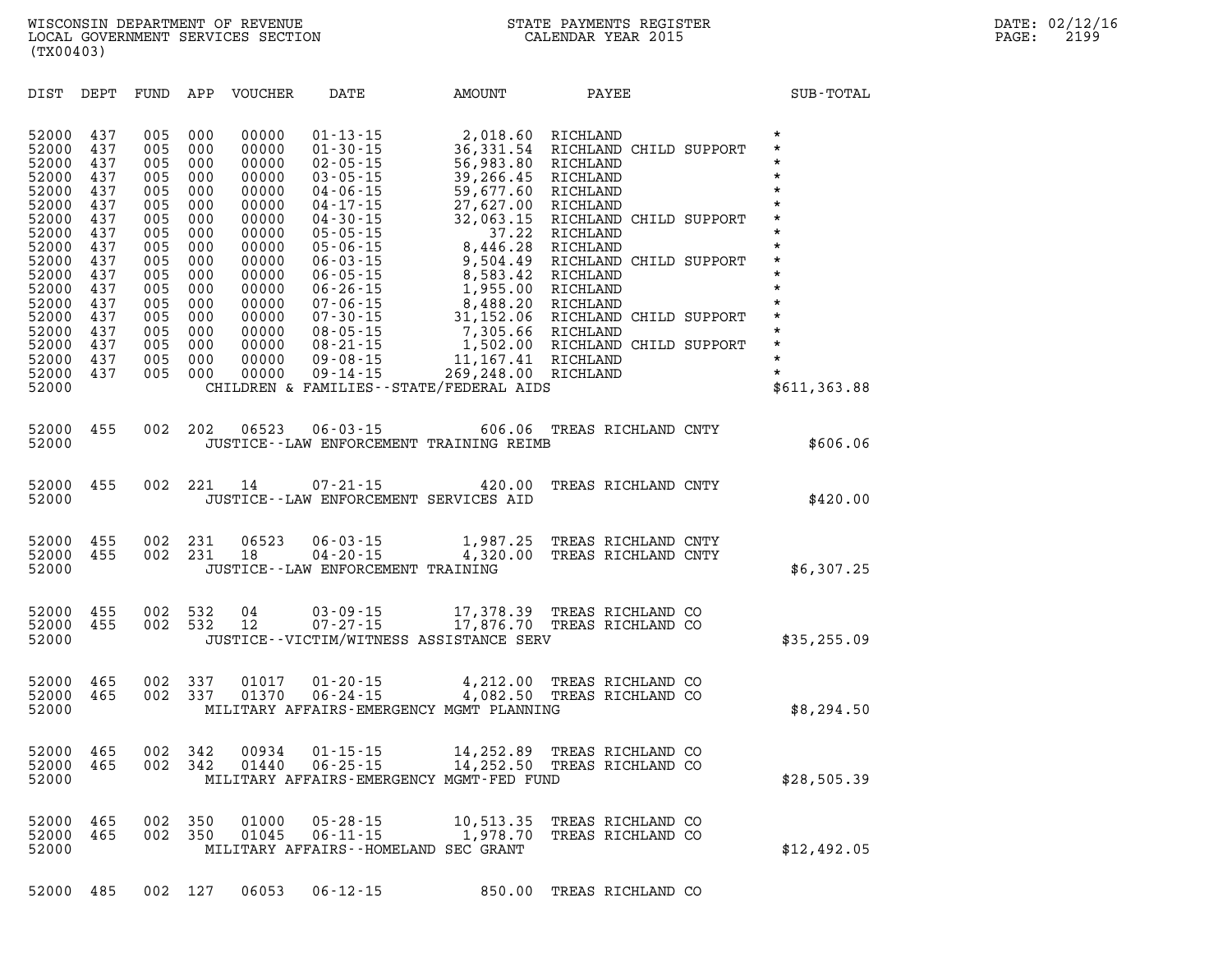| (TX00403)                                                                                                                                                                                                                                                                                                           |            |                                                                                                                                                                                                                  |                                                                                                                                                                                  |                                                                                                                                                                                                                                                                                                                                                                                                                                                                                                                                                         |                                                                                                          | WISCONSIN DEPARTMENT OF REVENUE<br>LOCAL GOVERNMENT SERVICES SECTION FOR THE STATE CALENDAR YEAR 2015                                                                                                                                                                                                                                                                                                                                              |             | DATE: 02/12/16<br>PAGE:<br>2200 |
|---------------------------------------------------------------------------------------------------------------------------------------------------------------------------------------------------------------------------------------------------------------------------------------------------------------------|------------|------------------------------------------------------------------------------------------------------------------------------------------------------------------------------------------------------------------|----------------------------------------------------------------------------------------------------------------------------------------------------------------------------------|---------------------------------------------------------------------------------------------------------------------------------------------------------------------------------------------------------------------------------------------------------------------------------------------------------------------------------------------------------------------------------------------------------------------------------------------------------------------------------------------------------------------------------------------------------|----------------------------------------------------------------------------------------------------------|----------------------------------------------------------------------------------------------------------------------------------------------------------------------------------------------------------------------------------------------------------------------------------------------------------------------------------------------------------------------------------------------------------------------------------------------------|-------------|---------------------------------|
| DIST DEPT                                                                                                                                                                                                                                                                                                           |            |                                                                                                                                                                                                                  |                                                                                                                                                                                  |                                                                                                                                                                                                                                                                                                                                                                                                                                                                                                                                                         |                                                                                                          | ${\tt FUND} \hspace{6.3cm} {\tt APP} \hspace{6.3cm} {\tt VOUCHER} \hspace{6.3cm} {\tt DATE} \hspace{1.3cm} {\tt AMOUNT} \hspace{1.3cm} {\tt PAYEE} \hspace{1.3cm} {\tt SUB-TOTAL}$                                                                                                                                                                                                                                                                 |             |                                 |
|                                                                                                                                                                                                                                                                                                                     |            |                                                                                                                                                                                                                  |                                                                                                                                                                                  | 52000    VETERANS AFFAIRS GRANTS                                                                                                                                                                                                                                                                                                                                                                                                                                                                                                                        |                                                                                                          |                                                                                                                                                                                                                                                                                                                                                                                                                                                    | \$850.00    |                                 |
| 52000<br>485<br>52000                                                                                                                                                                                                                                                                                               |            |                                                                                                                                                                                                                  | 082 267 06053                                                                                                                                                                    | VETERANS AFFAIRS -- GRANTS TO COUNTIES                                                                                                                                                                                                                                                                                                                                                                                                                                                                                                                  |                                                                                                          | 06-12-15 3,825.00 TREAS RICHLAND CO                                                                                                                                                                                                                                                                                                                                                                                                                | \$3,825.00  |                                 |
| 52000<br>485<br>52000                                                                                                                                                                                                                                                                                               |            |                                                                                                                                                                                                                  | 082 280 03007                                                                                                                                                                    |                                                                                                                                                                                                                                                                                                                                                                                                                                                                                                                                                         |                                                                                                          |                                                                                                                                                                                                                                                                                                                                                                                                                                                    | \$508.12    |                                 |
| 52000<br>485<br>52000                                                                                                                                                                                                                                                                                               |            |                                                                                                                                                                                                                  | 083 370 06053                                                                                                                                                                    | VETERANS AFFAIRS -- GRANTS TO COUNTIES                                                                                                                                                                                                                                                                                                                                                                                                                                                                                                                  |                                                                                                          | 06-12-15 3,825.00 TREAS RICHLAND CO                                                                                                                                                                                                                                                                                                                                                                                                                | \$3,825.00  |                                 |
| 52000<br>505<br>52000<br>505<br>52000<br>505<br>52000<br>505<br>52000<br>505<br>52000<br>505<br>52000<br>505<br>52000<br>505<br>52000<br>505<br>52000<br>505<br>52000<br>505<br>52000<br>505<br>52000<br>505<br>52000 505<br>52000 505<br>52000                                                                     |            | 002 155<br>002 155<br>002 155<br>002 155<br>002 155<br>002 155<br>002 155<br>002 155<br>002 155<br>002 155<br>002 155<br>002 155<br>002 155<br>002 155                                                           | 002 155 60827                                                                                                                                                                    | DOA-HOUSING ASSISTANCE-FEDERAL FUNDS                                                                                                                                                                                                                                                                                                                                                                                                                                                                                                                    |                                                                                                          |                                                                                                                                                                                                                                                                                                                                                                                                                                                    | \$19,689.84 |                                 |
| 52000<br>505<br>52000<br>505<br>52000<br>505<br>52000<br>505<br>52000<br>505<br>52000<br>505<br>52000<br>505<br>52000 505<br>52000 505<br>52000<br>505<br>52000<br>505<br>52000<br>505<br>52000<br>505<br>52000<br>505<br>52000<br>505<br>52000<br>505<br>52000<br>505<br>52000<br>505<br>52000<br>505<br>52000 505 | 035<br>035 | 035 371<br>035 371<br>035 371<br>035 371<br>035 371<br>035 371<br>035 371<br>035 371<br>035 371<br>371<br>035 371<br>371<br>035 371<br>035 371<br>035 371<br>035 371<br>035 371<br>035 371<br>035 371<br>035 371 | 60006<br>60006<br>60006<br>60067<br>60067<br>60067<br>60394<br>60394<br>60394<br>60495<br>60495<br>60495<br>60531<br>60531<br>60531<br>60600<br>60600<br>60600<br>60668<br>60668 | $\begin{array}{llll} 07\texttt{-}23\texttt{-}15 & 141.80 \\ 07\texttt{-}23\texttt{-}15 & 154.88 \\ 07\texttt{-}23\texttt{-}15 & 655.10 \\ 08\texttt{-}25\texttt{-}15 & 141.80 \\ 08\texttt{-}25\texttt{-}15 & 140.80 \\ 08\texttt{-}25\texttt{-}15 & 154.88 \\ 01\texttt{-}06\texttt{-}15 & 1,356.26 \\ 01\texttt{-}06\texttt{-}15 & 1,356.26 \\$<br>$02 - 10 - 15$<br>$02 - 10 - 15$<br>$02 - 10 - 15$<br>$02 - 24 - 15$<br>$02 - 24 - 15$<br>$02 - 24 - 15$<br>$03 - 24 - 15$<br>$03 - 24 - 15$<br>$03 - 24 - 15$<br>$04 - 23 - 15$<br>$04 - 23 - 15$ | 76.96<br>656.61<br>630.91<br>116.66<br>116.66<br>129.63<br>230.57<br>261.57<br>43.14<br>639.39<br>489.54 | TREAS RICHLAND CO<br>TREAS RICHLAND CO<br>TREAS RICHLAND CO<br>TREAS RICHLAND CO<br>TREAS RICHLAND CO<br>TREAS RICHLAND CO<br>TREAS RICHLAND CO<br>TREAS RICHLAND CO<br>01-06-15 1,356.26 TREAS RICHLAND CO<br>TREAS RICHLAND CO<br>TREAS RICHLAND CO<br>TREAS RICHLAND CO<br>TREAS RICHLAND CO<br>TREAS RICHLAND CO<br>TREAS RICHLAND CO<br>TREAS RICHLAND CO<br>TREAS RICHLAND CO<br>TREAS RICHLAND CO<br>TREAS RICHLAND CO<br>TREAS RICHLAND CO |             |                                 |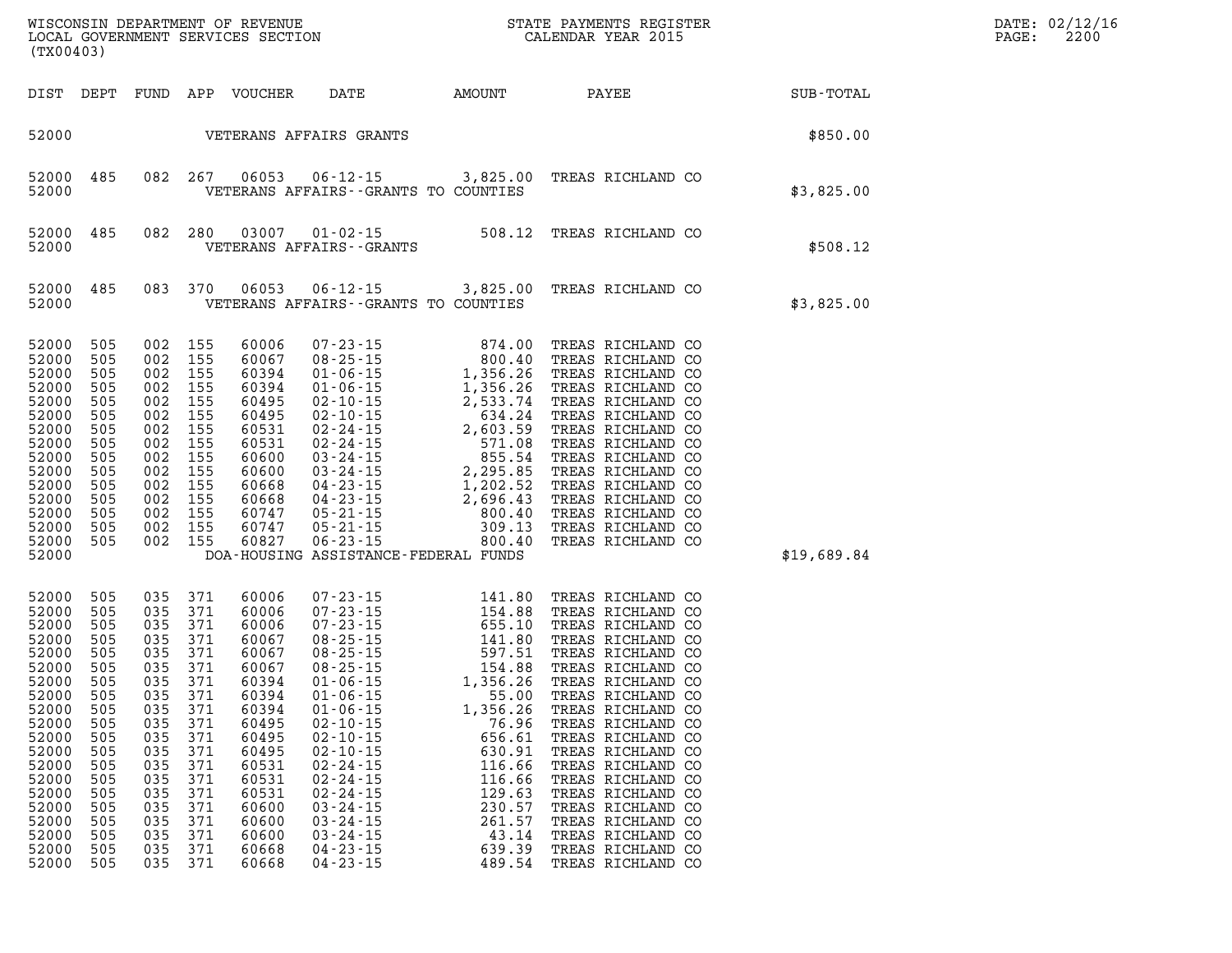| <b>SUB-TOTAL</b> |                                                       | PAYEE                                                                                                                         | AMOUNT                                                                 | DATE                                                                                                                                                    | <b>VOUCHER</b>                                              | APP                                           | FUND                                          | DEPT                                          | DIST                                                                 |
|------------------|-------------------------------------------------------|-------------------------------------------------------------------------------------------------------------------------------|------------------------------------------------------------------------|---------------------------------------------------------------------------------------------------------------------------------------------------------|-------------------------------------------------------------|-----------------------------------------------|-----------------------------------------------|-----------------------------------------------|----------------------------------------------------------------------|
| \$9,793.94       | CO<br>CO<br><b>CO</b><br><b>CO</b><br><b>CO</b><br>CO | TREAS RICHLAND<br>TREAS RICHLAND<br>TREAS RICHLAND<br>TREAS RICHLAND<br>TREAS RICHLAND<br>TREAS RICHLAND<br>TREAS RICHLAND CO | 450.43<br>154.88<br>141.80<br>397.51<br>154.88<br>347.51<br>141.80     | $04 - 23 - 15$<br>$05 - 21 - 15$<br>$05 - 21 - 15$<br>$05 - 21 - 15$<br>$06 - 23 - 15$<br>$06 - 23 - 15$<br>$06 - 23 - 15$<br>DOA--PUBLIC BENEFITS FUND | 60668<br>60747<br>60747<br>60747<br>60827<br>60827<br>60827 | 371<br>371<br>371<br>371<br>371<br>371<br>371 | 035<br>035<br>035<br>035<br>035<br>035<br>035 | 505<br>505<br>505<br>505<br>505<br>505<br>505 | 52000<br>52000<br>52000<br>52000<br>52000<br>52000<br>52000<br>52000 |
| \$73,048.00      |                                                       | TREAS RICHLAND CO<br>TREAS RICHLAND CO                                                                                        | 1,000.00<br>72,048.00                                                  | $01 - 21 - 15$<br>$04 - 22 - 15$<br>INFORMATION FUND                                                                                                    | 04946<br>07569<br>DOA - - LAND                              | 166<br>166                                    | 089<br>089                                    | 505<br>505                                    | 52000<br>52000<br>52000                                              |
| \$179,614.49     |                                                       | TREAS RICHLAND CO                                                                                                             | $07 - 27 - 15$ 179,614.49                                              | REVENUE - - STATE SHARED REVENUES                                                                                                                       | 44254                                                       | 105                                           | 002                                           | 835                                           | 52000<br>52000                                                       |
| \$9,679.00       |                                                       | TREAS RICHLAND CO                                                                                                             | 9,679.00                                                               | $07 - 27 - 15$<br>REVENUE--EXEMPT COMPUTER AID                                                                                                          | 01052                                                       | 109                                           | 002                                           | 835                                           | 52000<br>52000                                                       |
| \$2,099,864.33   |                                                       | TREAS RICHLAND CO<br>TREAS RICHLAND CO                                                                                        | 1,538,537.75<br>561,326.58<br>REVENUE-FIRST DOLLAR/SCHOOL LEVY CREDITS | $07 - 27 - 15$<br>$07 - 27 - 15$                                                                                                                        | 10105<br>11105                                              | 302<br>302                                    | 002<br>002                                    | 835<br>835                                    | 52000<br>52000<br>52000                                              |
| \$559,416.84     |                                                       | TREAS RICHLAND CO                                                                                                             | 559,416.84                                                             | $03 - 23 - 15$<br>REVENUE--LOTTERY CREDIT -                                                                                                             | 37244                                                       | 363                                           | 021                                           | 835                                           | 52000<br>52000                                                       |
| \$7,488,642.96   |                                                       |                                                                                                                               |                                                                        | DISTRICT TOTAL APPROPRIATIONS                                                                                                                           |                                                             |                                               |                                               |                                               | 52000                                                                |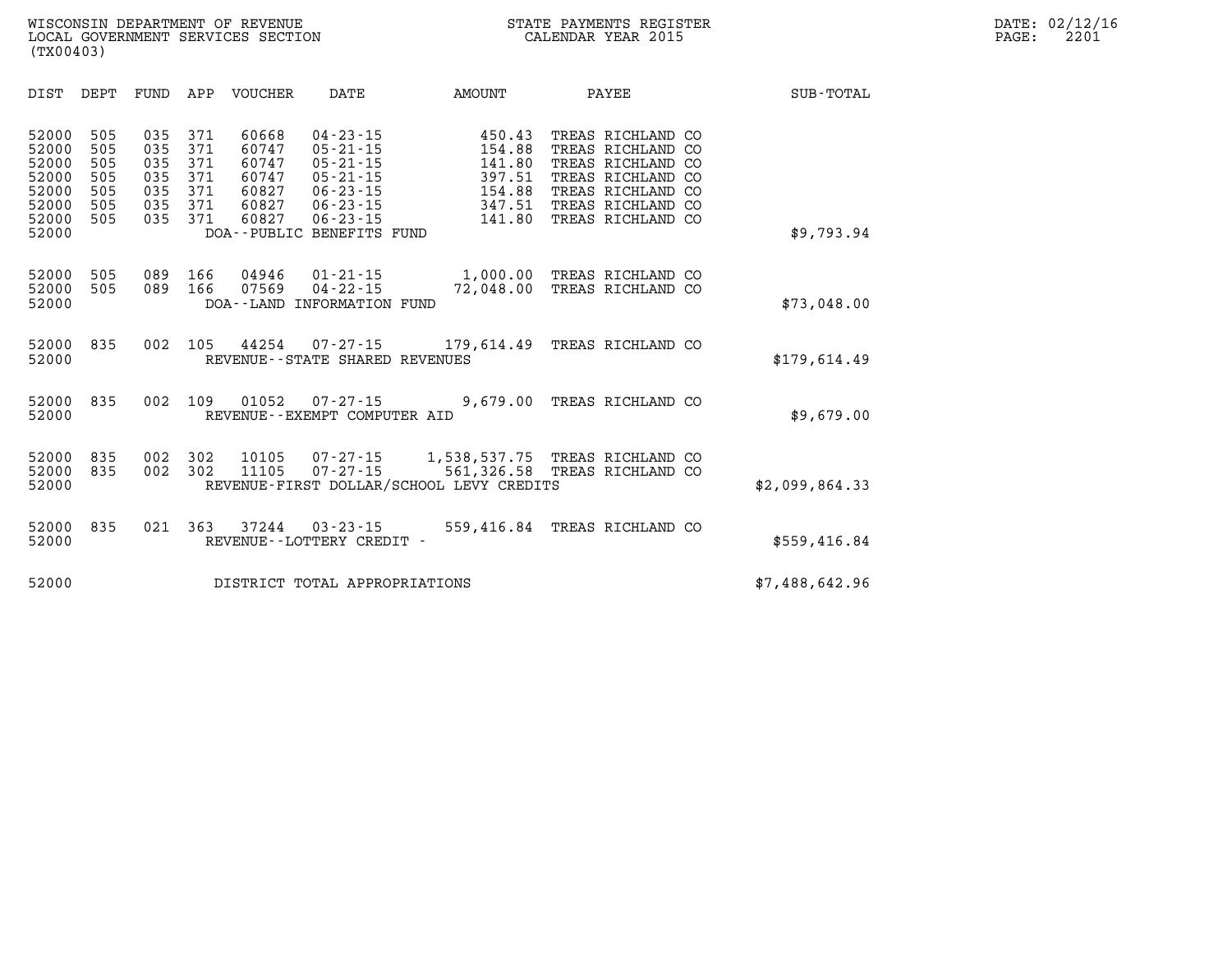| $\mathtt{DATE}$ : | 02/12/16 |
|-------------------|----------|
| $\mathtt{PAGE}$ : | 2202     |

| (TX00403)                                 |                          |                          |                          |                                      |                                                                      |                                                                                     |                                                                        |              |
|-------------------------------------------|--------------------------|--------------------------|--------------------------|--------------------------------------|----------------------------------------------------------------------|-------------------------------------------------------------------------------------|------------------------------------------------------------------------|--------------|
| DIST                                      | DEPT                     | FUND                     |                          | APP VOUCHER                          | DATE                                                                 | AMOUNT                                                                              | PAYEE                                                                  | SUB-TOTAL    |
| 52002<br>52002                            | 165                      | 002                      | 225                      | 01287                                | $06 - 25 - 15$                                                       | 985.52<br>SAFETY/PROF SERV--FIRE INSURANCE DUES                                     | TREAS TN AKAN                                                          | \$985.52     |
| 52002<br>52002<br>52002<br>52002          | 370<br>370<br>370        | 000<br>000<br>000        | 001<br>001<br>001        | 01DNR<br>$04\,\mathrm{DNR}$<br>05DNR | $04 - 09 - 15$<br>$06 - 03 - 15$<br>$09 - 28 - 15$                   | 103.28<br>2,053.09<br>NAT RESOURCES-SEVERANCE/YIELD/WITHDRAWAL                      | TREAS TOWN AKAN<br>1,549.36 TREAS TOWN AKAN<br>TREAS TOWN AKAN         | \$3,705.73   |
| 52002                                     | 370                      | 002                      | 503                      | 17740                                | $01 - 12 - 15$                                                       | 612.14                                                                              | TREAS TN AKAN                                                          |              |
| 52002                                     |                          |                          |                          |                                      |                                                                      | NAT RESOURCES -- AIDS IN LIEU OF TAXES                                              | 63.29 TOWN SHARE                                                       | \$612.14     |
| 52002<br>52002                            | 370                      | 012                      | 571                      | 39433                                | 06-02-15                                                             | NAT RESOURCES - - FOREST CROP/MFL/CO FOREST                                         | 989.26 TREAS TN AKAN                                                   | \$989.26     |
| 52002<br>52002                            | 370                      | 012                      | 579                      | 20588                                | $04 - 03 - 15$                                                       | 1.54<br>NAT RESOURCES -- AIDS IN LIEU OF TAXES                                      | TREAS TN AKAN                                                          | \$1.54       |
| 52002<br>52002<br>52002<br>52002<br>52002 | 395<br>395<br>395<br>395 | 011<br>011<br>011<br>011 | 191<br>191<br>191<br>191 | 39290<br>47290<br>55290<br>67290     | $01 - 05 - 15$<br>$04 - 06 - 15$<br>$07 - 06 - 15$<br>$10 - 05 - 15$ | 22,983.37<br>22,983.37<br>22,983.39<br>TRANSPORTATION - - GENERAL TRANSP AIDS - GTA | 22,983.37 TOWN OF AKAN<br>TOWN OF AKAN<br>TOWN OF AKAN<br>TOWN OF AKAN | \$91,933.50  |
| 52002<br>52002                            | 835                      | 002                      | 105                      | 44232                                | $07 - 27 - 15$<br>REVENUE - - STATE SHARED REVENUES                  | 4,533.18                                                                            | TREAS TN AKAN                                                          | \$4,533.18   |
| 52002<br>52002                            | 835                      | 002                      | 109                      | 03208                                | $07 - 27 - 15$<br>REVENUE--EXEMPT COMPUTER AID                       | 13.00                                                                               | TREAS TN AKAN                                                          | \$13.00      |
| 52002                                     |                          |                          |                          |                                      | DISTRICT TOTAL APPROPRIATIONS                                        |                                                                                     |                                                                        | \$102,773.87 |

WISCONSIN DEPARTMENT OF REVENUE **STATE PAYMENTS REGISTER**<br>LOCAL GOVERNMENT SERVICES SECTION

LOCAL GOVERNMENT SERVICES SECTION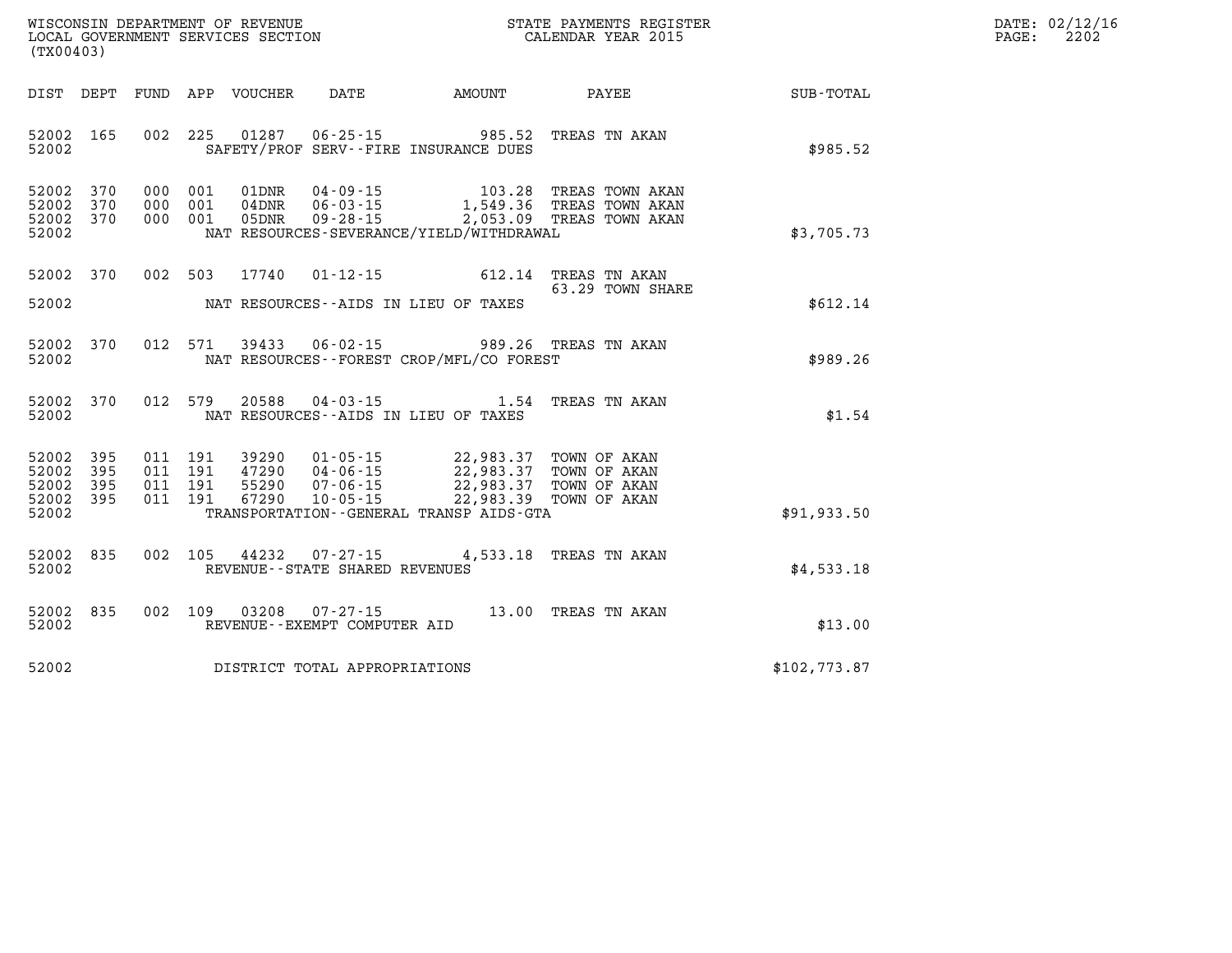| (TX00403)          |                                     |  |                                 | WISCONSIN DEPARTMENT OF REVENUE<br>LOCAL GOVERNMENT SERVICES SECTION | STATE PAYMENTS REGISTER<br>CALENDAR YEAR 2015                                                                                                                                                                                                                                                                                                                      |                                                          | DATE: 02/12/16<br>PAGE:<br>2203 |  |
|--------------------|-------------------------------------|--|---------------------------------|----------------------------------------------------------------------|--------------------------------------------------------------------------------------------------------------------------------------------------------------------------------------------------------------------------------------------------------------------------------------------------------------------------------------------------------------------|----------------------------------------------------------|---------------------------------|--|
|                    |                                     |  | DIST DEPT FUND APP VOUCHER DATE |                                                                      | AMOUNT                                                                                                                                                                                                                                                                                                                                                             | PAYEE                                                    | SUB-TOTAL                       |  |
| 52004              | 52004 165                           |  |                                 |                                                                      | SAFETY/PROF SERV--FIRE INSURANCE DUES                                                                                                                                                                                                                                                                                                                              | 002 225 01288 06-25-15 1,125.75 TREAS TN BLOOM           | \$1,125.75                      |  |
| 52004              |                                     |  |                                 |                                                                      | NAT RESOURCES-SEVERANCE/YIELD/WITHDRAWAL                                                                                                                                                                                                                                                                                                                           | 52004 370 000 001 01DNR 04-09-15 512.56 TREAS TOWN BLOOM | \$512.56                        |  |
| 52004              | 52004 370                           |  |                                 |                                                                      | NAT RESOURCES - - FOREST CROP/MFL/CO FOREST                                                                                                                                                                                                                                                                                                                        | 012 571 39434 06-02-15 358.83 TREAS TN BLOOM             | \$358.83                        |  |
| 52004 395<br>52004 | 52004 395<br>52004 395<br>52004 395 |  |                                 |                                                                      | $\begin{array}{cccc} 011 & 191 & 39291 & 01\cdot 05\cdot 15 & 26,407.48 & \text{TOWN OF BLOOM} \\ 011 & 191 & 47291 & 04\cdot 06\cdot 15 & 26,407.48 & \text{TOWN OF BLOOM} \\ 011 & 191 & 55291 & 07\cdot 06\cdot 15 & 26,407.48 & \text{TOWN OF BLOOM} \end{array}$<br>011 191 67291 10-05-15 26,407.50 TOWN OF BLOOM<br>TRANSPORTATION--GENERAL TRANSP AIDS-GTA |                                                          | \$105,629.94                    |  |
| 52004              | 52004 835                           |  |                                 | REVENUE - - STATE SHARED REVENUES                                    |                                                                                                                                                                                                                                                                                                                                                                    | 002 105 44233 07-27-15 7,153.53 TREAS TN BLOOM           | \$7,153.53                      |  |
| 52004              | 52004 835                           |  |                                 | REVENUE--EXEMPT COMPUTER AID                                         |                                                                                                                                                                                                                                                                                                                                                                    | 002 109 03209 07-27-15 2.00 TREAS TN BLOOM               | \$2.00                          |  |
| 52004              | 52004 835                           |  |                                 |                                                                      | DOA-PAYMENT FOR MUNICIPAL SERVICES AID                                                                                                                                                                                                                                                                                                                             | 002 501 00003 02-02-15 100.73 TREAS TN BLOOM             | \$100.73                        |  |
| 52004              |                                     |  |                                 | DISTRICT TOTAL APPROPRIATIONS                                        |                                                                                                                                                                                                                                                                                                                                                                    |                                                          | \$114,883.34                    |  |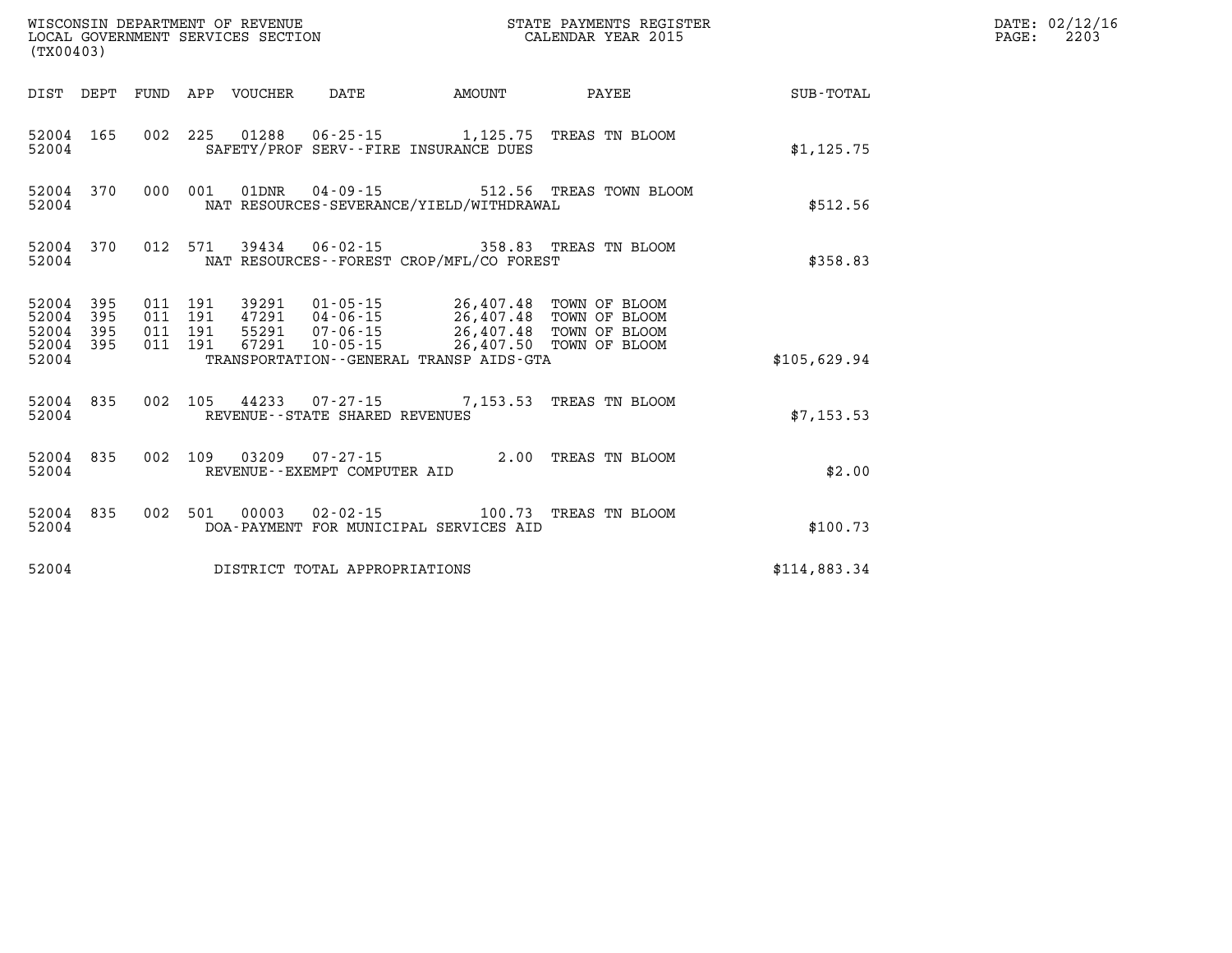| (TX00403)                                     |                         |                                          |         | WISCONSIN DEPARTMENT OF REVENUE<br>LOCAL GOVERNMENT SERVICES SECTION |                                                        |                                                                          | STATE PAYMENTS REGISTER<br>CALENDAR YEAR 2015                                                                                                                                       |              | DATE: 02/12/16<br>2204<br>$\mathtt{PAGE}$ : |
|-----------------------------------------------|-------------------------|------------------------------------------|---------|----------------------------------------------------------------------|--------------------------------------------------------|--------------------------------------------------------------------------|-------------------------------------------------------------------------------------------------------------------------------------------------------------------------------------|--------------|---------------------------------------------|
|                                               |                         |                                          |         | DIST DEPT FUND APP VOUCHER                                           | DATE                                                   | AMOUNT                                                                   | PAYEE                                                                                                                                                                               | SUB-TOTAL    |                                             |
| 52006 165<br>52006                            |                         |                                          |         |                                                                      |                                                        | 002 225 01289 06-25-15 3,832.68<br>SAFETY/PROF SERV--FIRE INSURANCE DUES | TREAS TN BUENA VISTA                                                                                                                                                                | \$3,832.68   |                                             |
| 52006                                         | 52006 370               |                                          | 000 001 | 01DNR                                                                | $04 - 09 - 15$                                         | NAT RESOURCES-SEVERANCE/YIELD/WITHDRAWAL                                 | 267.40 TREAS TOWN BUENA VISTA                                                                                                                                                       | \$267.40     |                                             |
| 52006 370<br>52006<br>52006                   | 370<br>370              | 002 503<br>002 503<br>002 503            |         | 18013<br>18013<br>18013                                              | $01 - 30 - 15$<br>$01 - 30 - 15$                       |                                                                          | 01-30-15 3,436.25 TREAS TN BUENA VISTA<br>2,381.89 TREAS TN BUENA VISTA<br>24,994.62 TREAS TN BUENA VISTA<br>1163.34 TOWN SHARE                                                     |              |                                             |
| 52006                                         |                         |                                          |         |                                                                      |                                                        | NAT RESOURCES--AIDS IN LIEU OF TAXES                                     |                                                                                                                                                                                     | \$30,812.76  |                                             |
| 52006                                         | 52006 370               | 012 571                                  |         | 39435                                                                |                                                        | NAT RESOURCES - - FOREST CROP/MFL/CO FOREST                              | 06-02-15 588.63 TREAS TN BUENA VISTA                                                                                                                                                | \$588.63     |                                             |
| 52006<br>52006<br>52006                       | 52006 370<br>370<br>370 | 012 579<br>012 579<br>012 579            |         | 20589<br>20589<br>20589                                              |                                                        | NAT RESOURCES--AIDS IN LIEU OF TAXES                                     | 04-03-15 582.11 TREAS TN BUENA VISTA<br>04-03-15 25.50 TREAS TN BUENA VISTA<br>04-03-15 260.23 TREAS TN BUENA VISTA                                                                 | \$867.84     |                                             |
| 52006 395<br>52006<br>52006<br>52006<br>52006 | 395<br>395<br>- 395     | 011 191<br>011 191<br>011 191<br>011 191 |         | 39292<br>55292<br>67292                                              | $47292$ 04-06-15<br>07-06-15<br>$10 - 05 - 15$         | TRANSPORTATION--GENERAL TRANSP AIDS-GTA                                  | 01-05-15 17,335.24 TOWN OF BUENA VISTA<br>04-06-15 17,335.24 TOWN OF BUENA VISTA<br>17,335.24 TOWN OF BUENA VISTA<br>17,335.26 TOWN OF BUENA VISTA<br>17,335.26 TOWN OF BUENA VISTA | \$69,340.98  |                                             |
| 52006 835<br>52006                            |                         | 002 105                                  |         |                                                                      | REVENUE - - STATE SHARED REVENUES                      |                                                                          | 44234 07-27-15 9,651.56 TREAS TN BUENA VISTA                                                                                                                                        | \$9,651.56   |                                             |
| 52006                                         | 52006 835               |                                          |         |                                                                      | 002 109 03210 07-27-15<br>REVENUE--EXEMPT COMPUTER AID |                                                                          | 12.00 TREAS TN BUENA VISTA                                                                                                                                                          | \$12.00      |                                             |
| 52006                                         | 52006 835               |                                          |         |                                                                      | 021 363 35831 03-23-15<br>REVENUE--LOTTERY CREDIT -    |                                                                          | 3,682.15 TREAS TN BUENA VISTA                                                                                                                                                       | \$3,682.15   |                                             |
| 52006                                         |                         |                                          |         |                                                                      | DISTRICT TOTAL APPROPRIATIONS                          |                                                                          |                                                                                                                                                                                     | \$119,056.00 |                                             |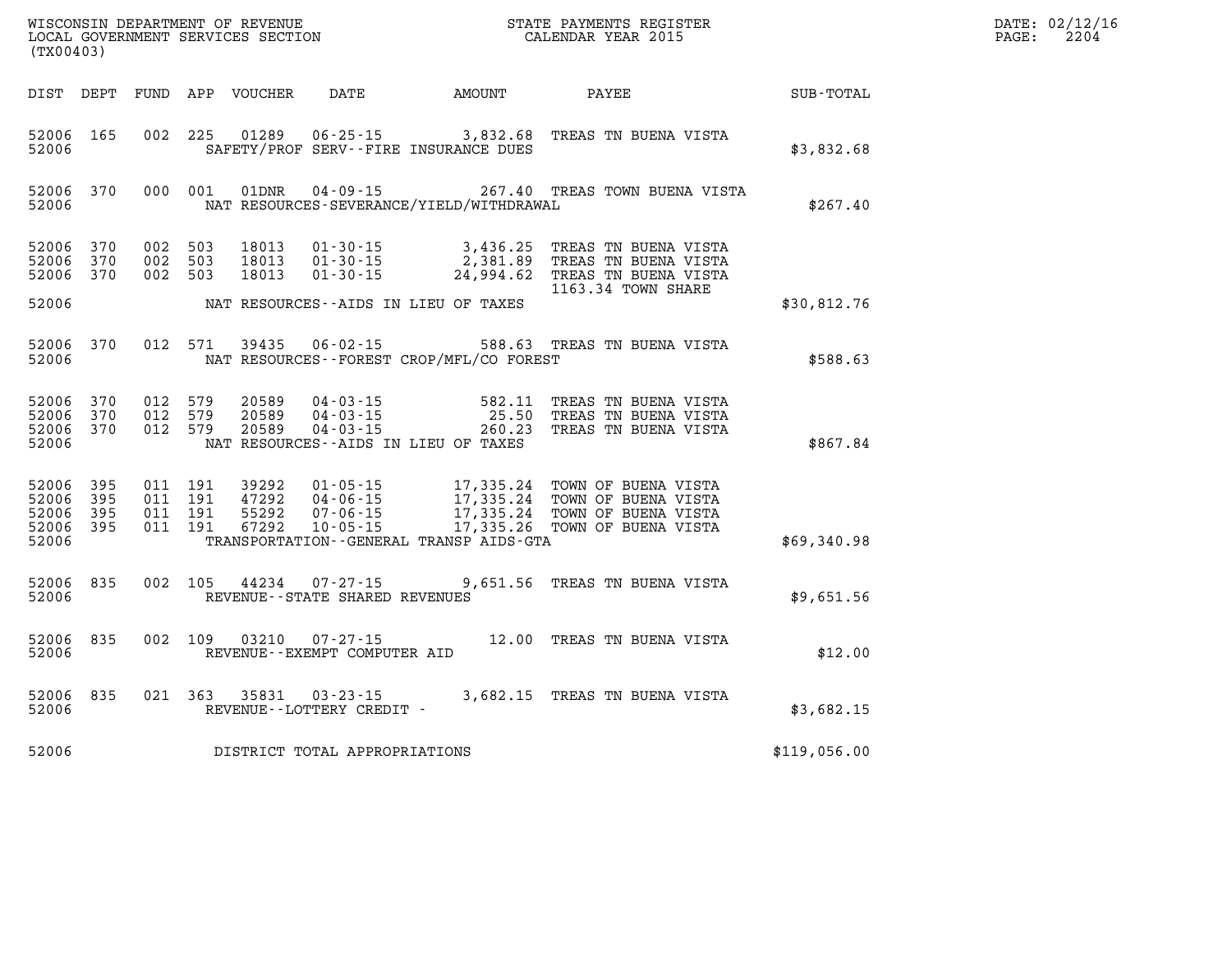| (TX00403)                              |                   |                               |     |                            | WINGNOTE DEFARTMENT OF REVENUE<br>LOCAL GOVERNMENT SERVICES SECTION<br>(TX00403) | STATE PAYMENTS REGISTER<br>CALENDAR YEAR 2015 |                                                                                                                                                 |             | DATE: 02/12/16<br>2205<br>$\mathtt{PAGE:}$ |
|----------------------------------------|-------------------|-------------------------------|-----|----------------------------|----------------------------------------------------------------------------------|-----------------------------------------------|-------------------------------------------------------------------------------------------------------------------------------------------------|-------------|--------------------------------------------|
|                                        |                   |                               |     | DIST DEPT FUND APP VOUCHER | DATE                                                                             | <b>AMOUNT</b>                                 | PAYEE                                                                                                                                           | SUB-TOTAL   |                                            |
| 52008 165<br>52008                     |                   |                               |     |                            |                                                                                  | SAFETY/PROF SERV--FIRE INSURANCE DUES         | 002 225 01290 06-25-15 1,688.04 TREAS TN DAYTON                                                                                                 | \$1,688.04  |                                            |
| 52008 370<br>52008                     |                   | 000 001                       |     | 05DNR                      |                                                                                  | NAT RESOURCES-SEVERANCE/YIELD/WITHDRAWAL      | 09-28-15   404.84 TREAS TOWN DAYTON                                                                                                             | \$404.84    |                                            |
| 52008 370<br>52008                     |                   |                               |     |                            |                                                                                  | NAT RESOURCES - - FOREST CROP/MFL/CO FOREST   | 012 571 39436 06-02-15 961.92 TREAS TN DAYTON                                                                                                   | \$961.92    |                                            |
| 52008<br>52008<br>52008                | 395<br>395<br>395 | 011 191<br>011 191<br>011 191 |     |                            |                                                                                  |                                               | 39293 01-05-15 21,904.39 TOWN OF DAYTON<br>47293 04-06-15<br>55293 07-06-15 21,904.39 TOWN OF DAYTON<br>67293 10-05-15 21,904.41 TOWN OF DAYTON |             |                                            |
| 52008 395<br>52008                     |                   | 011 191                       |     |                            |                                                                                  | TRANSPORTATION--GENERAL TRANSP AIDS-GTA       |                                                                                                                                                 | \$87,617.58 |                                            |
| 52008 835<br>52008                     |                   | 002                           |     |                            | REVENUE - - STATE SHARED REVENUES                                                |                                               | 105 44235 07-27-15 7,302.97 TREAS TN DAYTON                                                                                                     | \$7,302.97  |                                            |
| 52008 835<br>52008                     |                   | 002                           | 109 |                            | 03211  07-27-15<br>REVENUE--EXEMPT COMPUTER AID                                  |                                               | 122.00 TREAS TN DAYTON                                                                                                                          | \$122.00    |                                            |
| 52008<br>DISTRICT TOTAL APPROPRIATIONS |                   |                               |     |                            |                                                                                  | \$98,097.35                                   |                                                                                                                                                 |             |                                            |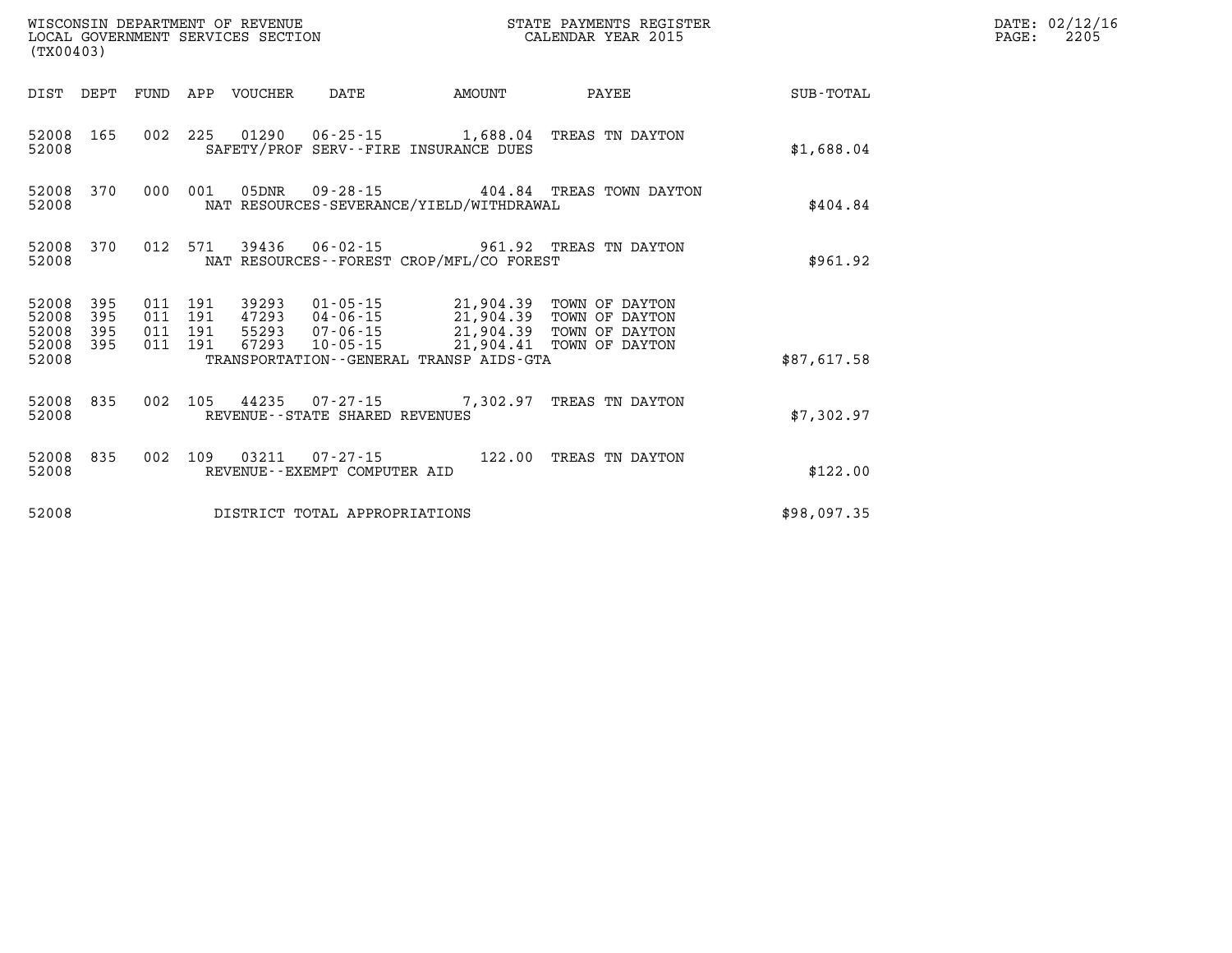| (TX00403)                                    |           |  |                                                                             |                                                                                                            |                                                                                                                        | WISCONSIN DEPARTMENT OF REVENUE<br>LOCAL GOVERNMENT SERVICES SECTION<br>CALENDAR YEAR 2015 | DATE: 02/12/16<br>PAGE: 2206 |
|----------------------------------------------|-----------|--|-----------------------------------------------------------------------------|------------------------------------------------------------------------------------------------------------|------------------------------------------------------------------------------------------------------------------------|--------------------------------------------------------------------------------------------|------------------------------|
|                                              |           |  |                                                                             |                                                                                                            |                                                                                                                        | DIST DEPT FUND APP VOUCHER DATE AMOUNT PAYEE PATE SUB-TOTAL                                |                              |
|                                              |           |  |                                                                             | 52010 103 002 223<br>SAFETY/PROF SERV--FIRE INSURANCE DUES                                                 | 52010 165 002 225 01291 06-25-15 1,430.88 TREAS TN EAGLE                                                               | \$1,430.88                                                                                 |                              |
| 52010                                        |           |  |                                                                             | NAT RESOURCES-SEVERANCE/YIELD/WITHDRAWAL                                                                   | 52010 370 000 001 04DNR 06-03-15 2,101.30 TREAS TOWN EAGLE<br>52010 370 000 001 05DNR 09-28-15 605.35 TREAS TOWN EAGLE | \$2,706.65                                                                                 |                              |
|                                              |           |  |                                                                             | 52010 370 002 503 17741 01-12-15 14,666.22 TREAS TN EAGLE<br>52010 NAT RESOURCES--AIDS IN LIEU OF TAXES    | 1713.66 TOWN SHARE                                                                                                     | \$14,666.22                                                                                |                              |
| 52010                                        |           |  |                                                                             | 52010 370 012 571 39437 06-02-15 417.33 TREAS TN EAGLE<br>NAT RESOURCES--FOREST CROP/MFL/CO FOREST         |                                                                                                                        | \$417.33                                                                                   |                              |
| 52010 395<br>52010 395<br>52010 395<br>52010 | 52010 395 |  |                                                                             | TRANSPORTATION - - GENERAL TRANSP AIDS - GTA                                                               |                                                                                                                        | \$70, 287.84                                                                               |                              |
|                                              |           |  |                                                                             | 52010 MILITARY AFFAIRS-EMER MGMT-DISASTER RECO                                                             | 52010 465 002 305 00266 09-29-15 184.38 TREAS TN EAGLE                                                                 | \$184.38                                                                                   |                              |
|                                              |           |  |                                                                             | 52010 465 002 342 00266 09-29-15 1,106.25 TREAS TN EAGLE<br>52010 MILITARY AFFAIRS-EMERGENCY MGMT-FED FUND |                                                                                                                        | \$1,106.25                                                                                 |                              |
|                                              |           |  | 52010 835 002 105 44236 07-27-15<br>52010 REVENUE - - STATE SHARED REVENUES |                                                                                                            | 5,150.53 TREAS TN EAGLE                                                                                                | \$5,150.53                                                                                 |                              |
|                                              |           |  | 52010 REVENUE - EXEMPT COMPUTER AID                                         | 52010 835 002 109 03212 07-27-15 8.00 TREAS TN EAGLE                                                       |                                                                                                                        | \$8.00                                                                                     |                              |

**52010 DISTRICT TOTAL APPROPRIATIONS \$95,958.08**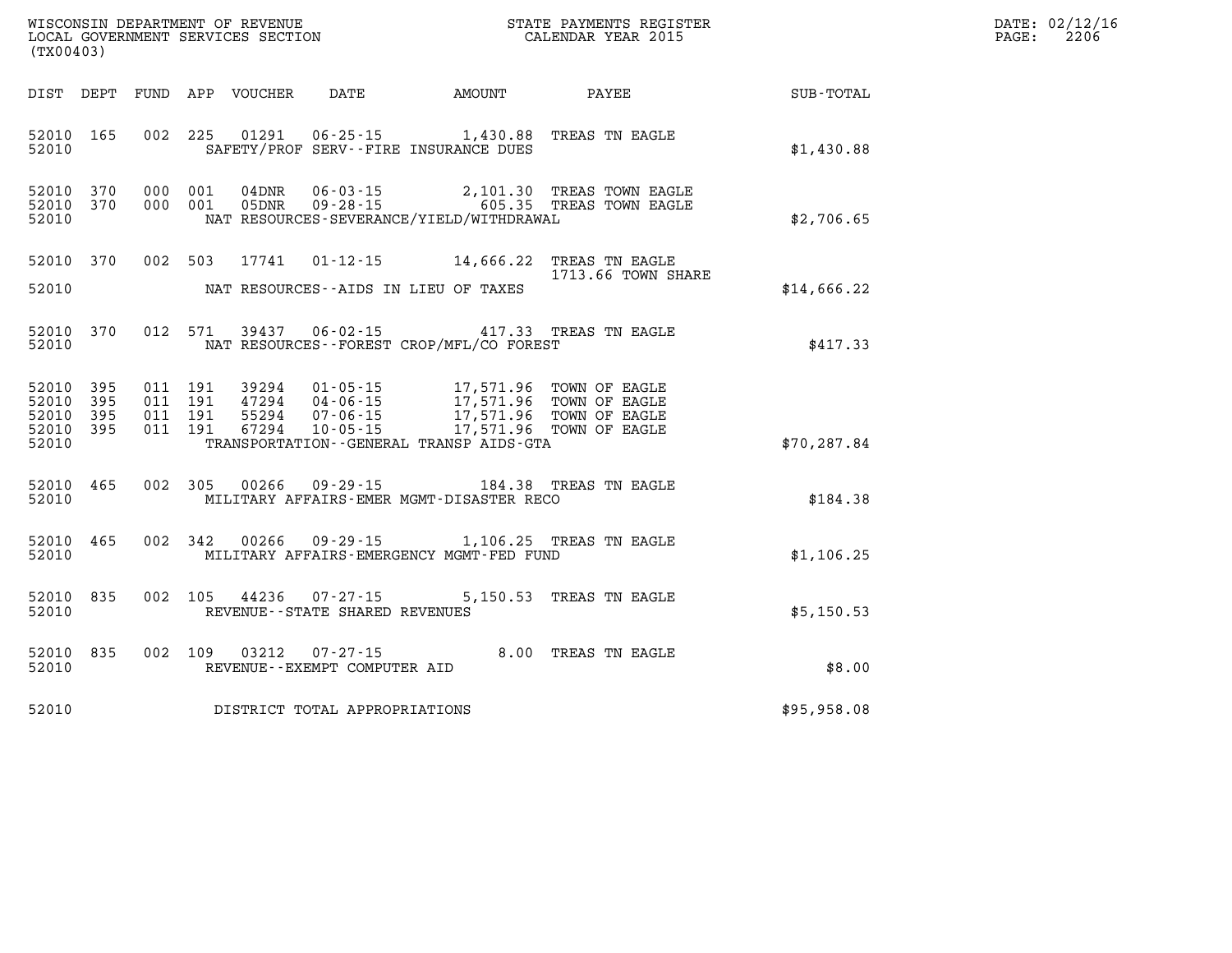| WISCONSIN DEPARTMENT OF REVENUE      | PAYMENTS REGISTER<br>3TATE | DATE: | 02/12/16 |
|--------------------------------------|----------------------------|-------|----------|
| GOVERNMENT SERVICES SECTION<br>LOCAL | CALENDAR YEAR 2015         | PAGE  | 2207     |

| LOCAL GOVERNMENT SERVICES SECTION<br>(TX00403) |  |  |  |                                     |                                          | CALENDAR YEAR 2015                                                                                                                                                                                                                                                                                                                                   | PAGE:        | 2207 |  |
|------------------------------------------------|--|--|--|-------------------------------------|------------------------------------------|------------------------------------------------------------------------------------------------------------------------------------------------------------------------------------------------------------------------------------------------------------------------------------------------------------------------------------------------------|--------------|------|--|
|                                                |  |  |  |                                     |                                          | DIST DEPT FUND APP VOUCHER DATE AMOUNT PAYEE SUB-TOTAL                                                                                                                                                                                                                                                                                               |              |      |  |
| 52012 165<br>52012                             |  |  |  |                                     | SAFETY/PROF SERV--FIRE INSURANCE DUES    | 002 225 01292 06-25-15 995.71 TREAS TN FOREST                                                                                                                                                                                                                                                                                                        | \$995.71     |      |  |
|                                                |  |  |  |                                     |                                          |                                                                                                                                                                                                                                                                                                                                                      |              |      |  |
| 52012 370<br>52012 370<br>52012                |  |  |  |                                     | NAT RESOURCES-SEVERANCE/YIELD/WITHDRAWAL | 000 001 01DNR 04-09-15 267.88 TREAS TOWN FOREST<br>000 001 04DNR 06-03-15 2,889.26 TREAS TOWN FOREST                                                                                                                                                                                                                                                 | \$3,157.14   |      |  |
|                                                |  |  |  |                                     |                                          | 52012 370 002 503 17742 01-12-15 7,939.82 TREAS TN FOREST<br>1199.41 TOWN SHARE                                                                                                                                                                                                                                                                      |              |      |  |
| 52012                                          |  |  |  |                                     | NAT RESOURCES--AIDS IN LIEU OF TAXES     |                                                                                                                                                                                                                                                                                                                                                      | \$7,939.82   |      |  |
| 52012 370<br>52012                             |  |  |  |                                     | NAT RESOURCES--FOREST CROP/MFL/CO FOREST | 012 571 39438 06-02-15 893.95 TREAS TN FOREST                                                                                                                                                                                                                                                                                                        | \$893.95     |      |  |
| 52012                                          |  |  |  |                                     | NAT RESOURCES--AIDS IN LIEU OF TAXES     | 52012 370 012 579 20590 04-03-15 99.68 TREAS TN FOREST                                                                                                                                                                                                                                                                                               | \$99.68      |      |  |
| 52012 395<br>52012 395                         |  |  |  |                                     |                                          | $\begin{array}{cccc} 011 & 191 & 39295 & 01\texttt{-}05\texttt{-}15 & 21,546.57 & \texttt{TOWN OF FOREST} \\ 011 & 191 & 47295 & 04\texttt{-}06\texttt{-}15 & 21,546.57 & \texttt{TOWN OF FOREST} \\ 011 & 191 & 55295 & 07\texttt{-}06\texttt{-}15 & 21,546.57 & \texttt{TOWN OF FOREST} \\ 011 & 191 & 67295 & 10\texttt{-}05\texttt{-}15 & 21,54$ |              |      |  |
| 52012 395<br>52012 395<br>52012                |  |  |  |                                     | TRANSPORTATION--GENERAL TRANSP AIDS-GTA  |                                                                                                                                                                                                                                                                                                                                                      | \$86,186.28  |      |  |
| 52012 835<br>52012                             |  |  |  | REVENUE--STATE SHARED REVENUES      |                                          | 002 105 44237 07-27-15 2,997.66 TREAS TN FOREST                                                                                                                                                                                                                                                                                                      | \$2,997.66   |      |  |
| 52012 2003                                     |  |  |  | REVENUE--EXEMPT COMPUTER AID        |                                          | 52012 835 002 109 03213 07-27-15 1,237.00 TREAS TN FOREST                                                                                                                                                                                                                                                                                            | \$1,237.00   |      |  |
|                                                |  |  |  | 52012 DISTRICT TOTAL APPROPRIATIONS |                                          |                                                                                                                                                                                                                                                                                                                                                      | \$103,507.24 |      |  |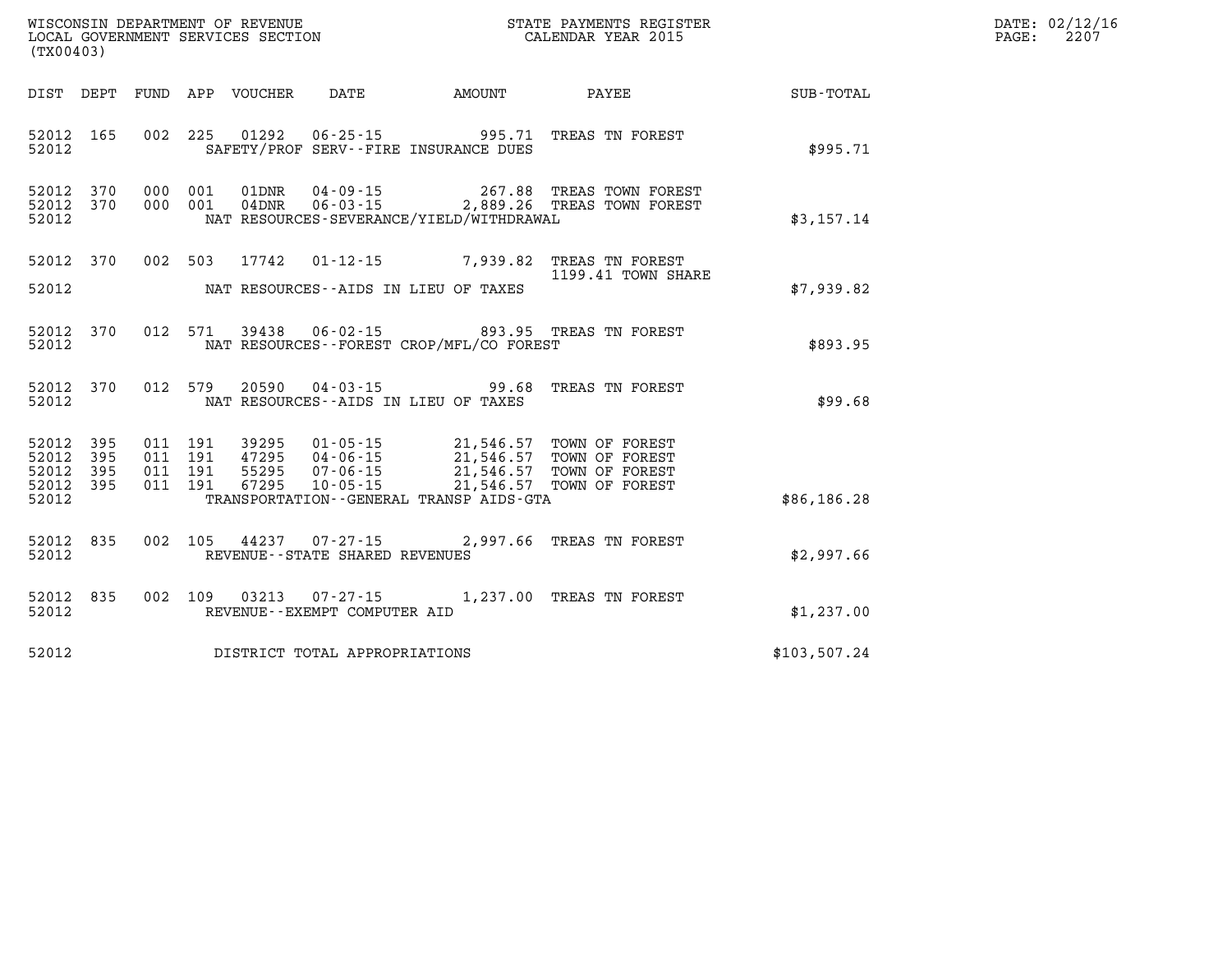| WISCONSIN DEPARTMENT OF REVENUE<br>LOCAL GOVERNMENT SERVICES SECTION THE STATE PAYMENTS REGISTER<br>(TWOO403)<br>(TX00403) |  |  |  |                                       |                                                  |                                                                                                                                                                                                                                         |              | DATE: 02/12/16<br>PAGE: 2208 |
|----------------------------------------------------------------------------------------------------------------------------|--|--|--|---------------------------------------|--------------------------------------------------|-----------------------------------------------------------------------------------------------------------------------------------------------------------------------------------------------------------------------------------------|--------------|------------------------------|
|                                                                                                                            |  |  |  |                                       |                                                  | DIST DEPT FUND APP VOUCHER DATE AMOUNT PAYEE PAYEE SUB-TOTAL                                                                                                                                                                            |              |                              |
|                                                                                                                            |  |  |  |                                       | 52014 SAFETY/PROF SERV--FIRE INSURANCE DUES      | 52014 165 002 225 01293 06-25-15 1,002.86 TREAS TN HENRIETTA                                                                                                                                                                            | \$1,002.86   |                              |
|                                                                                                                            |  |  |  |                                       | 52014 NAT RESOURCES-SEVERANCE/YIELD/WITHDRAWAL   | 52014 370 000 001 01DNR 04-09-15 414.14 TREAS TOWN HENRIETTA                                                                                                                                                                            | \$414.14     |                              |
|                                                                                                                            |  |  |  |                                       |                                                  | 52014 370 002 503 17743 01-12-15 261.96 TREAS TN HENRIETTA<br>31.30 TOWN SHARE<br>31.30 TOWN SHARE                                                                                                                                      |              |                              |
|                                                                                                                            |  |  |  |                                       | 52014 NAT RESOURCES--AIDS IN LIEU OF TAXES       |                                                                                                                                                                                                                                         | \$261.96     |                              |
|                                                                                                                            |  |  |  |                                       | 52014 NAT RESOURCES - FOREST CROP/MFL/CO FOREST  | 52014 370 012 571 39439 06-02-15 1,243.42 TREAS TN HENRIETTA                                                                                                                                                                            | \$1,243.42   |                              |
|                                                                                                                            |  |  |  |                                       | 52014 NAT RESOURCES--AIDS IN LIEU OF TAXES       | 52014 370 012 579 20591 04-03-15 343.74 TREAS TN HENRIETTA                                                                                                                                                                              | \$343.74     |                              |
|                                                                                                                            |  |  |  |                                       |                                                  | 52014 395 011 191 39296 01-05-15 24,805.53 TOWN OF HENRIETTA<br>52014 395 011 191 47296 04-06-15 24,805.53 TOWN OF HENRIETTA<br>52014 395 011 191 55296 07-06-15 24,805.53 TOWN OF HENRIETTA<br>52014 395 011 191 67296 10-05-15 24,805 |              |                              |
|                                                                                                                            |  |  |  |                                       |                                                  |                                                                                                                                                                                                                                         |              |                              |
|                                                                                                                            |  |  |  |                                       | 52014 TRANSPORTATION - GENERAL TRANSP AIDS - GTA |                                                                                                                                                                                                                                         | \$99, 222.12 |                              |
|                                                                                                                            |  |  |  | 52014 REVENUE - STATE SHARED REVENUES |                                                  | 52014 835 002 105 44238 07-27-15 9,226.82 TREAS TN HENRIETTA                                                                                                                                                                            | \$9,226.82   |                              |
| 52014                                                                                                                      |  |  |  | REVENUE - - EXEMPT COMPUTER AID       |                                                  | 52014 835 002 109 03214 07-27-15 3.00 TREAS TN HENRIETTA                                                                                                                                                                                | \$3.00       |                              |
|                                                                                                                            |  |  |  | 52014 DISTRICT TOTAL APPROPRIATIONS   |                                                  |                                                                                                                                                                                                                                         | \$111,718.06 |                              |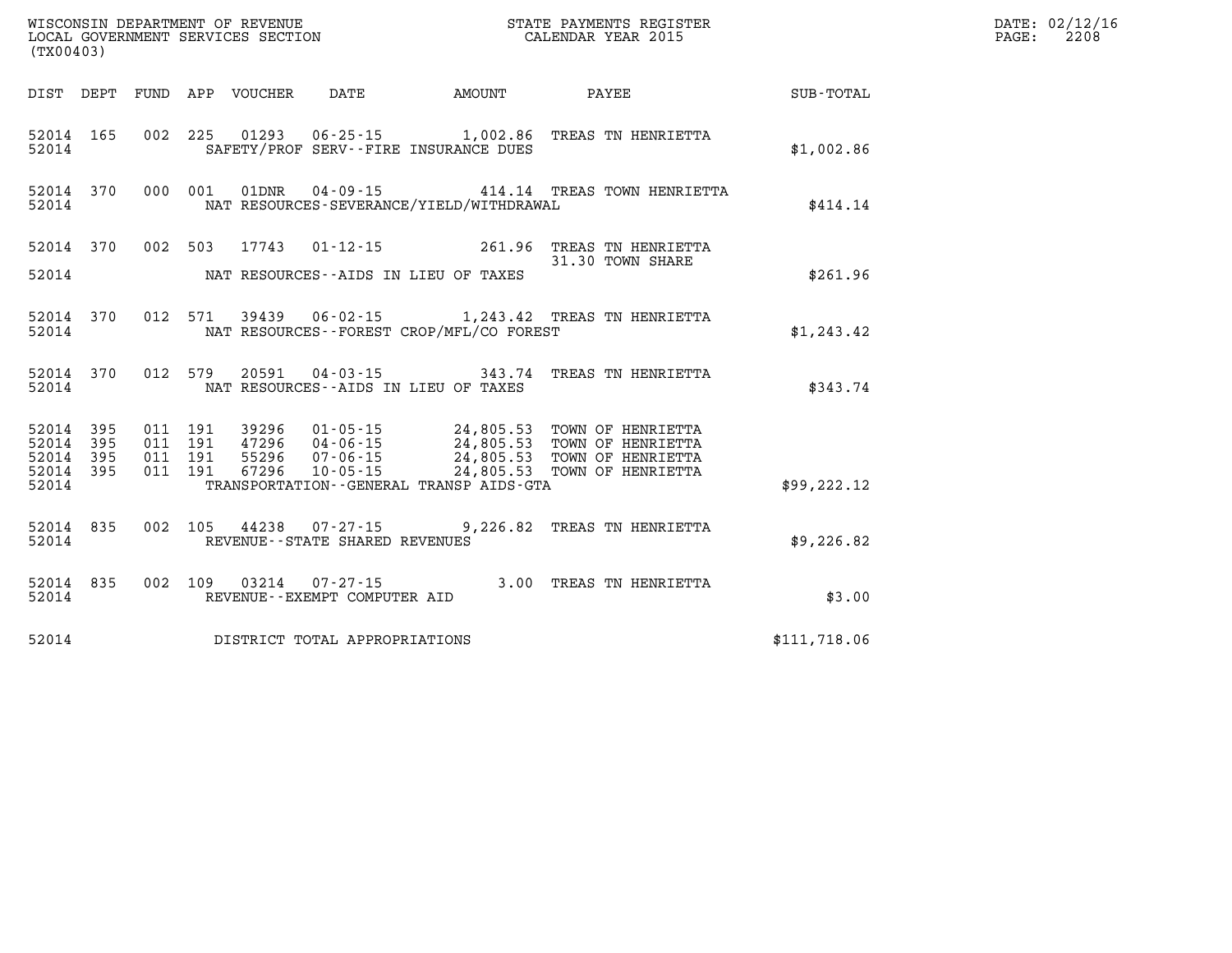| WISCONSIN DEPARTMENT OF REVENUE<br>LOCAL GOVERNMENT SERVICES SECTION<br>CALENDAR YEAR 2015<br>(TX00403) |           |  |  |  |                                       |                                                                                                                                                                                                          |                                                                                |                                                              | DATE: 02/12/16<br>PAGE:<br>2209 |
|---------------------------------------------------------------------------------------------------------|-----------|--|--|--|---------------------------------------|----------------------------------------------------------------------------------------------------------------------------------------------------------------------------------------------------------|--------------------------------------------------------------------------------|--------------------------------------------------------------|---------------------------------|
|                                                                                                         |           |  |  |  |                                       |                                                                                                                                                                                                          |                                                                                | DIST DEPT FUND APP VOUCHER DATE AMOUNT PAYEE PAYER SUB-TOTAL |                                 |
| 52016                                                                                                   |           |  |  |  |                                       | SAFETY/PROF SERV--FIRE INSURANCE DUES                                                                                                                                                                    | 52016 165 002 225 01294 06-25-15 1,592.09 TREAS TN ITHACA                      | \$1,592.09                                                   |                                 |
| 52016                                                                                                   |           |  |  |  |                                       | NAT RESOURCES-SEVERANCE/YIELD/WITHDRAWAL                                                                                                                                                                 | 52016 370 000 001 05DNR 09-28-15 79.67 TREAS TOWN ITHACA                       | \$79.67                                                      |                                 |
|                                                                                                         |           |  |  |  |                                       |                                                                                                                                                                                                          | 52016 370 002 503 18014 01-30-15 2,069.74 TREAS TN ITHACA<br>322.64 TOWN SHARE |                                                              |                                 |
|                                                                                                         |           |  |  |  |                                       | 52016 MAT RESOURCES--AIDS IN LIEU OF TAXES                                                                                                                                                               |                                                                                | \$2,069.74                                                   |                                 |
|                                                                                                         |           |  |  |  |                                       | 52016 MAT RESOURCES - FOREST CROP/MFL/CO FOREST                                                                                                                                                          | 52016 370 012 571 39440 06-02-15 781.21 TREAS TN ITHACA                        | \$781.21                                                     |                                 |
|                                                                                                         |           |  |  |  |                                       | 52016 MAT RESOURCES--AIDS IN LIEU OF TAXES                                                                                                                                                               | 52016 370 012 579 20592 04-03-15 354.30 TREAS TN ITHACA                        | \$354.30                                                     |                                 |
| 52016 395                                                                                               | 52016 395 |  |  |  |                                       | 011 191 39297 01-05-15 19,729.92 TOWN OF ITHACA<br>011 191 47297 04-06-15 19,729.92 TOWN OF ITHACA<br>011 191 55297 07-06-15 19,729.92 TOWN OF ITHACA<br>011 191 67297 10-05-15 19,729.92 TOWN OF ITHACA |                                                                                |                                                              |                                 |
| 52016 395                                                                                               | 52016 395 |  |  |  |                                       |                                                                                                                                                                                                          |                                                                                |                                                              |                                 |
| 52016                                                                                                   |           |  |  |  |                                       | TRANSPORTATION - - GENERAL TRANSP AIDS - GTA                                                                                                                                                             |                                                                                | \$78,919.68                                                  |                                 |
|                                                                                                         |           |  |  |  | 52016 REVENUE - STATE SHARED REVENUES |                                                                                                                                                                                                          | 52016 835 002 105 44239 07-27-15 6,292.33 TREAS TN ITHACA                      | \$6, 292.33                                                  |                                 |
| 52016                                                                                                   |           |  |  |  | REVENUE--EXEMPT COMPUTER AID          |                                                                                                                                                                                                          |                                                                                | \$7.00                                                       |                                 |
|                                                                                                         |           |  |  |  | 52016 DISTRICT TOTAL APPROPRIATIONS   |                                                                                                                                                                                                          |                                                                                | \$90,096.02                                                  |                                 |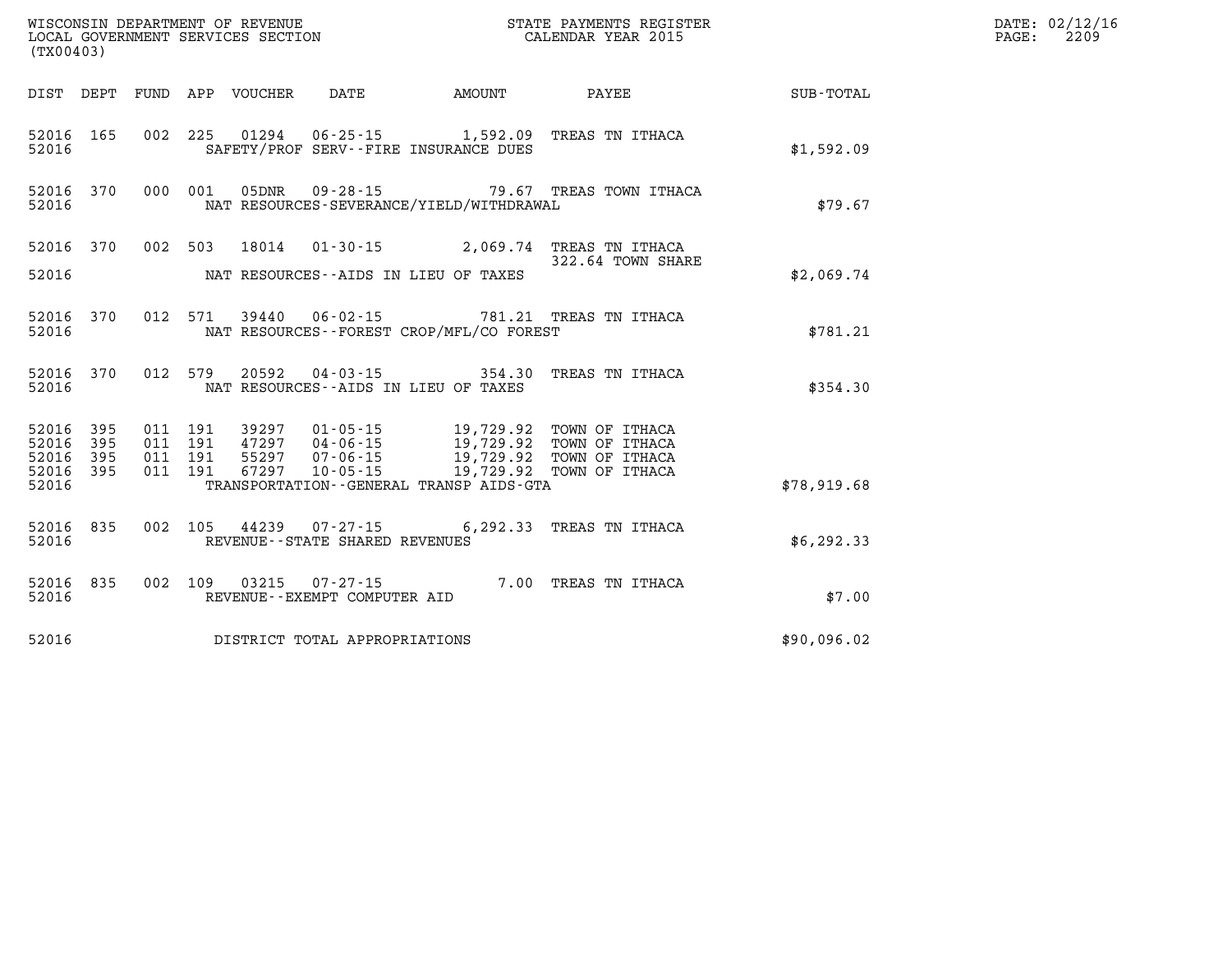| WISCONSIN DEPARTMENT OF REVENUE<br>LOCAL GOVERNMENT SERVICES SECTION<br>(TX00403) |                   |  |  |                                 |                                | STATE PAYMENTS REGISTER<br>CALENDAR YEAR 2015 |                                                                                                                                                                                                                                                                                                                                                      |              | DATE: 02/12/16<br>2210<br>$\mathtt{PAGE:}$ |
|-----------------------------------------------------------------------------------|-------------------|--|--|---------------------------------|--------------------------------|-----------------------------------------------|------------------------------------------------------------------------------------------------------------------------------------------------------------------------------------------------------------------------------------------------------------------------------------------------------------------------------------------------------|--------------|--------------------------------------------|
|                                                                                   |                   |  |  | DIST DEPT FUND APP VOUCHER DATE |                                | <b>AMOUNT</b>                                 | <b>PAYEE</b>                                                                                                                                                                                                                                                                                                                                         | SUB-TOTAL    |                                            |
| 52018 165<br>52018                                                                |                   |  |  |                                 |                                | SAFETY/PROF SERV--FIRE INSURANCE DUES         | 002 225 01295 06-25-15 1,291.34 TREAS TN MARSHALL                                                                                                                                                                                                                                                                                                    | \$1,291.34   |                                            |
| 52018                                                                             | 52018 370         |  |  |                                 |                                | NAT RESOURCES--FOREST CROP/MFL/CO FOREST      | 012 571 39441 06-02-15 1,365.99 TREAS TN MARSHALL                                                                                                                                                                                                                                                                                                    | \$1,365.99   |                                            |
| 52018 370<br>52018                                                                |                   |  |  |                                 |                                | NAT RESOURCES -- AIDS IN LIEU OF TAXES        | 012 579 20593 04-03-15 4.36 TREAS TN MARSHALL                                                                                                                                                                                                                                                                                                        | \$4.36       |                                            |
| 52018<br>52018<br>52018<br>52018 395                                              | 395<br>395<br>395 |  |  |                                 |                                |                                               | $\begin{array}{cccc} 011 & 191 & 39298 & 01\texttt{-}05\texttt{-}15 & 23,335.69 & \texttt{TOWN OF MARSHALL} \\ 011 & 191 & 47298 & 04\texttt{-}06\texttt{-}15 & 23,335.69 & \texttt{TOWN OF MARSHALL} \\ 011 & 191 & 55298 & 07\texttt{-}06\texttt{-}15 & 23,335.69 & \texttt{TOWN OF MARSHALL} \\ 011 & 191 & 67298 & 10\texttt{-}05\texttt{-}15 &$ |              |                                            |
| 52018                                                                             |                   |  |  |                                 |                                | TRANSPORTATION--GENERAL TRANSP AIDS-GTA       |                                                                                                                                                                                                                                                                                                                                                      | \$93,342.78  |                                            |
| 52018                                                                             |                   |  |  |                                 |                                | TRANSPORTATION - - LRIP/TRIP/MSIP GRANTS      | 52018 395 011 278 63786 10-21-15 9,672.50 TREAS TN MARSHALL                                                                                                                                                                                                                                                                                          | \$9,672.50   |                                            |
| 52018                                                                             | 52018 835         |  |  |                                 | REVENUE--STATE SHARED REVENUES |                                               | 002 105 44240 07-27-15 6,168.28 TREAS TN MARSHALL                                                                                                                                                                                                                                                                                                    | \$6,168.28   |                                            |
| 52018                                                                             |                   |  |  |                                 | DISTRICT TOTAL APPROPRIATIONS  |                                               |                                                                                                                                                                                                                                                                                                                                                      | \$111,845.25 |                                            |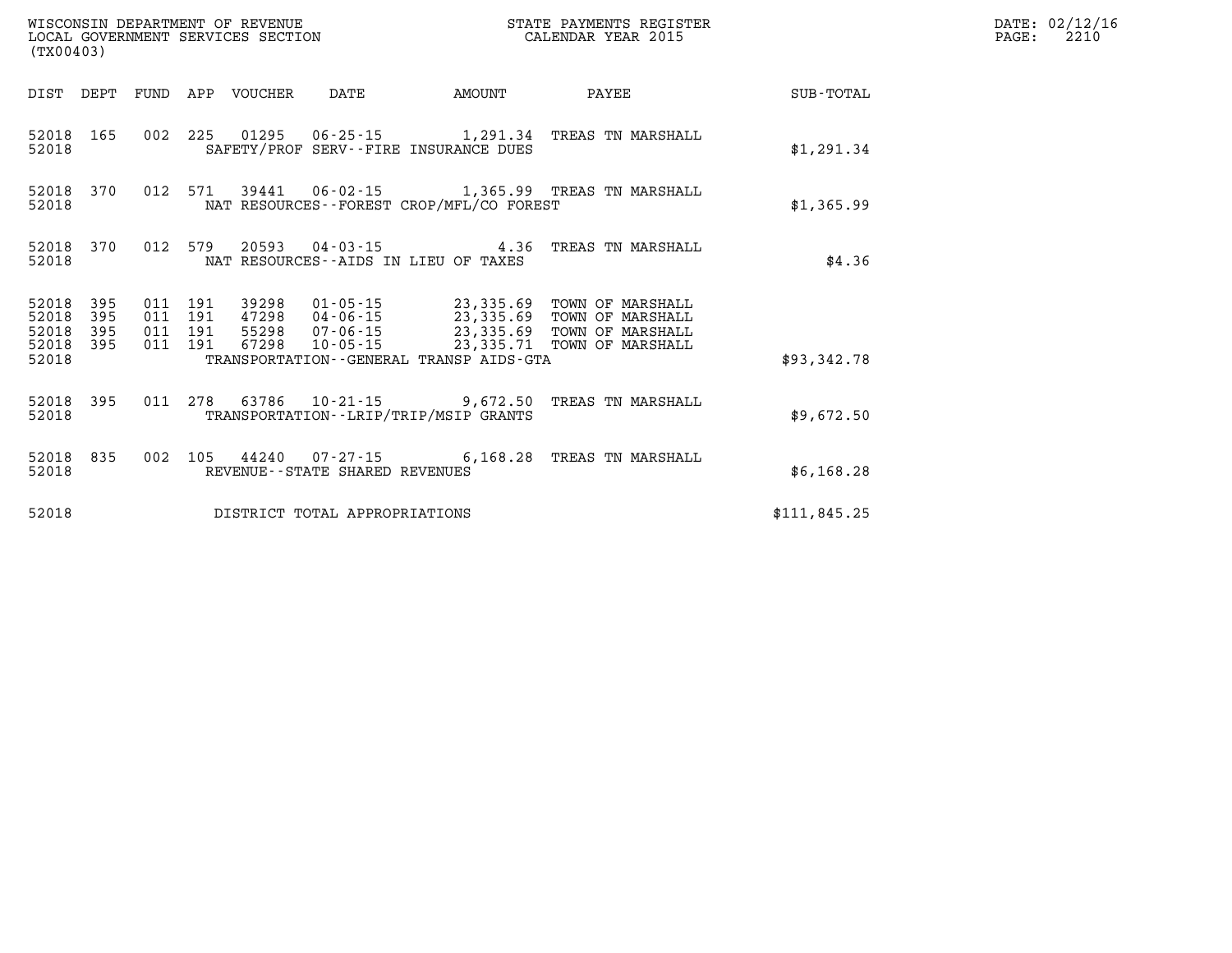| DATE: | 02/12/16 |
|-------|----------|
| PAGE: | 2211     |

| WISCONSIN DEPARTMENT OF REVENUE<br>LOCAL GOVERNMENT SERVICES SECTION FOR THE STATE PAYMENTS REGIST<br>(TY00403)<br>(TX00403) |           |  |                    |                            |                                                        |                                                                                                                                                                                                                                                                                                                                                                                                    | STATE PAYMENTS REGISTER                                                                                                                                   |              | DATE: 02/12/1<br>2211<br>PAGE: |
|------------------------------------------------------------------------------------------------------------------------------|-----------|--|--------------------|----------------------------|--------------------------------------------------------|----------------------------------------------------------------------------------------------------------------------------------------------------------------------------------------------------------------------------------------------------------------------------------------------------------------------------------------------------------------------------------------------------|-----------------------------------------------------------------------------------------------------------------------------------------------------------|--------------|--------------------------------|
|                                                                                                                              |           |  |                    | DIST DEPT FUND APP VOUCHER | <b>DATE</b>                                            |                                                                                                                                                                                                                                                                                                                                                                                                    | AMOUNT PAYEE                                                                                                                                              | SUB-TOTAL    |                                |
| 52020 165<br>52020                                                                                                           |           |  |                    |                            |                                                        | 002 225 01296 06-25-15 1,958.99 TREAS TN ORION<br>SAFETY/PROF SERV--FIRE INSURANCE DUES                                                                                                                                                                                                                                                                                                            |                                                                                                                                                           | \$1,958.99   |                                |
| 52020 370<br>52020                                                                                                           | 52020 370 |  |                    |                            |                                                        | NAT RESOURCES-SEVERANCE/YIELD/WITHDRAWAL                                                                                                                                                                                                                                                                                                                                                           | 000 001 01DNR 04-09-15 1,136.67 TREAS TOWN ORION<br>000 001 05DNR 09-28-15 335.01 TREAS TOWN ORION                                                        | \$1,471.68   |                                |
| 52020 370<br>52020 370<br>52020 370                                                                                          |           |  | 002 503<br>002 503 | 002 503 17744              |                                                        |                                                                                                                                                                                                                                                                                                                                                                                                    | 17744  01-12-15  1,169.37 TREAS TN ORION<br>17744  01-12-15  13,765.45 TREAS TN ORION<br>17744  01-12-15  26,459.22 TREAS TN ORION<br>14477.18 TOWN SHARE |              |                                |
| 52020                                                                                                                        |           |  |                    |                            |                                                        | NAT RESOURCES--AIDS IN LIEU OF TAXES                                                                                                                                                                                                                                                                                                                                                               |                                                                                                                                                           | \$41,394.04  |                                |
| 52020                                                                                                                        | 52020 370 |  |                    |                            |                                                        | 012 571 39442 06-02-15 876.83 TREAS TN ORION<br>NAT RESOURCES--FOREST CROP/MFL/CO FOREST                                                                                                                                                                                                                                                                                                           |                                                                                                                                                           | \$876.83     |                                |
| 52020 370<br>52020                                                                                                           | 52020 370 |  | 012 579<br>012 579 |                            |                                                        | NAT RESOURCES--AIDS IN LIEU OF TAXES                                                                                                                                                                                                                                                                                                                                                               | 20594  04-03-15  7.31 TREAS TN ORION<br>20594  04-03-15  226.82 TREAS TN ORION                                                                            | \$234.13     |                                |
| 52020 395<br>52020<br>52020 395<br>52020 395<br>52020                                                                        | 395       |  |                    |                            |                                                        | $\begin{array}{cccc} 011 & 191 & 39299 & 01\cdot 05\cdot 15 & 17,776.75 & \text{TOWN OF ORION} \\ 011 & 191 & 47299 & 04\cdot 06\cdot 15 & 17,776.75 & \text{TOWN OF ORION} \\ 011 & 191 & 55299 & 07\cdot 06\cdot 15 & 17,776.75 & \text{TOWN OF ORION} \\ 011 & 191 & 67299 & 10\cdot 05\cdot 15 & 17,776.78 & \text{TOWN OF ORION} \end{array}$<br>TRANSPORTATION - - GENERAL TRANSP AIDS - GTA |                                                                                                                                                           | \$71, 107.03 |                                |
| 52020 835<br>52020                                                                                                           |           |  |                    |                            | REVENUE - - STATE SHARED REVENUES                      | 002 105 44241 07-27-15 3,950.05 TREAS TN ORION                                                                                                                                                                                                                                                                                                                                                     |                                                                                                                                                           | \$3,950.05   |                                |
| 52020 835<br>52020                                                                                                           |           |  |                    |                            | 002 109 03216 07-27-15<br>REVENUE--EXEMPT COMPUTER AID | 23.00 TREAS TN ORION                                                                                                                                                                                                                                                                                                                                                                               |                                                                                                                                                           | \$23.00      |                                |
| 52020                                                                                                                        |           |  |                    |                            | DISTRICT TOTAL APPROPRIATIONS                          |                                                                                                                                                                                                                                                                                                                                                                                                    |                                                                                                                                                           | \$121,015.75 |                                |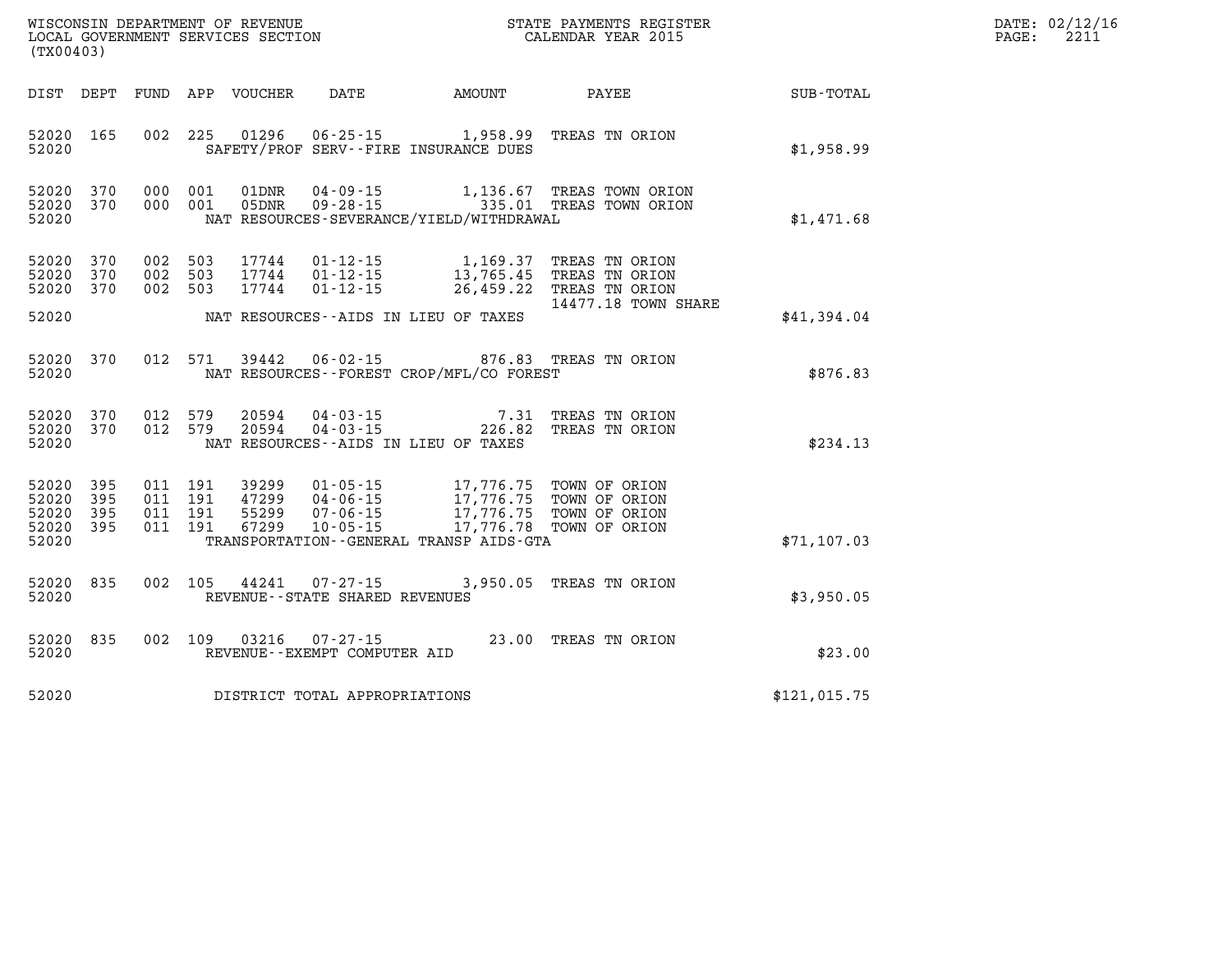| (TX00403)          |                                     |  |  |                                 |                                                                    |                                              |                                                                                                                                                                                                                  |                 | DATE: 02/12/16<br>$\mathtt{PAGE:}$<br>2212 |
|--------------------|-------------------------------------|--|--|---------------------------------|--------------------------------------------------------------------|----------------------------------------------|------------------------------------------------------------------------------------------------------------------------------------------------------------------------------------------------------------------|-----------------|--------------------------------------------|
|                    |                                     |  |  | DIST DEPT FUND APP VOUCHER DATE |                                                                    | <b>AMOUNT</b>                                |                                                                                                                                                                                                                  | PAYEE SUB-TOTAL |                                            |
| 52022              | 52022 165                           |  |  |                                 |                                                                    | SAFETY/PROF SERV--FIRE INSURANCE DUES        | 002 225 01297 06-25-15 3,287.31 TREAS TN RICHLAND                                                                                                                                                                | \$3,287.31      |                                            |
| 52022              |                                     |  |  |                                 |                                                                    | NAT RESOURCES-SEVERANCE/YIELD/WITHDRAWAL     | 52022 370 000 001 01DNR 04-09-15 1,975.60 TREAS TOWN RICHLAND                                                                                                                                                    | \$1,975.60      |                                            |
| 52022              |                                     |  |  |                                 |                                                                    | NAT RESOURCES - - FOREST CROP/MFL/CO FOREST  | 52022 370 012 571 39443 06-02-15 891.28 TREAS TN RICHLAND                                                                                                                                                        | \$891.28        |                                            |
| 52022 395<br>52022 | 52022 395<br>52022 395<br>52022 395 |  |  |                                 |                                                                    | TRANSPORTATION - - GENERAL TRANSP AIDS - GTA | 011 191 39300 01-05-15 21,337.38 TOWN OF RICHLAND<br>011 191 47300 04-06-15 21,337.38 TOWN OF RICHLAND<br>011 191 55300 07-06-15 21,337.38 TOWN OF RICHLAND<br>011 191 67300 10-05-15 21,337.38 TOWN OF RICHLAND | \$85,349.52     |                                            |
|                    |                                     |  |  |                                 |                                                                    |                                              |                                                                                                                                                                                                                  |                 |                                            |
| 52022              |                                     |  |  |                                 |                                                                    | TRANSPORTATION - - LRIP/TRIP/MSIP GRANTS     | 52022 395 011 278 61307 09-25-15 11,750.00 TREAS TN RICHLAND                                                                                                                                                     | \$11,750.00     |                                            |
| 52022              |                                     |  |  |                                 | 52022 835 002 105 44242 07-27-15<br>REVENUE--STATE SHARED REVENUES |                                              | 5,704.03 TREAS TN RICHLAND                                                                                                                                                                                       | \$5,704.03      |                                            |
| 52022              | 52022 835                           |  |  |                                 | REVENUE--EXEMPT COMPUTER AID                                       |                                              | 002 109 03217 07-27-15 34.00 TREAS TN RICHLAND                                                                                                                                                                   | \$34.00         |                                            |
| 52022              |                                     |  |  |                                 | DISTRICT TOTAL APPROPRIATIONS                                      |                                              |                                                                                                                                                                                                                  | \$108,991.74    |                                            |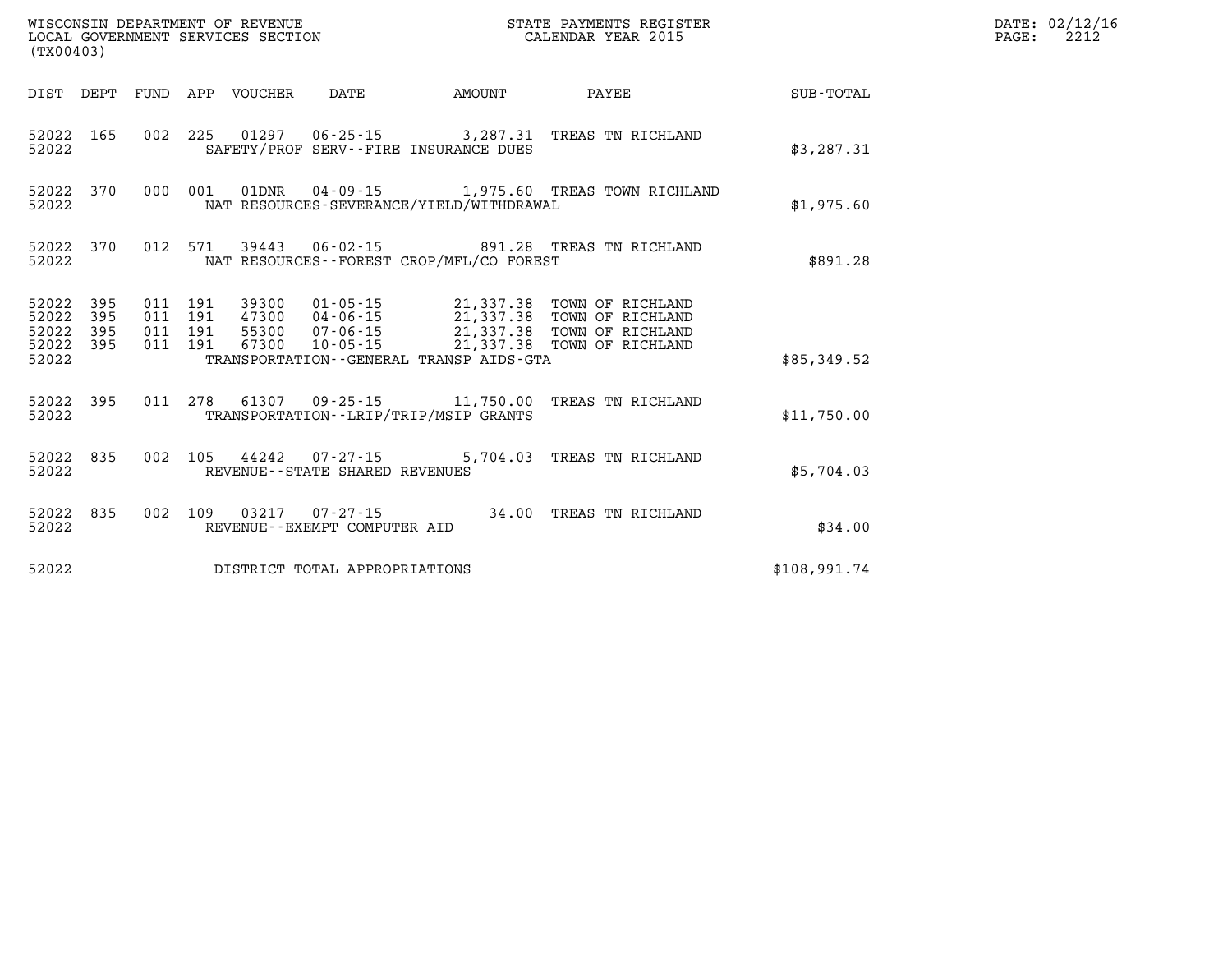| DATE: | 02/12/16 |
|-------|----------|
| PAGE: | 2213     |

| WISCONSIN DEPARTMENT OF REVENUE<br>(TX00403)                                                      | LOCAL GOVERNMENT SERVICES SECTION                                                                                                                                         | STATE PAYMENTS REGISTER<br>CALENDAR YEAR 2015                                                                                    |               |
|---------------------------------------------------------------------------------------------------|---------------------------------------------------------------------------------------------------------------------------------------------------------------------------|----------------------------------------------------------------------------------------------------------------------------------|---------------|
| DIST<br>DEPT<br>FUND                                                                              | APP<br>VOUCHER<br>DATE                                                                                                                                                    | AMOUNT<br>PAYEE                                                                                                                  | SUB-TOTAL     |
| 165<br>002<br>52024<br>52024                                                                      | 225<br>01298<br>$06 - 25 - 15$<br>SAFETY/PROF SERV--FIRE INSURANCE DUES                                                                                                   | 1,269.34<br>TREAS TN RICHWOOD                                                                                                    | \$1, 269.34   |
| 52024<br>370<br>000<br>370<br>000<br>52024<br>52024                                               | 001<br>$04$ DNR<br>$06 - 03 - 15$<br>001<br>$09 - 28 - 15$<br>05DNR<br>NAT RESOURCES-SEVERANCE/YIELD/WITHDRAWAL                                                           | 2,180.41 TREAS TOWN RICHWOOD<br>1,502.07 TREAS TOWN RICHWOOD                                                                     | \$3,682.48    |
| 370<br>002<br>52024<br>52024                                                                      | 503<br>17745<br>$01 - 12 - 15$<br>NAT RESOURCES--AIDS IN LIEU OF TAXES                                                                                                    | 30,847.62<br>TREAS TN RICHWOOD<br>2536.79 TOWN SHARE                                                                             | \$30,847.62   |
| 012<br>52024<br>370<br>52024                                                                      | 571<br>39444 06-02-15<br>NAT RESOURCES - - FOREST CROP/MFL/CO FOREST                                                                                                      | 612.98 TREAS TN RICHWOOD                                                                                                         | \$612.98      |
| 370<br>012<br>52024<br>52024                                                                      | 579<br>20595 04-03-15<br>NAT RESOURCES -- AIDS IN LIEU OF TAXES                                                                                                           | 766.11<br>TREAS TN RICHWOOD                                                                                                      | \$766.11      |
| 52024<br>395<br>011<br>52024<br>011<br>395<br>52024<br>395<br>011<br>52024<br>395<br>011<br>52024 | 191<br>39301<br>$01 - 05 - 15$<br>191<br>47301<br>04-06-15<br>55301<br>191<br>$07 - 06 - 15$<br>191<br>67301<br>$10 - 05 - 15$<br>TRANSPORTATION--GENERAL TRANSP AIDS-GTA | 26,005.62<br>TOWN OF RICHWOOD<br>26,005.62<br>TOWN OF RICHWOOD<br>26,005.62<br>TOWN OF RICHWOOD<br>26,005.62<br>TOWN OF RICHWOOD | \$104,022.48  |
| 002<br>52024<br>835<br>52024                                                                      | 105<br>44243 07-27-15<br>REVENUE - - STATE SHARED REVENUES                                                                                                                | 7,947.36<br>TREAS TN RICHWOOD                                                                                                    | \$7,947.36    |
| 002<br>52024<br>835<br>52024                                                                      | 109<br>03218<br>$07 - 27 - 15$<br>REVENUE--EXEMPT COMPUTER AID                                                                                                            | 8.00<br>TREAS TN RICHWOOD                                                                                                        | \$8.00        |
| 52024                                                                                             | DISTRICT TOTAL APPROPRIATIONS                                                                                                                                             |                                                                                                                                  | \$149, 156.37 |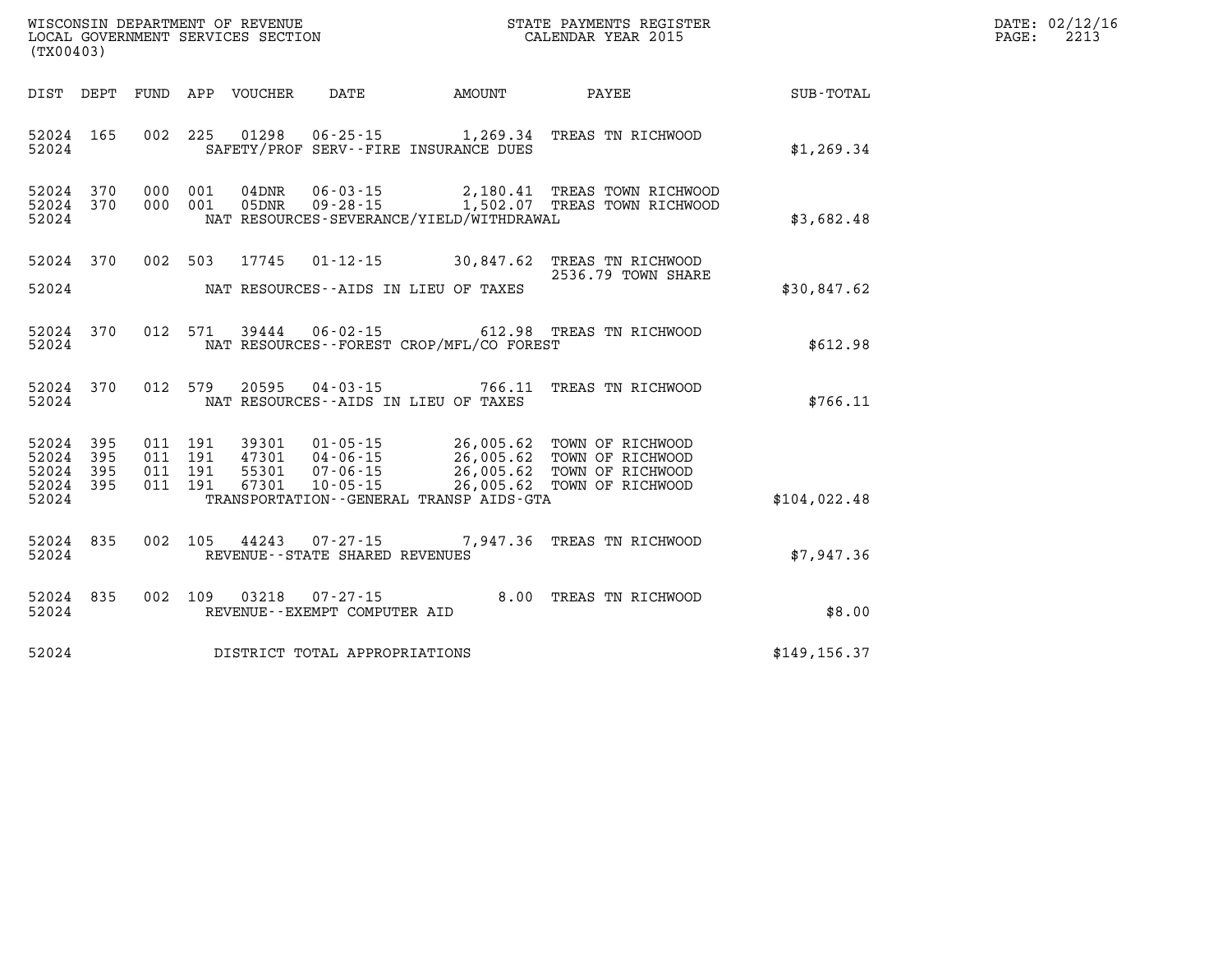| DATE: | 02/12/16 |
|-------|----------|
| PAGE: | 2214     |

| (TX00403)                        |                          |                          |                          |                                  |                                                                |                                                                      |                                                                                      |                  |
|----------------------------------|--------------------------|--------------------------|--------------------------|----------------------------------|----------------------------------------------------------------|----------------------------------------------------------------------|--------------------------------------------------------------------------------------|------------------|
| DIST                             | DEPT                     | FUND                     | APP                      | VOUCHER                          | DATE                                                           | AMOUNT                                                               | PAYEE                                                                                | <b>SUB-TOTAL</b> |
| 52026<br>52026                   | 165                      | 002                      | 225                      |                                  |                                                                | 01299   06-25-15   1,828.24<br>SAFETY/PROF SERV--FIRE INSURANCE DUES | TREAS TN ROCKBRIDGE                                                                  | \$1,828.24       |
| 52026<br>52026                   | 370<br>370               | 002<br>002               | 503<br>503               | 17746<br>17746                   | 01-12-15<br>$01 - 12 - 15$                                     | 2,338.00<br>1,694.87                                                 | TREAS TN ROCKBRIDGE<br>TREAS TN ROCKBRIDGE<br>446.05 TOWN SHARE                      |                  |
| 52026                            |                          |                          |                          |                                  |                                                                | NAT RESOURCES--AIDS IN LIEU OF TAXES                                 |                                                                                      | \$4,032.87       |
| 52026<br>52026                   | 370                      | 012                      | 571                      | 39445                            |                                                                | NAT RESOURCES - - FOREST CROP/MFL/CO FOREST                          | 06-02-15 796.62 TREAS TN ROCKBRIDGE                                                  | \$796.62         |
| 52026<br>52026<br>52026<br>52026 | 395<br>395<br>395<br>395 | 011<br>011<br>011<br>011 | 191<br>191<br>191<br>191 | 39302<br>47302<br>55302<br>67302 | $01 - 05 - 15$<br>$04 - 06 - 15$<br>07-06-15<br>$10 - 05 - 15$ | 18,298.62<br>18,298.62<br>18,298.62<br>18,298.62                     | TOWN OF ROCKBRIDGE<br>TOWN OF ROCKBRIDGE<br>TOWN OF ROCKBRIDGE<br>TOWN OF ROCKBRIDGE |                  |
| 52026                            |                          |                          |                          |                                  |                                                                | TRANSPORTATION - - GENERAL TRANSP AIDS - GTA                         |                                                                                      | \$73,194.48      |
| 52026<br>52026                   | 835                      | 002                      | 105                      | 44244                            | REVENUE - - STATE SHARED REVENUES                              | $07 - 27 - 15$ 7,613.37                                              | TREAS TN ROCKBRIDGE                                                                  | \$7,613.37       |
| 52026<br>52026                   | 835                      | 002                      | 109                      | 03219                            | 07-27-15<br>REVENUE - - EXEMPT COMPUTER AID                    | 16.00                                                                | TREAS TN ROCKBRIDGE                                                                  | \$16.00          |
| 52026                            |                          |                          |                          |                                  | DISTRICT TOTAL APPROPRIATIONS                                  |                                                                      |                                                                                      | \$87,481.58      |

WISCONSIN DEPARTMENT OF REVENUE **STATE PAYMENTS REGISTER**<br>LOCAL GOVERNMENT SERVICES SECTION

LOCAL GOVERNMENT SERVICES SECTION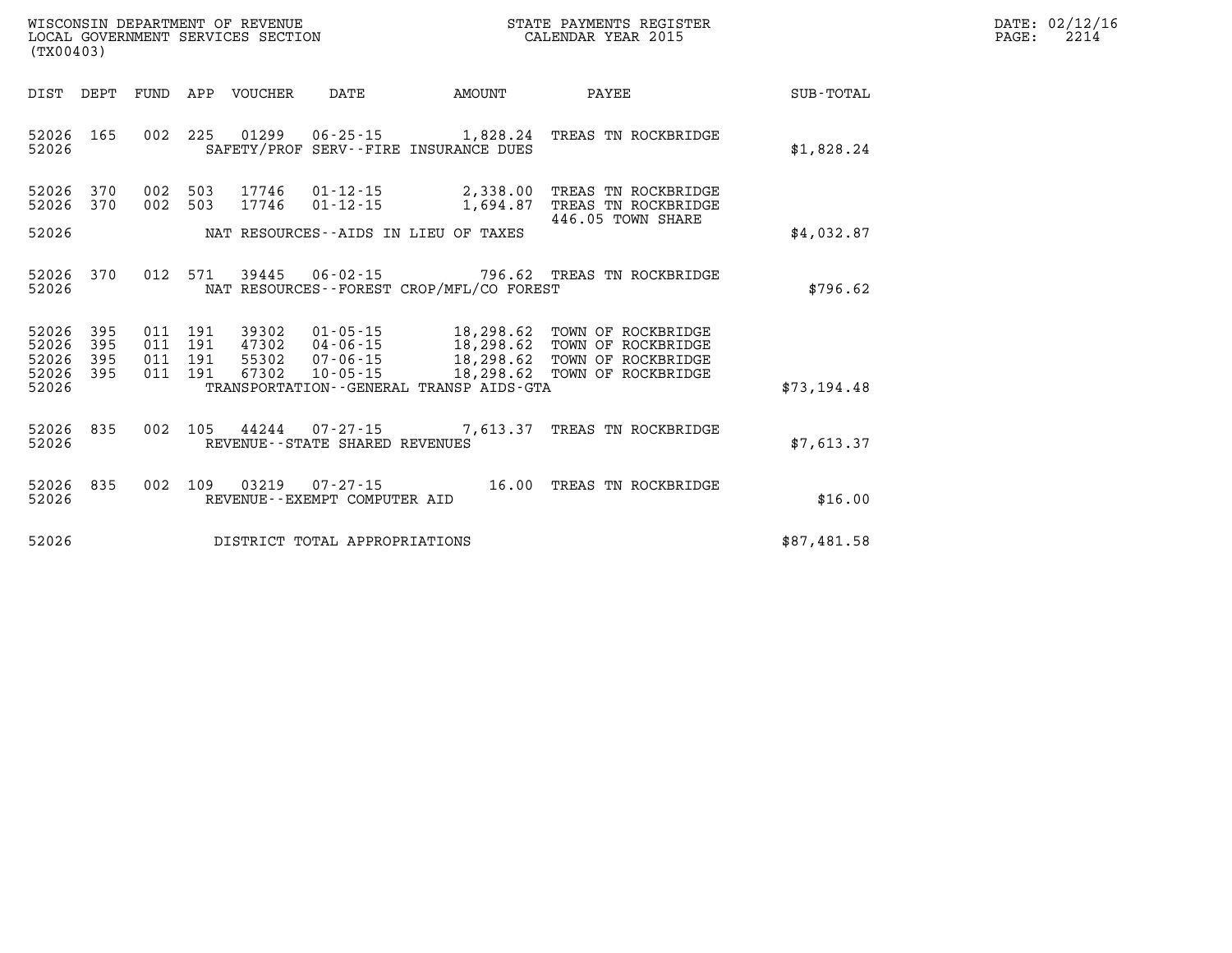| $\mathtt{DATE}$ : | 02/12/16 |
|-------------------|----------|
| PAGE:             | 2215     |

| (TX00403)                                                             |                                                                                |                                                                                                                         |           |                                                                                                    |              |
|-----------------------------------------------------------------------|--------------------------------------------------------------------------------|-------------------------------------------------------------------------------------------------------------------------|-----------|----------------------------------------------------------------------------------------------------|--------------|
| DEPT<br>DIST                                                          | FUND<br>APP VOUCHER DATE                                                       |                                                                                                                         | AMOUNT    | PAYEE                                                                                              | SUB-TOTAL    |
| 52028<br>165<br>52028                                                 | 225<br>002                                                                     | SAFETY/PROF SERV--FIRE INSURANCE DUES                                                                                   |           | 01300  06-25-15  1,045.37  TREAS TN SYLVAN                                                         | \$1,045.37   |
| 370<br>52028<br>52028<br>370<br>52028<br>370<br>52028                 | 000<br>001<br>01DNR<br>000<br>001<br>$04\,\mathrm{DNR}$<br>000<br>001<br>05DNR | $04 - 09 - 15$<br>06 - 03 - 15<br>09 - 28 - 15<br>NAT RESOURCES-SEVERANCE/YIELD/WITHDRAWAL                              | 191.37    | TREAS TOWN SYLVAN<br>TREAS TOWN SYLVAN<br>TREAS TOWN SYLVAN                                        | \$1,147.44   |
| 370<br>52028<br>52028                                                 | 002<br>503<br>17747                                                            | $01 - 12 - 15$ 272.25<br>NAT RESOURCES--AIDS IN LIEU OF TAXES                                                           |           | TREAS TN SYLVAN<br>34.51 TOWN SHARE                                                                | \$272.25     |
| 52028<br>370<br>52028                                                 | 012<br>571                                                                     | 39446 06-02-15<br>NAT RESOURCES - - FOREST CROP/MFL/CO FOREST                                                           |           | 852.54 TREAS TN SYLVAN                                                                             | \$852.54     |
| 370<br>52028<br>52028                                                 | 012 579<br>20596                                                               | $04 - 03 - 15$ 114.93<br>NAT RESOURCES -- AIDS IN LIEU OF TAXES                                                         |           | TREAS TN SYLVAN                                                                                    | \$114.93     |
| 52028<br>395<br>52028<br>395<br>52028<br>395<br>395<br>52028<br>52028 | 011<br>191<br>011<br>191<br>011<br>191<br>011<br>191<br>67303                  | 39303 01-05-15<br>47303     04-06-15<br>55303     07-06-15<br>$10 - 05 - 15$<br>TRANSPORTATION--GENERAL TRANSP AIDS-GTA | 23,517.36 | 23,517.36 TOWN OF SYLVAN<br>23,517.36 TOWN OF SYLVAN<br>23,517.36 TOWN OF SYLVAN<br>TOWN OF SYLVAN | \$94,069.44  |
| 52028<br>835<br>52028                                                 | 002<br>105<br>44245                                                            | $07 - 27 - 15$<br>REVENUE - - STATE SHARED REVENUES                                                                     | 5,581.08  | TREAS TN SYLVAN                                                                                    | \$5,581.08   |
| 835<br>52028<br>52028                                                 | 002<br>109                                                                     | 03220 07-27-15<br>REVENUE--EXEMPT COMPUTER AID                                                                          | 8.00      | TREAS TN SYLVAN                                                                                    | \$8.00       |
| 52028                                                                 | DISTRICT TOTAL APPROPRIATIONS                                                  |                                                                                                                         |           |                                                                                                    | \$103,091.05 |

WISCONSIN DEPARTMENT OF REVENUE **STATE PAYMENTS REGISTER**<br>LOCAL GOVERNMENT SERVICES SECTION

LOCAL GOVERNMENT SERVICES SECTION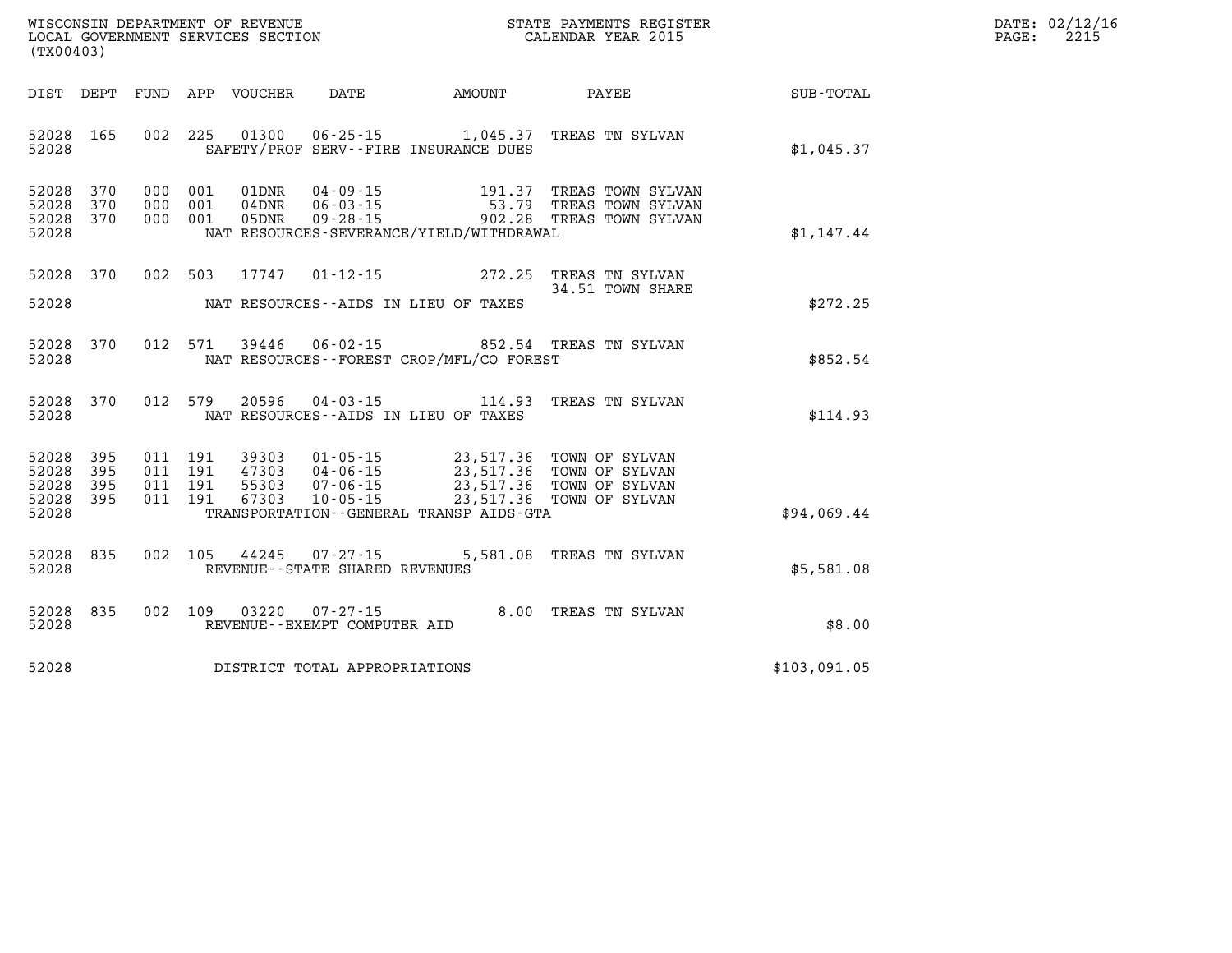| WISCONSIN DEPARTMENT OF REVENUE<br>LOCAL GOVERNMENT SERVICES SECTION<br>(TX00403) |            |            |            |                |                                                |                                                                        | STATE PAYMENTS REGISTER<br>CALENDAR YEAR 2015 |             |
|-----------------------------------------------------------------------------------|------------|------------|------------|----------------|------------------------------------------------|------------------------------------------------------------------------|-----------------------------------------------|-------------|
| DIST                                                                              | DEPT       | FUND       | APP        | VOUCHER        | DATE                                           | AMOUNT                                                                 | PAYEE                                         | SUB-TOTAL   |
| 52030<br>52030                                                                    | 165        | 002        | 225        | 01301          | $06 - 25 - 15$                                 | 1,019.62<br>SAFETY/PROF SERV--FIRE INSURANCE DUES                      | TREAS TN WESTFORD                             | \$1,019.62  |
| 52030<br>52030                                                                    | 370        | 012        | 571        | 39447          | $06 - 02 - 15$                                 | NAT RESOURCES--FOREST CROP/MFL/CO FOREST                               | 645.44 TREAS TN WESTFORD                      | \$645.44    |
| 52030<br>52030                                                                    | 395<br>395 | 011<br>011 | 191<br>191 | 39304<br>47304 | $01 - 05 - 15$<br>04-06-15                     | 21,673.18<br>21,673.18                                                 | TOWN OF WESTFORD<br>TOWN OF<br>WESTFORD       |             |
| 52030<br>52030<br>52030                                                           | 395<br>395 | 011<br>011 | 191<br>191 | 55304<br>67304 | 07-06-15<br>$10 - 05 - 15$                     | 21,673.18<br>21,673.20<br>TRANSPORTATION - - GENERAL TRANSP AIDS - GTA | TOWN OF WESTFORD<br>TOWN OF WESTFORD          | \$86,692.74 |
| 52030<br>52030                                                                    | 835        | 002        | 105        | 44246          | REVENUE--STATE SHARED REVENUES                 | $07 - 27 - 15$ 6,402.80                                                | TREAS TN WESTFORD                             | \$6,402.80  |
| 52030<br>52030                                                                    | 835        | 002        | 109        | 03221          | $07 - 27 - 15$<br>REVENUE--EXEMPT COMPUTER AID | 1.00                                                                   | TREAS TN WESTFORD                             | \$1.00      |
| 52030                                                                             |            |            |            |                | DISTRICT TOTAL APPROPRIATIONS                  |                                                                        |                                               | \$94,761.60 |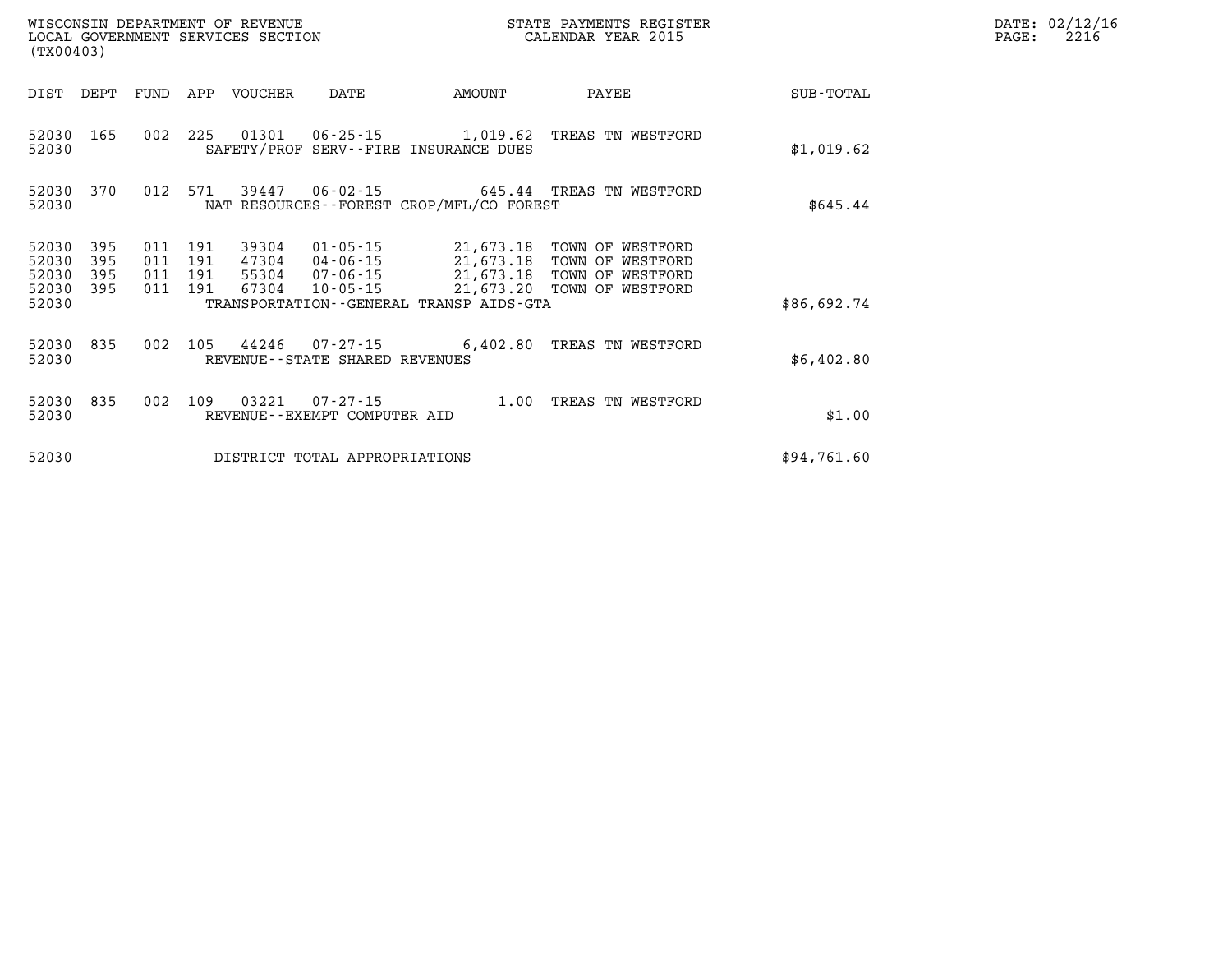| DATE:             | 02/12/16 |
|-------------------|----------|
| $\mathtt{PAGE}$ : | 2217     |

| WISCONSIN DEPARTMENT OF REVENUE<br>(TX00403)                                                      | LOCAL GOVERNMENT SERVICES SECTION                                                                                                                                                    |                                                  | STATE PAYMENTS REGISTER<br>CALENDAR YEAR 2015                        |                  |
|---------------------------------------------------------------------------------------------------|--------------------------------------------------------------------------------------------------------------------------------------------------------------------------------------|--------------------------------------------------|----------------------------------------------------------------------|------------------|
| DIST<br>DEPT<br><b>FUND</b>                                                                       | APP<br><b>VOUCHER</b><br><b>DATE</b>                                                                                                                                                 | <b>AMOUNT</b>                                    | PAYEE                                                                | <b>SUB-TOTAL</b> |
| 165<br>002<br>52032<br>52032                                                                      | 225<br>01302<br>$06 - 25 - 15$<br>SAFETY/PROF SERV--FIRE INSURANCE DUES                                                                                                              | 1,138.44                                         | TREAS TN WILLOW                                                      | \$1,138.44       |
| 370<br>52032<br>000<br>52032<br>370<br>000<br>52032<br>000<br>370<br>52032                        | 001<br>01DNR<br>$04 - 09 - 15$<br>001<br>04DNR<br>$06 - 03 - 15$<br>001<br>$09 - 28 - 15$<br>05DNR<br>NAT RESOURCES-SEVERANCE/YIELD/WITHDRAWAL                                       | 2,171.84<br>1,592.22<br>1,327.34                 | TREAS TOWN WILLOW<br>TREAS TOWN WILLOW<br>TREAS TOWN WILLOW          | \$5,091.40       |
| 002<br>52032<br>370<br>52032                                                                      | 503<br>$01 - 12 - 15$<br>17748<br>NAT RESOURCES -- AIDS IN LIEU OF TAXES                                                                                                             | 3,906.70                                         | TREAS TN WILLOW<br>506.33 TOWN SHARE                                 | \$3,906.70       |
| 52032<br>370<br>012<br>52032                                                                      | 571<br>39448<br>$06 - 02 - 15$<br>NAT RESOURCES - - FOREST CROP/MFL/CO FOREST                                                                                                        | 826.00                                           | TREAS TN WILLOW                                                      | \$826.00         |
| 370<br>012<br>52032<br>52032                                                                      | 579<br>20597<br>$04 - 03 - 15$<br>NAT RESOURCES -- AIDS IN LIEU OF TAXES                                                                                                             | 180.46                                           | TREAS TN WILLOW                                                      | \$180.46         |
| 52032<br>395<br>011<br>52032<br>395<br>011<br>52032<br>395<br>011<br>52032<br>395<br>011<br>52032 | 191<br>39305<br>$01 - 05 - 15$<br>191<br>47305<br>$04 - 06 - 15$<br>191<br>55305<br>$07 - 06 - 15$<br>191<br>67305<br>$10 - 05 - 15$<br>TRANSPORTATION - - GENERAL TRANSP AIDS - GTA | 23,941.24<br>23,941.24<br>23,941.24<br>23,941.26 | TOWN OF WILLOW<br>TOWN OF WILLOW<br>TOWN OF WILLOW<br>TOWN OF WILLOW | \$95,764.98      |
| 011<br>52032<br>395<br>52032                                                                      | 278<br>64115<br>$10 - 23 - 15$<br>TRANSPORTATION - - LRIP/TRIP/MSIP GRANTS                                                                                                           | 36,057.72                                        | TREAS TN WILLOW                                                      | \$36,057.72      |
| 52032<br>835<br>002<br>52032                                                                      | 105<br>44247<br>$07 - 27 - 15$<br>REVENUE - - STATE SHARED REVENUES                                                                                                                  | 5,987.56                                         | TREAS TN WILLOW                                                      | \$5,987.56       |
| 835<br>002<br>52032<br>52032                                                                      | 109<br>03222<br>$07 - 27 - 15$<br>REVENUE--EXEMPT COMPUTER AID                                                                                                                       | 4.00                                             | TREAS TN WILLOW                                                      | \$4.00           |
| 52032                                                                                             | DISTRICT TOTAL APPROPRIATIONS                                                                                                                                                        |                                                  |                                                                      | \$148,957.26     |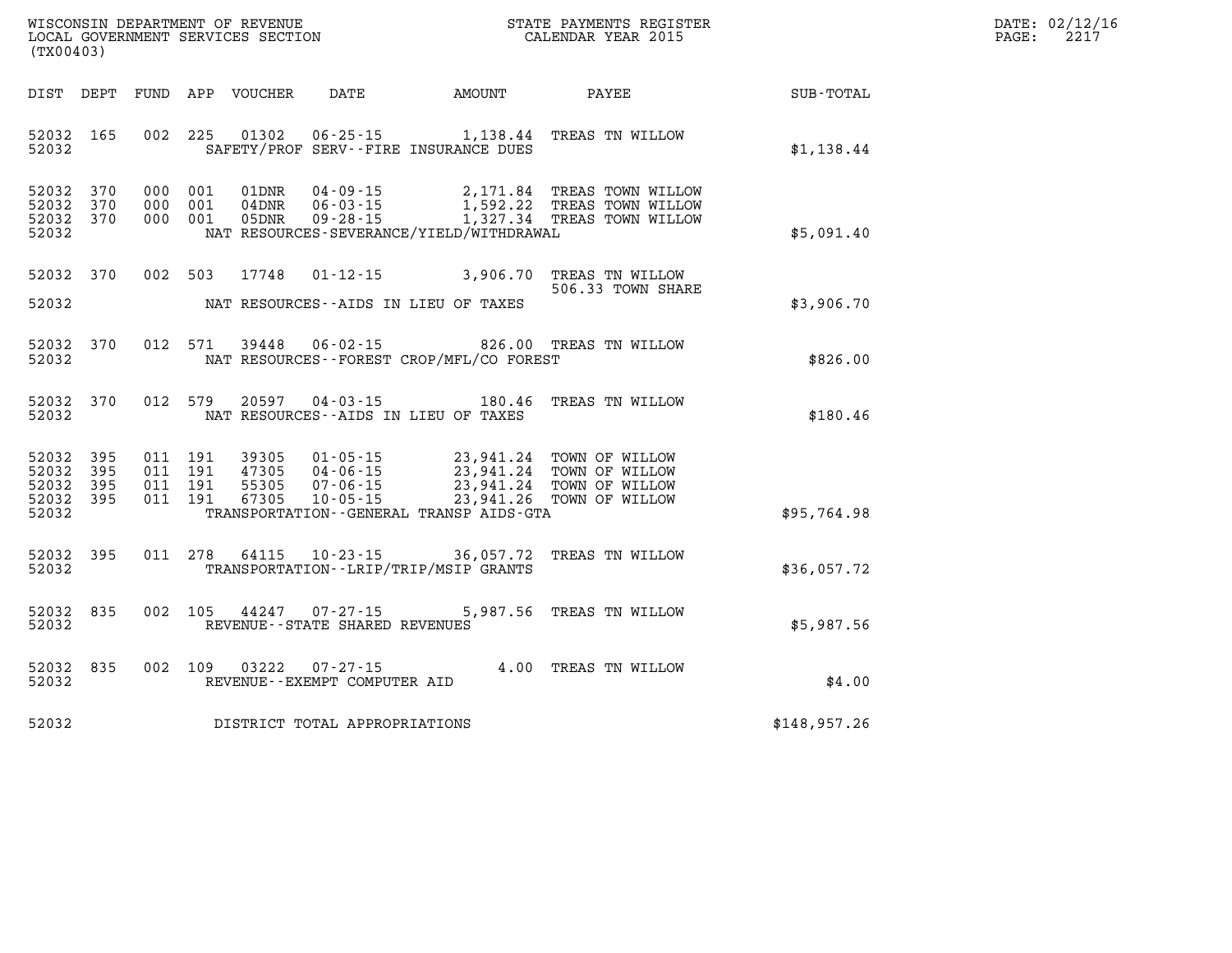| DATE: | 02/12/16 |
|-------|----------|
| PAGE: | 2218     |

| (TX00403)                                 |                          | LOCAL GOVERNMENT SERVICES SECTION |                          |                                  |                                                          | CALENDAR YEAR 2015                              |                                                                                                              | PAGE:       | 2218 |  |
|-------------------------------------------|--------------------------|-----------------------------------|--------------------------|----------------------------------|----------------------------------------------------------|-------------------------------------------------|--------------------------------------------------------------------------------------------------------------|-------------|------|--|
| DIST                                      | DEPT                     | FUND                              | APP                      | VOUCHER                          | DATE                                                     | AMOUNT                                          | PAYEE                                                                                                        | SUB-TOTAL   |      |  |
| 52106 165<br>52106                        |                          | 002                               | 225                      | 01303                            | 06-25-15                                                 | 192.39<br>SAFETY/PROF SERV--FIRE INSURANCE DUES | TREAS VIL BOAZ                                                                                               | \$192.39    |      |  |
| 52106<br>52106<br>52106<br>52106<br>52106 | 395<br>395<br>395<br>395 | 011<br>011<br>011<br>011          | 191<br>191<br>191<br>191 | 39306<br>47306<br>55306<br>67306 | $01 - 05 - 15$<br>04-06-15<br>07-06-15<br>$10 - 05 - 15$ | TRANSPORTATION--GENERAL TRANSP AIDS-GTA         | 1,211.10 VILLAGE OF BOAZ<br>1,211.10 VILLAGE OF BOAZ<br>1,211.10 VILLAGE OF BOAZ<br>1,211.10 VILLAGE OF BOAZ | \$4,844.40  |      |  |
| 52106 835<br>52106                        |                          | 002                               | 105                      | 44248                            | 07-27-15<br>REVENUE - - STATE SHARED REVENUES            | 8,558.93 TREAS VIL BOAZ                         |                                                                                                              | \$8,558.93  |      |  |
| 52106 835<br>52106                        |                          | 002                               | 109                      | 03223                            | $07 - 27 - 15$<br>REVENUE--EXEMPT COMPUTER AID           |                                                 | 2.00 TREAS VIL BOAZ                                                                                          | \$2.00      |      |  |
| 52106                                     |                          |                                   |                          |                                  | DISTRICT TOTAL APPROPRIATIONS                            |                                                 |                                                                                                              | \$13,597.72 |      |  |

WISCONSIN DEPARTMENT OF REVENUE **STATE PAYMENTS REGISTER**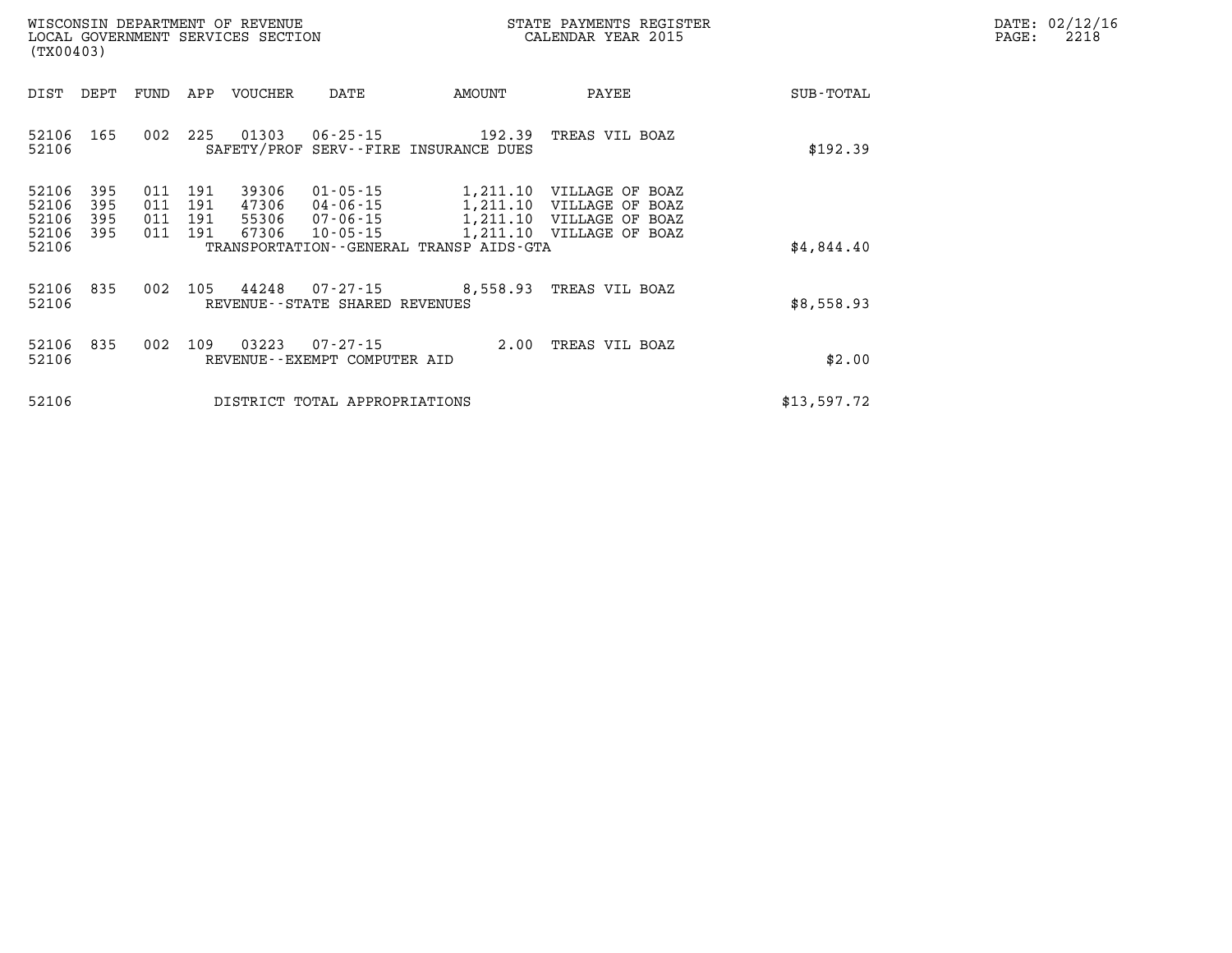| WISCONSIN DEPARTMENT OF REVENUE   | STATE PAYMENTS REGISTER |      | DATE: 02/12/16 |
|-----------------------------------|-------------------------|------|----------------|
| LOCAL GOVERNMENT SERVICES SECTION | CALENDAR YEAR 2015      | PAGE | 2219           |

| LOCAL GOVERNMENT SERVICES SECTION<br>(TX00403) |            |  |         | CALENDAR YEAR 2015                |                                         | PAGE:                                                                                                                                                                                                                     | 2219        |  |  |
|------------------------------------------------|------------|--|---------|-----------------------------------|-----------------------------------------|---------------------------------------------------------------------------------------------------------------------------------------------------------------------------------------------------------------------------|-------------|--|--|
| DIST DEPT                                      |            |  |         |                                   | FUND APP VOUCHER DATE AMOUNT            |                                                                                                                                                                                                                           |             |  |  |
| 52111 165<br>52111                             |            |  |         |                                   | SAFETY/PROF SERV--FIRE INSURANCE DUES   | 002 225 01304 06-25-15 650.91 TREAS VIL CAZENOVIA                                                                                                                                                                         | \$650.91    |  |  |
| 52111 370<br>52111                             |            |  |         | NAT RESOURCES--RU RECYCLING GRANT |                                         | 074 670 42971 05-29-15 1,758.87 TREAS VIL CAZENOVIA                                                                                                                                                                       | \$1,758.87  |  |  |
| 52111 395<br>52111<br>52111                    | 395<br>395 |  | 011 191 |                                   |                                         | 011  191  39307  01-05-15  2,634.49  VILLAGE OF CAZENOVIA<br>47307 04-06-15 2,634.49 VILLAGE OF CAZENOVIA<br>011 191 55307 07-06-15 2,634.49 VILLAGE OF CAZENOVIA<br>011 191 67307 10-05-15 2,634.49 VILLAGE OF CAZENOVIA |             |  |  |
| 52111 395<br>52111                             |            |  |         |                                   | TRANSPORTATION--GENERAL TRANSP AIDS-GTA |                                                                                                                                                                                                                           | \$10,537.96 |  |  |
| 52111 435<br>52111                             |            |  |         |                                   | HS--AMBULANCE FUNDING ASSISTANCE GRANTS | 005 162 01DHS 09-11-15 4,726.52 VILL OF CAZENOVIA                                                                                                                                                                         | \$4.726.52  |  |  |
| 52111 835<br>52111                             |            |  |         | REVENUE--STATE SHARED REVENUES    |                                         | 002 105 44249 07-27-15 10,644.21 TREAS VIL CAZENOVIA                                                                                                                                                                      | \$10,644.21 |  |  |
| 52111 835<br>52111                             |            |  |         | REVENUE--EXEMPT COMPUTER AID      |                                         | 002 109 03224 07-27-15 446.00 TREAS VIL CAZENOVIA                                                                                                                                                                         | \$446.00    |  |  |
| 52111                                          |            |  |         | DISTRICT TOTAL APPROPRIATIONS     |                                         |                                                                                                                                                                                                                           | \$28,764.47 |  |  |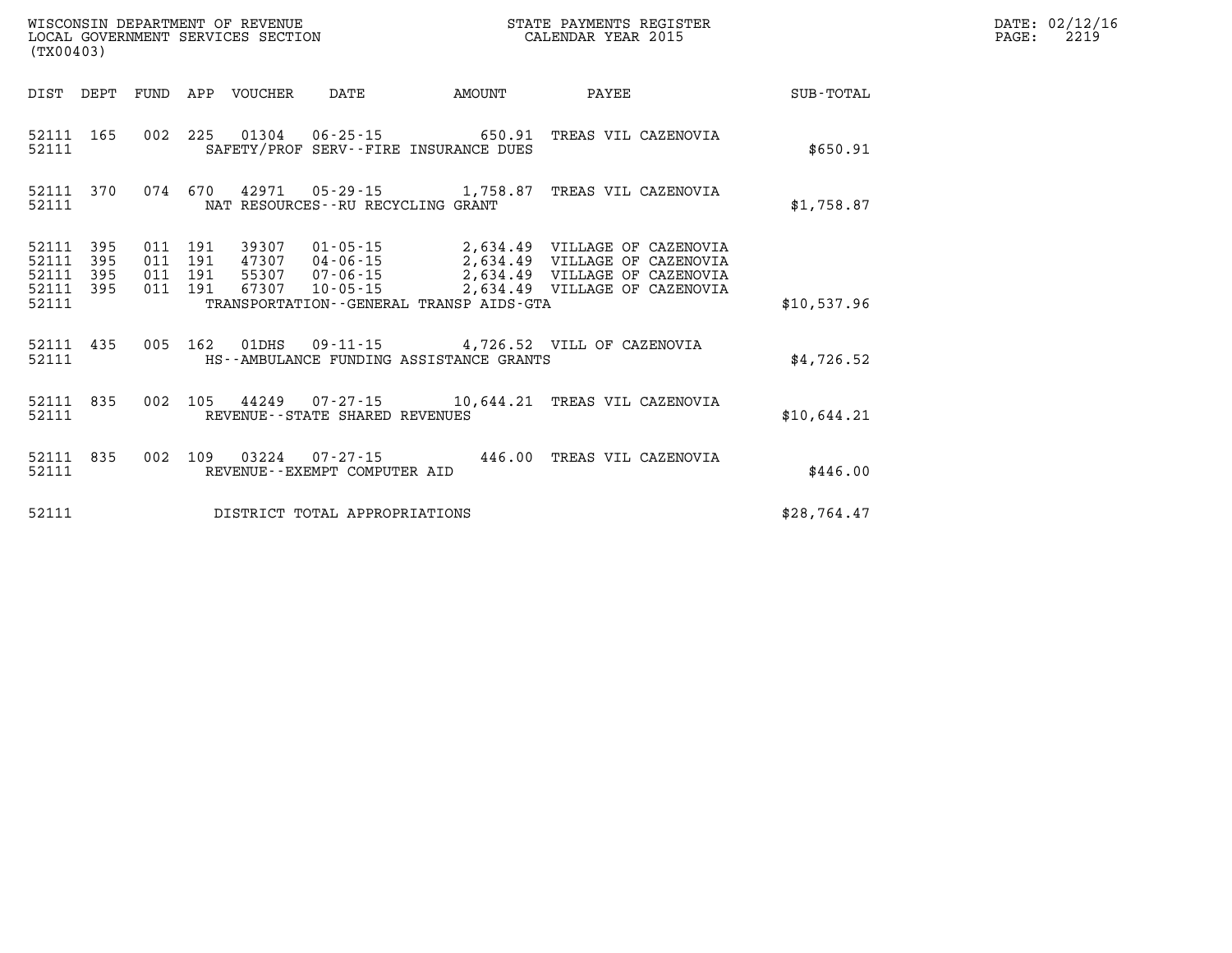| WISCONSIN DEPARTMENT OF REVENUE<br>LOCAL GOVERNMENT SERVICES SECTION THE STATE PAYMENTS REGISTER<br>(TYO0402)<br>(TX00403) |                                              |  |                         |                                |                                              | $\mathbb{R}^n$                                                | DATE: 02/12/16<br>$\mathtt{PAGE:}$<br>2220 |  |
|----------------------------------------------------------------------------------------------------------------------------|----------------------------------------------|--|-------------------------|--------------------------------|----------------------------------------------|---------------------------------------------------------------|--------------------------------------------|--|
|                                                                                                                            |                                              |  |                         |                                | DIST DEPT FUND APP VOUCHER DATE AMOUNT PAYEE |                                                               | SUB-TOTAL                                  |  |
| 52146                                                                                                                      | 52146 165                                    |  |                         |                                | SAFETY/PROF SERV--FIRE INSURANCE DUES        | 002 225 01305 06-25-15 1,305.30 TREAS VIL LONE ROCK           | \$1,305.30                                 |  |
|                                                                                                                            | 52146                                        |  |                         |                                | NAT RESOURCES--FOREST CROP/MFL/CO FOREST     | 52146 370 012 571 39449 06-02-15 8.00 TREAS VIL LONE ROCK     | \$8.00                                     |  |
| 52146                                                                                                                      |                                              |  |                         |                                | NAT RESOURCES--AIDS IN LIEU OF TAXES         | 52146 370 012 579 20598 04-03-15 13.75 TREAS VIL LONE ROCK    | \$13.75                                    |  |
| 52146                                                                                                                      | 52146 395                                    |  |                         |                                | TRANSPORTATION - - HIGHWAY SAFETY - FEDERAL  | 011 185 63590 10-22-15 3,943.92 TREAS VIL LONE ROCK           | \$3,943.92                                 |  |
| 52146 395                                                                                                                  | 52146 395<br>52146 395<br>52146 395<br>52146 |  |                         |                                | TRANSPORTATION - - GENERAL TRANSP AIDS - GTA |                                                               | \$23,054.94                                |  |
| 52146                                                                                                                      |                                              |  | 52146 435 005 162 01DHS |                                | HS--AMBULANCE FUNDING ASSISTANCE GRANTS      | 09-11-15 4,584.18 VILL OF LONE ROCK                           | \$4,584.18                                 |  |
| 52146                                                                                                                      | 52146 435                                    |  |                         |                                | HS--PREPAID MEDICAL TRANSPORT REIMBURSE      | 005 163 01LGS 11-16-15 4,926.46 DHS PREPAID MEDICAL TRANSPORT | \$4,926.46                                 |  |
|                                                                                                                            | 52146 455<br>52146                           |  |                         |                                | JUSTICE -- LAW ENFORCEMENT TRAINING          | 002 231 15 04-13-15 160.00 TREAS VIL LONE ROCK                | \$160.00                                   |  |
| 52146                                                                                                                      | 52146 835                                    |  |                         | REVENUE--STATE SHARED REVENUES |                                              | 002 105 44250 07-27-15 20,515.47 TREAS VIL LONE ROCK          | \$20,515.47                                |  |
| 52146                                                                                                                      | 52146 835                                    |  | 002 109 03225           | REVENUE--EXEMPT COMPUTER AID   |                                              | 07-27-15 95.00 TREAS VIL LONE ROCK                            | \$95.00                                    |  |
|                                                                                                                            | 52146 835<br>52146                           |  |                         | REVENUE--LOTTERY CREDIT -      |                                              | 021 363 35832 03-23-15 5,627.76 TREAS VIL LONE ROCK           | \$5,627.76                                 |  |
| 52146                                                                                                                      |                                              |  |                         | DISTRICT TOTAL APPROPRIATIONS  |                                              |                                                               | \$64, 234.78                               |  |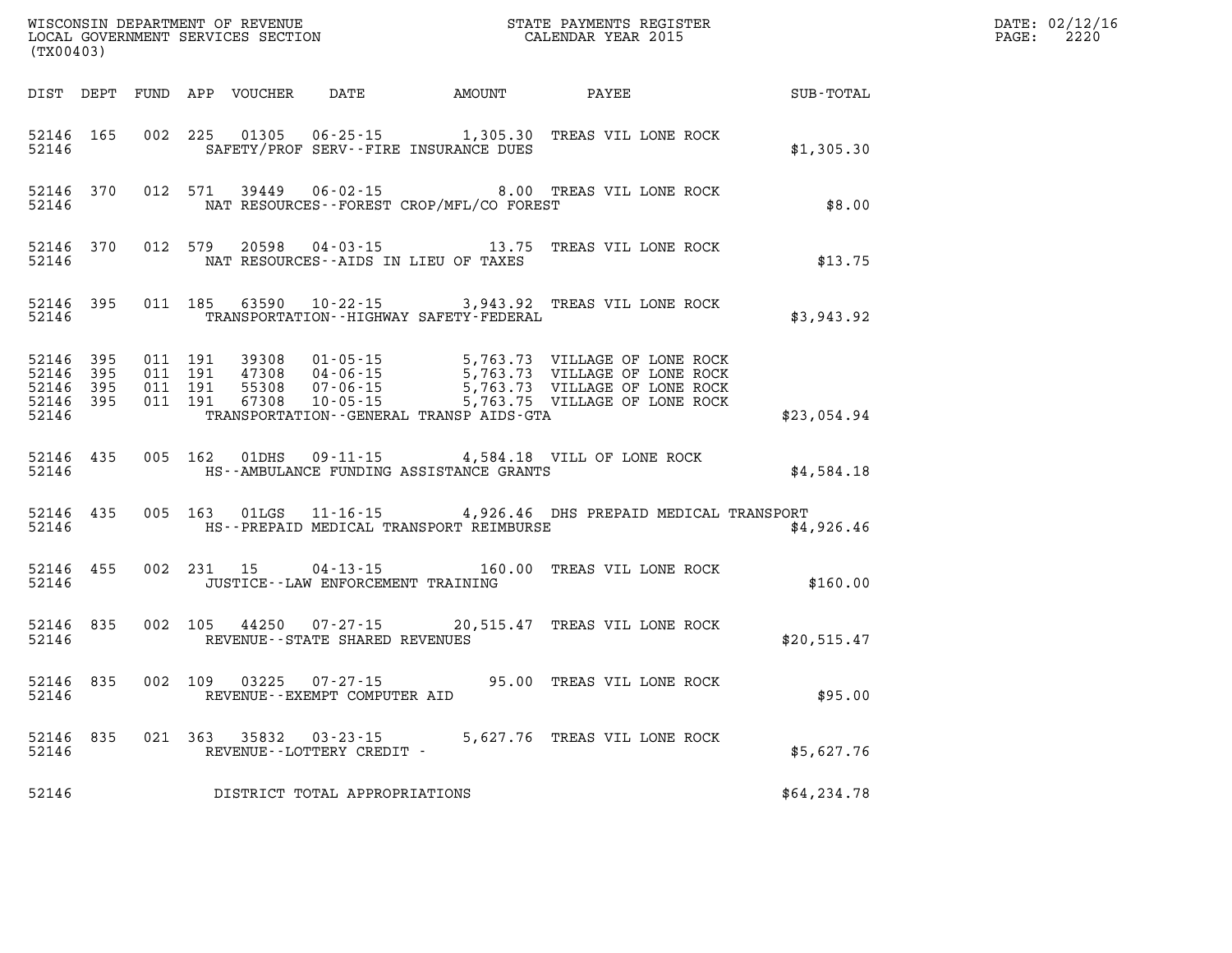| WISCONSIN DEPARTMENT OF REVENUE   | R PAYMENTS REGISTER<br>3TATE. | DATE: | 02/12/16 |
|-----------------------------------|-------------------------------|-------|----------|
| LOCAL GOVERNMENT SERVICES SECTION |                               |       | $\sim$   |
|                                   | CALENDAR YEAR 2015            | PAGE  | 444.     |

| (TX00403)                                                                                         |                                                                                                                                                                                 |                                              |                                                                              |             |
|---------------------------------------------------------------------------------------------------|---------------------------------------------------------------------------------------------------------------------------------------------------------------------------------|----------------------------------------------|------------------------------------------------------------------------------|-------------|
| DIST<br>DEPT<br>FUND                                                                              | APP<br>VOUCHER<br>DATE                                                                                                                                                          | AMOUNT                                       | PAYEE                                                                        | SUB-TOTAL   |
| 002<br>165<br>52186<br>52186                                                                      | 225<br>01306<br>$06 - 25 - 15$<br>SAFETY/PROF SERV--FIRE INSURANCE DUES                                                                                                         | 970.84                                       | TREAS VIL VIOLA                                                              | \$970.84    |
| 52186<br>395<br>011<br>52186<br>395<br>011<br>52186<br>395<br>011<br>52186<br>395<br>011<br>52186 | 191<br>39309<br>$01 - 05 - 15$<br>191<br>47309<br>$04 - 06 - 15$<br>191<br>55309<br>$07 - 06 - 15$<br>191<br>67309<br>$10 - 05 - 15$<br>TRANSPORTATION--GENERAL TRANSP AIDS-GTA | 7,676.60<br>7,676.60<br>7,676.60<br>7,676.62 | VILLAGE OF VIOLA<br>VILLAGE OF VIOLA<br>VILLAGE OF VIOLA<br>VILLAGE OF VIOLA | \$30,706.42 |
| 005<br>52186<br>435<br>52186                                                                      | 163<br>01LGS<br>HS--PREPAID MEDICAL TRANSPORT REIMBURSE                                                                                                                         | $11 - 16 - 15$ 2, 144.46                     | DHS PREPAID MEDICAL TRANSPORT                                                | \$2,144.46  |
| 002<br>52186<br>835<br>52186                                                                      | 105<br>44251<br>REVENUE--STATE SHARED REVENUES                                                                                                                                  | $07 - 27 - 15$ 42,353.06                     | TREAS VIL VIOLA                                                              | \$42,353.06 |
| 52186<br>835<br>002<br>002<br>52186<br>835<br>52186                                               | 109<br>05274<br>07-27-15<br>109<br>05333<br>$07 - 27 - 15$<br>REVENUE - - EXEMPT COMPUTER AID                                                                                   | 155.00<br>28.00                              | TREAS VIL VIOLA<br>TREAS VIL VIOLA                                           | \$183.00    |
| 021<br>835<br>52186<br>52186                                                                      | 363<br>35918<br>$03 - 23 - 15$<br>REVENUE--LOTTERY CREDIT -                                                                                                                     | 1,235.96                                     | TREAS VIL VIOLA                                                              | \$1,235.96  |
| 52186                                                                                             | DISTRICT TOTAL APPROPRIATIONS                                                                                                                                                   |                                              |                                                                              | \$77,593.74 |

WISCONSIN DEPARTMENT OF REVENUE **STATE PAYMENTS REGISTER** LOCAL GOVERNMENT SERVICES SECTION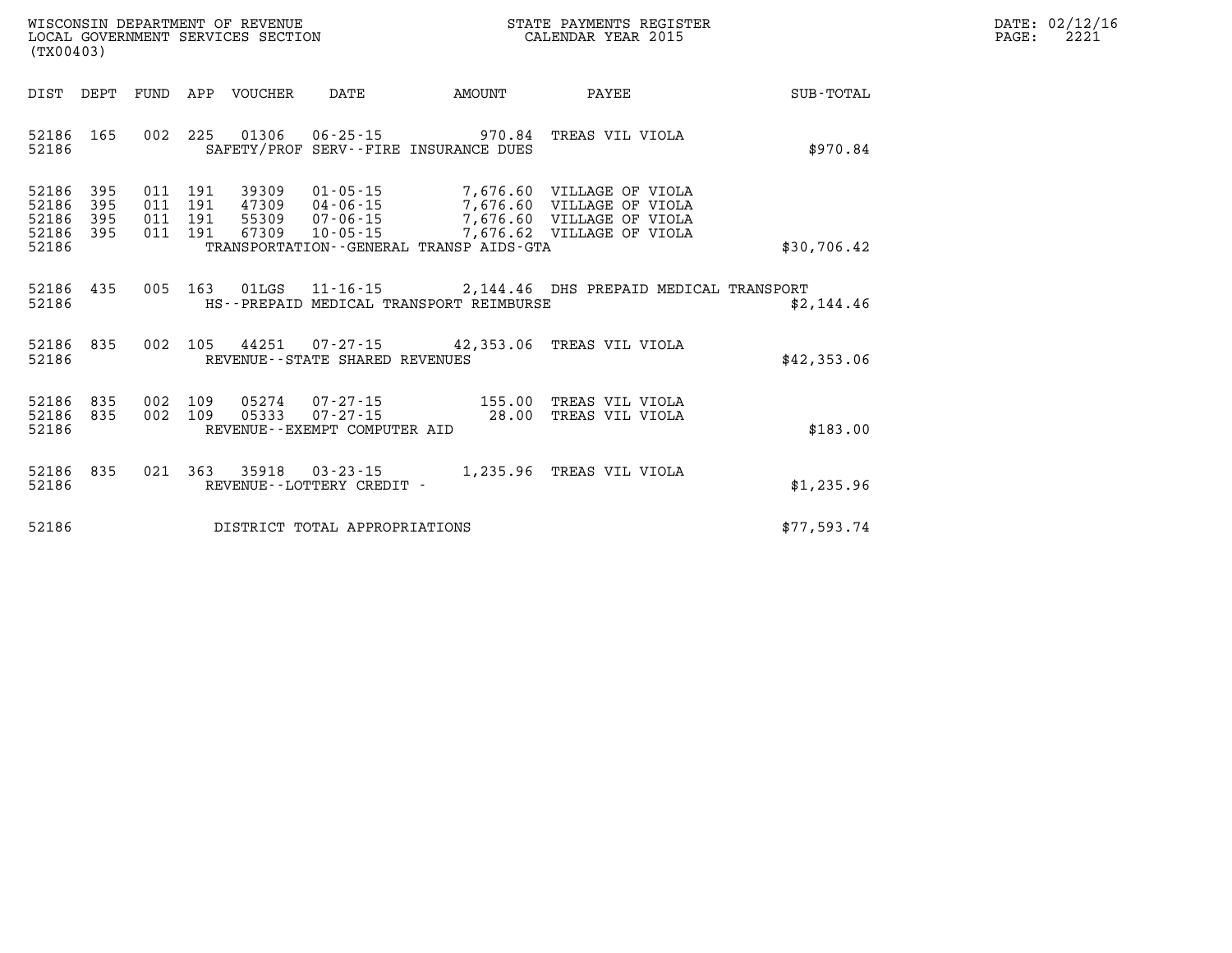| (TX00403)                                                             | WISCONSIN DEPARTMENT OF REVENUE<br>LOCAL GOVERNMENT SERVICES SECTION |                                                                                              |                                                                       | STATE PAYMENTS REGISTER<br>CALENDAR YEAR 2015                                   |            | DATE: 02/12/16<br>2222<br>PAGE: |
|-----------------------------------------------------------------------|----------------------------------------------------------------------|----------------------------------------------------------------------------------------------|-----------------------------------------------------------------------|---------------------------------------------------------------------------------|------------|---------------------------------|
| DEPT<br>DIST                                                          | FUND<br>APP                                                          | VOUCHER<br>DATE                                                                              | AMOUNT                                                                | PAYEE                                                                           | SUB-TOTAL  |                                 |
| 165<br>52196<br>52196                                                 | 002<br>225                                                           | 01307<br>06-25-15                                                                            | 141.44<br>SAFETY/PROF SERV--FIRE INSURANCE DUES                       | TREAS VIL YUBA                                                                  | \$141.44   |                                 |
| 395<br>52196<br>52196<br>395<br>52196<br>395<br>52196<br>395<br>52196 | 011<br>191<br>011<br>191<br>011<br>191<br>011<br>191                 | 39310<br>$01 - 05 - 15$<br>47310<br>04-06-15<br>55310<br>07-06-15<br>67310<br>$10 - 05 - 15$ | 567.01<br>567.01<br>567.01<br>TRANSPORTATION--GENERAL TRANSP AIDS-GTA | VILLAGE OF YUBA<br>VILLAGE OF YUBA<br>VILLAGE OF YUBA<br>567.03 VILLAGE OF YUBA | \$2,268.06 |                                 |
| 52196 835<br>52196                                                    | 002<br>105                                                           | 44252<br>07-27-15<br>REVENUE--STATE SHARED REVENUES                                          | 1,415.69                                                              | TREAS VIL YUBA                                                                  | \$1,415.69 |                                 |
| 52196                                                                 |                                                                      | DISTRICT TOTAL APPROPRIATIONS                                                                |                                                                       |                                                                                 | \$3,825.19 |                                 |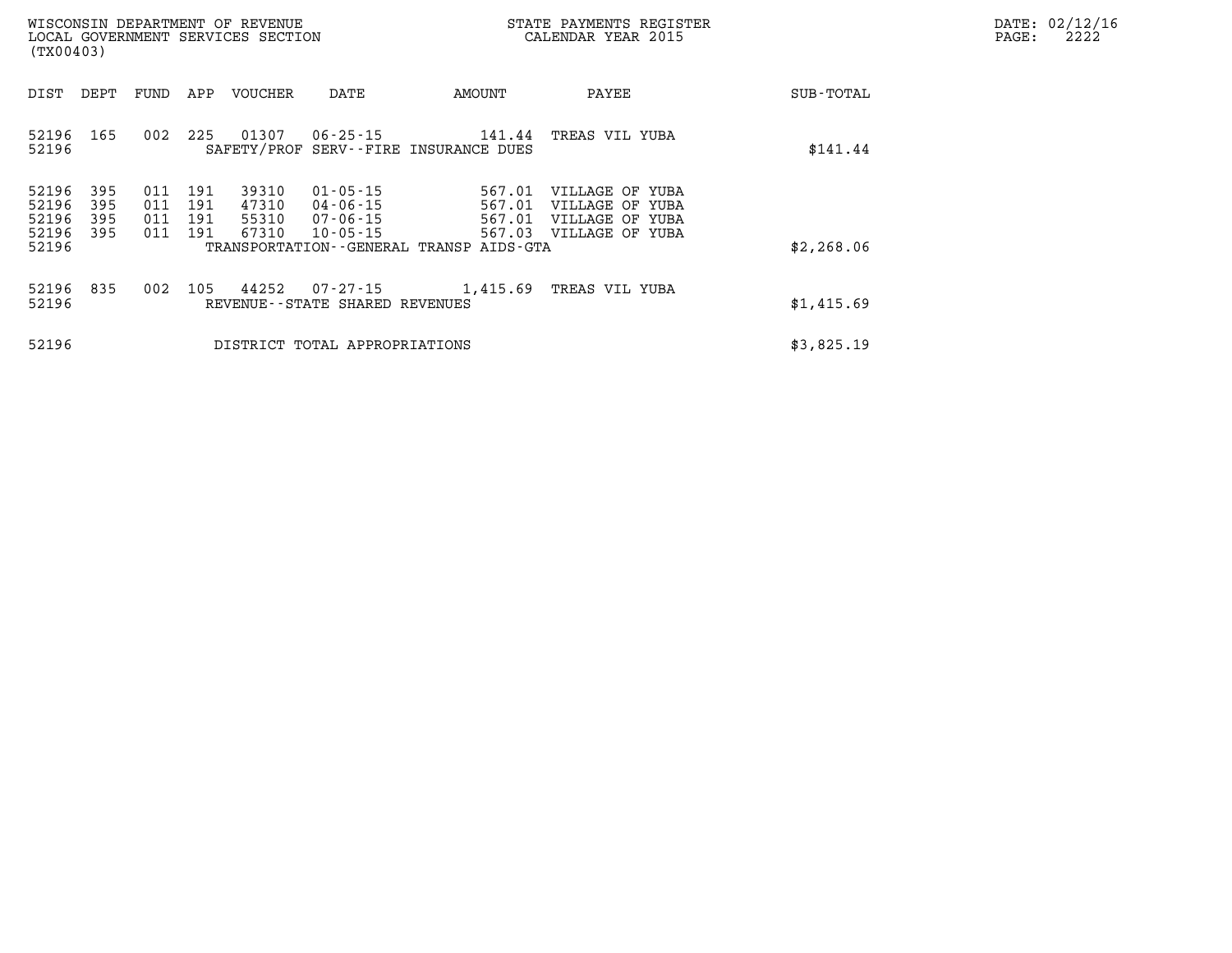| WISCONSIN DEPARTMENT OF REVENUE   | STATE PAYMENTS REGISTER |       | DATE: 02/12/16 |
|-----------------------------------|-------------------------|-------|----------------|
| LOCAL GOVERNMENT SERVICES SECTION | CALENDAR YEAR 2015      | PAGE: | 2223           |
| MTOMO3                            |                         |       |                |

| (TX00403)                                 |                          |                          |                          |                                  |                                                                                                        |                                                                                             |                                                                                                            |              |
|-------------------------------------------|--------------------------|--------------------------|--------------------------|----------------------------------|--------------------------------------------------------------------------------------------------------|---------------------------------------------------------------------------------------------|------------------------------------------------------------------------------------------------------------|--------------|
| DIST                                      | DEPT                     | FUND                     | APP                      | <b>VOUCHER</b>                   | DATE                                                                                                   | AMOUNT                                                                                      | PAYEE                                                                                                      | SUB-TOTAL    |
| 52276<br>52276                            | 165                      | 002                      | 225                      | 01308                            | $06 - 25 - 15$                                                                                         | 10,567.67<br>SAFETY/PROF SERV--FIRE INSURANCE DUES                                          | TREAS CITY RICHLAND CENTE                                                                                  | \$10,567.67  |
| 52276<br>52276<br>52276<br>52276<br>52276 | 395<br>395<br>395<br>395 | 011<br>011<br>011<br>011 | 162<br>162<br>162<br>162 | 40083<br>48083<br>56083<br>68083 | $01 - 05 - 15$<br>$04 - 06 - 15$<br>$07 - 06 - 15$<br>$10 - 05 - 15$                                   | 11,481.35<br>11,481.35<br>11,481.35<br>11,481.38<br>TRANSPORTATION--CONNECTING HIGHWAY AIDS | CITY OF RICHLAND CENTER<br>CITY OF RICHLAND CENTER<br>CITY OF RICHLAND CENTER<br>CITY OF RICHLAND CENTER   | \$45,925.43  |
| 52276<br>52276<br>52276<br>52276<br>52276 | 395<br>395<br>395<br>395 | 011<br>011<br>011<br>011 | 177<br>177<br>177<br>177 | 42780<br>58048<br>60048<br>62048 | $03 - 20 - 15$<br>$06 - 25 - 15$<br>$07 - 06 - 15$<br>$09 - 30 - 15$<br>TRANSPORTATION - - TRANSIT AID | 7,657.00<br>8,149.00<br>8,149.00<br>8,149.00                                                | TREAS CITY RICHLAND CENTE<br>CITY OF RICHLAND CENTER<br>CITY OF RICHLAND CENTER<br>CITY OF RICHLAND CENTER | \$32,104.00  |
| 52276<br>52276<br>52276<br>52276          | 395<br>395<br>395        | 011<br>011<br>011        | 182<br>182<br>182        | 40090<br>66040<br>68556          | $02 - 20 - 15$<br>$11 - 16 - 15$<br>$12 - 14 - 15$                                                     | 18,319.00<br>40,575.00<br>20,667.00<br>TRANSPORTATION - - TRANSIT AIDS - FEDERAL            | TREAS CITY RICHLAND CENTE<br>TREAS CITY RICHLAND CENTE<br>TREAS CITY RICHLAND CENTE                        | \$79,561.00  |
| 52276<br>52276<br>52276<br>52276<br>52276 | 395<br>395<br>395<br>395 | 011<br>011<br>011<br>011 | 191<br>191<br>191<br>191 | 39311<br>47311<br>55311<br>67311 | $01 - 05 - 15$<br>$04 - 06 - 15$<br>$07 - 06 - 15$<br>$10 - 05 - 15$                                   | 61,723.59<br>61,723.59<br>61,723.59<br>61,723.60<br>TRANSPORTATION--GENERAL TRANSP AIDS-GTA | CITY OF RICHLAND CENTER<br>CITY OF RICHLAND CENTER<br>CITY OF RICHLAND CENTER<br>CITY OF RICHLAND CENTER   | \$246,894.37 |
| 52276<br>52276                            | 455                      | 002                      | 231                      | 18                               | $04 - 20 - 15$<br>JUSTICE - - LAW ENFORCEMENT TRAINING                                                 | 2,080.00                                                                                    | TREAS CITY RICHLAND CENTE                                                                                  | \$2,080.00   |
| 52276<br>52276                            | 505                      | 002                      | 743                      | 08016                            | $05 - 13 - 15$<br>DOA--HOUSING ASSISTANCE GRANTS                                                       | 406,698.00                                                                                  | TREAS CITY RICHLAND CENTE                                                                                  | \$406,698.00 |
| 52276<br>52276                            | 835                      | 002                      | 105                      | 44253                            | $07 - 27 - 15$<br>REVENUE--STATE SHARED REVENUES                                                       | 233,691.13                                                                                  | TREAS CITY RICHLAND CENTE                                                                                  | \$233,691.13 |
| 52276<br>52276 835<br>52276               | 835                      | 002<br>002               | 109<br>109               | 03226<br>05275                   | $07 - 27 - 15$<br>REVENUE--EXEMPT COMPUTER AID                                                         | 7,104.00                                                                                    | TREAS CITY RICHLAND CENTE<br>07-27-15 25,365.00 TREAS CITY RICHLAND CENTE                                  | \$32,469.00  |
| 52276<br>52276                            | 835                      | 002                      | 501                      |                                  |                                                                                                        | DOA-PAYMENT FOR MUNICIPAL SERVICES AID                                                      | 00003  02-02-15  28,189.27  TREAS CITY RICHLAND CENTE                                                      | \$28, 189.27 |
| 52276                                     | 835                      |                          | 021 363                  |                                  | 35833 03-23-15                                                                                         |                                                                                             | 6,529.46 TREAS CITY RICHLAND CENTE                                                                         |              |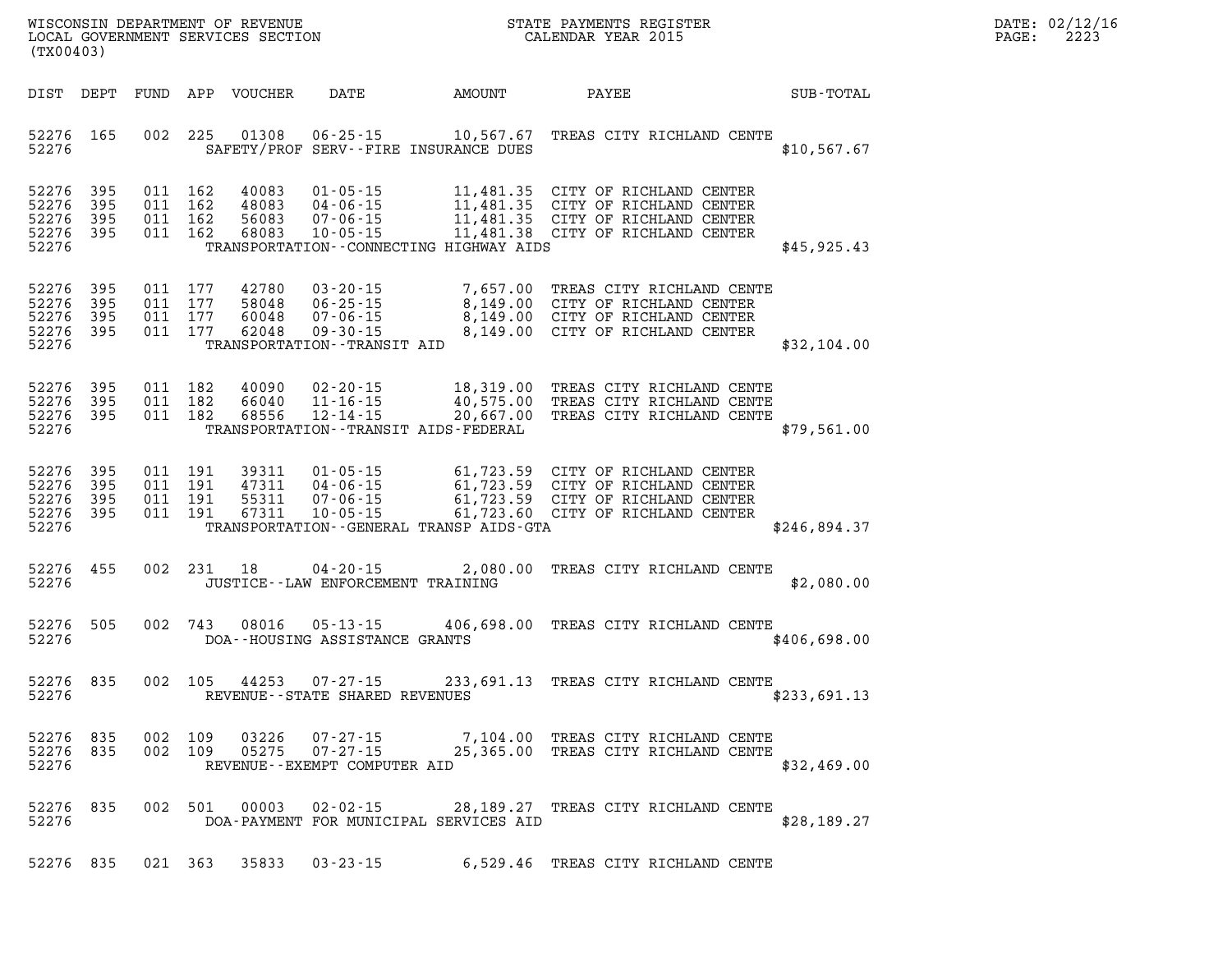| WISCONSIN DEPARTMENT OF REVENUE<br>LOCAL GOVERNMENT SERVICES SECTION<br>(TX00403) |      |     |         |                               |        | STATE PAYMENTS REGISTER<br>CALENDAR YEAR 2015 |                | PAGE: | DATE: 02/12/16<br>2224 |
|-----------------------------------------------------------------------------------|------|-----|---------|-------------------------------|--------|-----------------------------------------------|----------------|-------|------------------------|
| DIST<br>DEPT                                                                      | FUND | APP | VOUCHER | DATE                          | AMOUNT | PAYEE                                         | SUB-TOTAL      |       |                        |
| 52276                                                                             |      |     |         | REVENUE--LOTTERY CREDIT -     |        |                                               | \$6,529.46     |       |                        |
| 52276                                                                             |      |     |         | DISTRICT TOTAL APPROPRIATIONS |        |                                               | \$1,124,709.33 |       |                        |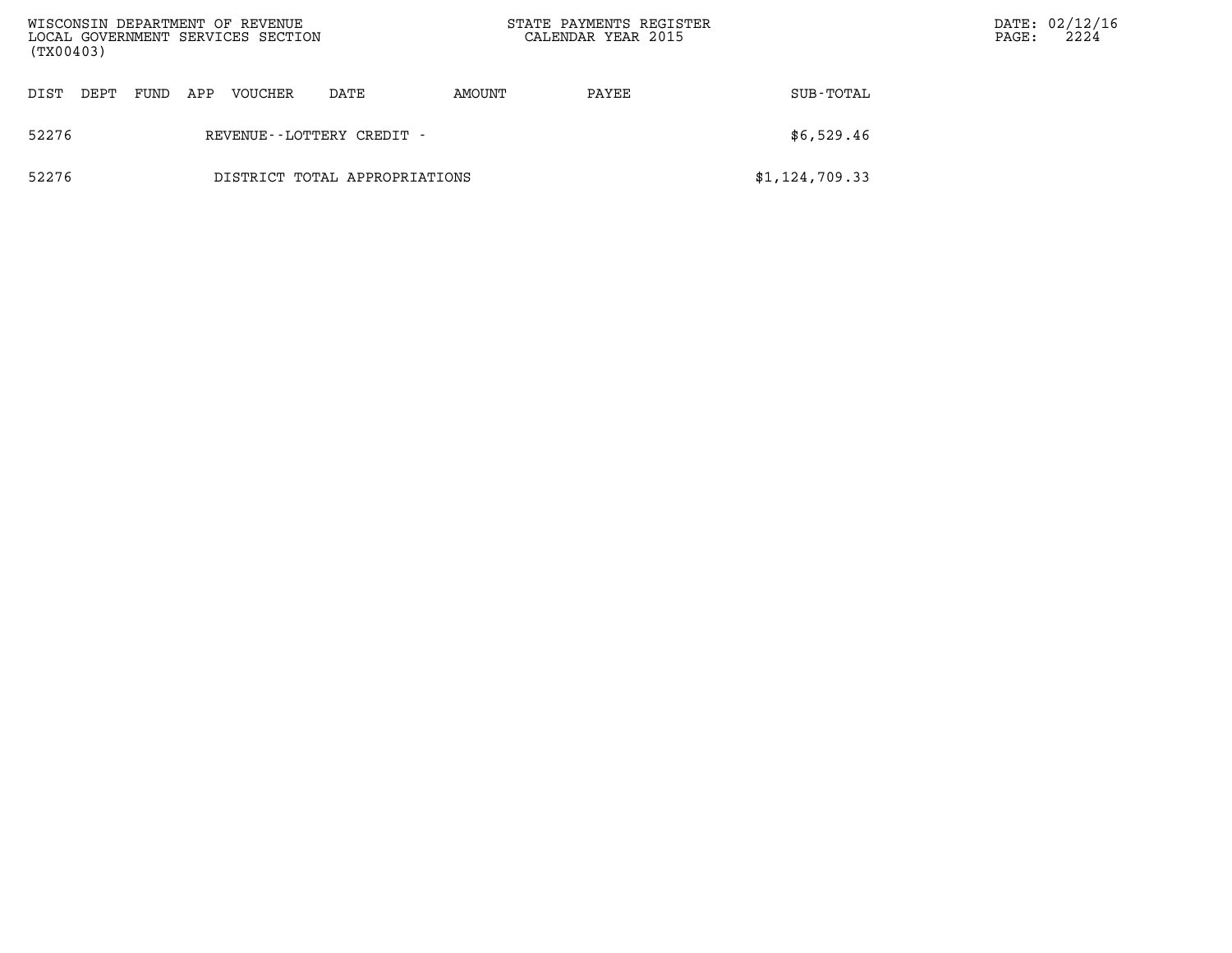| <b>District</b> | <b>District Name (Payee)</b> | Dept. | <b>Agency Name</b>             | <b>Fund</b> | Appropriation | <b>Payment Description</b>          | Voucher  | <b>Date</b>            | <b>Payment Amount</b> |
|-----------------|------------------------------|-------|--------------------------------|-------------|---------------|-------------------------------------|----------|------------------------|-----------------------|
| M52000          | <b>Richland County</b>       | 11500 | Dept of Ag, Trade & Cons Protc | 36300       | <b>WE100</b>  | <b>AGRICULTURE-SOIL &amp; WATER</b> | 00003452 | 12/16/2015 \$          | 724.50                |
| M52000          | <b>Richland County</b>       | 11500 | Dept of Ag, Trade & Cons Protc | 36300       | <b>WE100</b>  | <b>AGRICULTURE-SOIL &amp; WATER</b> | 00003453 | 12/16/2015 \$          | 9,329.47              |
| M52000          | <b>Richland County</b>       | 11500 | Dept of Ag, Trade & Cons Protc | 36300       | <b>WE100</b>  | <b>AGRICULTURE-SOIL &amp; WATER</b> | 00003454 | 12/16/2015 \$          | 4,865.00              |
| M52000          | <b>Richland County</b>       | 11500 | Dept of Ag, Trade & Cons Protc | 36300       | <b>WE100</b>  | AGRICULTURE-SOIL & WATER            | 00003455 | 12/16/2015 \$          | 5,538.75              |
| M52000          | <b>Richland County</b>       | 11500 | Dept of Ag, Trade & Cons Protc | 36300       | <b>WE100</b>  | AGRICULTURE-SOIL & WATER            | 00003456 | 12/16/2015 \$          | 923.84                |
| M52000          | <b>Richland County</b>       | 11500 | Dept of Ag, Trade & Cons Protc | 36300       | <b>WE100</b>  | <b>AGRICULTURE-SOIL &amp; WATER</b> | 00003457 | 12/16/2015 \$          | 15,468.05             |
| M52000          | <b>Richland County</b>       | 11500 | Dept of Ag, Trade & Cons Protc | 36300       | <b>WE100</b>  | AGRICULTURE-SOIL & WATER            | 00003458 | 12/16/2015 \$          | 2,264.36              |
| M52000          | <b>Richland County</b>       | 11500 | Dept of Ag, Trade & Cons Protc | 36300       | <b>WE100</b>  | AGRICULTURE-SOIL & WATER            | 00003459 | 12/16/2015 \$          | 343.00                |
| M52000          | <b>Richland County</b>       | 11500 | Dept of Ag, Trade & Cons Protc | 36300       | <b>WE100</b>  | AGRICULTURE-SOIL & WATER            | 00003460 | 12/16/2015 \$          | 980.00                |
| M52000          | <b>Richland County</b>       | 16500 | Dept of Safety & Prof Services | 10000       | 23600         | <b>POWTS Replacement Rehab</b>      | 00000205 | 10/26/2015 \$          | 52,057.97             |
| M52000          | <b>Richland County</b>       | 16500 | Dept of Safety & Prof Services | 10000       | 23600         | <b>POWTS Replacement Rehab</b>      | 00000315 | $11/12/2015$ \$        | 4,284.91              |
| M52000          | <b>Richland County</b>       | 16500 | Dept of Safety & Prof Services | 10000       | 23600         | <b>POWTS Replacement Rehab</b>      | 00001003 | 12/16/2015 \$          | 3,125.00              |
| M52000          | <b>Richland County</b>       | 16500 | Dept of Safety & Prof Services | 10000       | 23600         | <b>POWTS Replacement Rehab</b>      | 00001006 | 12/15/2015 \$          | 2,834.83              |
| M52000          | <b>Richland County</b>       | 37000 | Dept of Natural Resources      | 21200       | 57400         | RA- cnty snow trail & area aid      | 00013554 | 12/10/2015 \$          | 16,850.00             |
| M52000          | <b>Richland County</b>       | 41000 | Department of Corrections      | 10000       | 11600         | Reimbursing counties for proba      | 00009560 | 11/18/2015 \$          | 9,856.00              |
| M52000          | <b>Richland County</b>       | 41000 | Department of Corrections      | 10000       | 30200         | Community intervention program      | 0000168  | 10/29/2015 \$          | 2,240.00              |
| M52000          | <b>Richland County</b>       | 41000 | Department of Corrections      | 10000       | 31300         | Community youth and family aid      | 00005719 | 11/3/2015 \$           | 3,224.00              |
| M52000          | <b>Richland County</b>       | 41000 | Department of Corrections      | 10000       | 31300         | Community youth and family aid      | 00011736 | 12/1/2015 \$           | 3,441.00              |
| M52000          | <b>Richland County</b>       | 46500 | Department of Military Affairs | 10000       | 30800         | Emergency response equipment        | 00001595 | 11/12/2015 \$          | 8,160.00              |
| M52000          | <b>Richland County</b>       | 46500 | Department of Military Affairs | 10000       | 34200         | Federal aid, local assistance       | 00000359 | $10/16/2015$ \$        | 53,795.00             |
| M52000          | <b>Richland County</b>       | 48500 | Department of Veterans Affairs | 58200       | 28000         | Veterans transportation grant       | 00004072 | 12/21/2015 \$          | 3,417.14              |
| M52000          | <b>Richland County</b>       | 50500 | Department of Administration   | 10000       | 15500         | Federal aid, local assistance       | 00000204 | 10/5/2015 \$           | 800.40                |
| M52000          | <b>Richland County</b>       | 50500 | Department of Administration   | 10000       | 15500         | Federal aid, local assistance       | 00002190 | 10/29/2015 \$          | 800.40                |
| M52000          | <b>Richland County</b>       | 50500 | Department of Administration   | 10000       | 15500         | Federal aid, local assistance       | 00004675 | 12/2/2015 \$           | 9,153.60              |
| M52000          | <b>Richland County</b>       | 50500 | Department of Administration   | 10000       | 15500         | Federal aid, local assistance       | 00006148 | 12/15/2015 \$          | 833.76                |
| M52000          | <b>Richland County</b>       | 50500 | Department of Administration   | 10000       | 15500         | Federal aid, local assistance       | 00007110 | 12/29/2015 \$          | 2,929.50              |
| M52000          | <b>Richland County</b>       | 50500 | Department of Administration   | 23500       | 37100         | Low-income assistance grants        | 00000204 | 10/5/2015 \$           | 763.19                |
| M52000          | <b>Richland County</b>       | 50500 | Department of Administration   | 23500       | 37100         | Low-income assistance grants        | 00002190 | 10/29/2015 \$          | 644.19                |
| M52000          | <b>Richland County</b>       | 50500 | Department of Administration   | 23500       | 37100         | Low-income assistance grants        | 00004675 | $12/2/2015$ \$         | 6,049.24              |
| M52000          | <b>Richland County</b>       | 50500 | Department of Administration   | 23500       | 37100         | Low-income assistance grants        | 00006148 | 12/15/2015 \$          | 1,692.00              |
| M52000          | <b>Richland County</b>       | 50500 | Department of Administration   | 23500       | 37100         | Low-income assistance grants        | 00007110 | 12/29/2015 \$          | 1,144.40              |
| M52000          | <b>Richland County</b>       | 83500 | Department of Revenue          | 10000       | 10500         | County and Municipal Aid            | 00001669 | 11/16/2015 \$          | 995,090.41            |
| M52002          | Town Of Akan                 | 83500 | Department of Revenue          | 10000       | 10500         | County and Municipal Aid            | 00001647 | 11/16/2015 \$          | 25,688.00             |
| M52004          | Town Of Bloom                | 83500 | Department of Revenue          | 10000       | 10500         | County and Municipal Aid            | 00001648 | 11/16/2015 \$          | 40,574.96             |
| M52006          | Town Of Buena Vista          | 83500 | Department of Revenue          | 10000       | 10500         | County and Municipal Aid            | 00001649 | 11/16/2015 \$          | 55,384.88             |
| M52008          | Town Of Dayton               | 83500 | Department of Revenue          | 10000       | 10500         | County and Municipal Aid            | 00001650 | 11/16/2015 \$          | 41,521.56             |
| M52010          | Town Of Eagle                | 83500 | Department of Revenue          | 10000       | 10500         | County and Municipal Aid            | 00001651 | 11/16/2015 \$          | 29,540.38             |
| M52012          | Town Of Forest               | 83500 | Department of Revenue          | 10000       | 10500         | County and Municipal Aid            | 00001652 | 11/16/2015 \$          | 17,060.58             |
| M52014          | Town Of Henrietta            | 83500 | Department of Revenue          | 10000       | 10500         | County and Municipal Aid            | 00001653 | 11/16/2015 \$          | 52,285.30             |
| M52016          | Town Of Ithaca               | 83500 | Department of Revenue          | 10000       | 10500         | County and Municipal Aid            | 00001654 | $11/16/2015$ \$        | 35,656.53             |
| M52018          | <b>Town Of Marshall</b>      | 83500 | Department of Revenue          | 10000       | 10500         | County and Municipal Aid            |          | 00001655 11/16/2015 \$ | 35,062.01             |